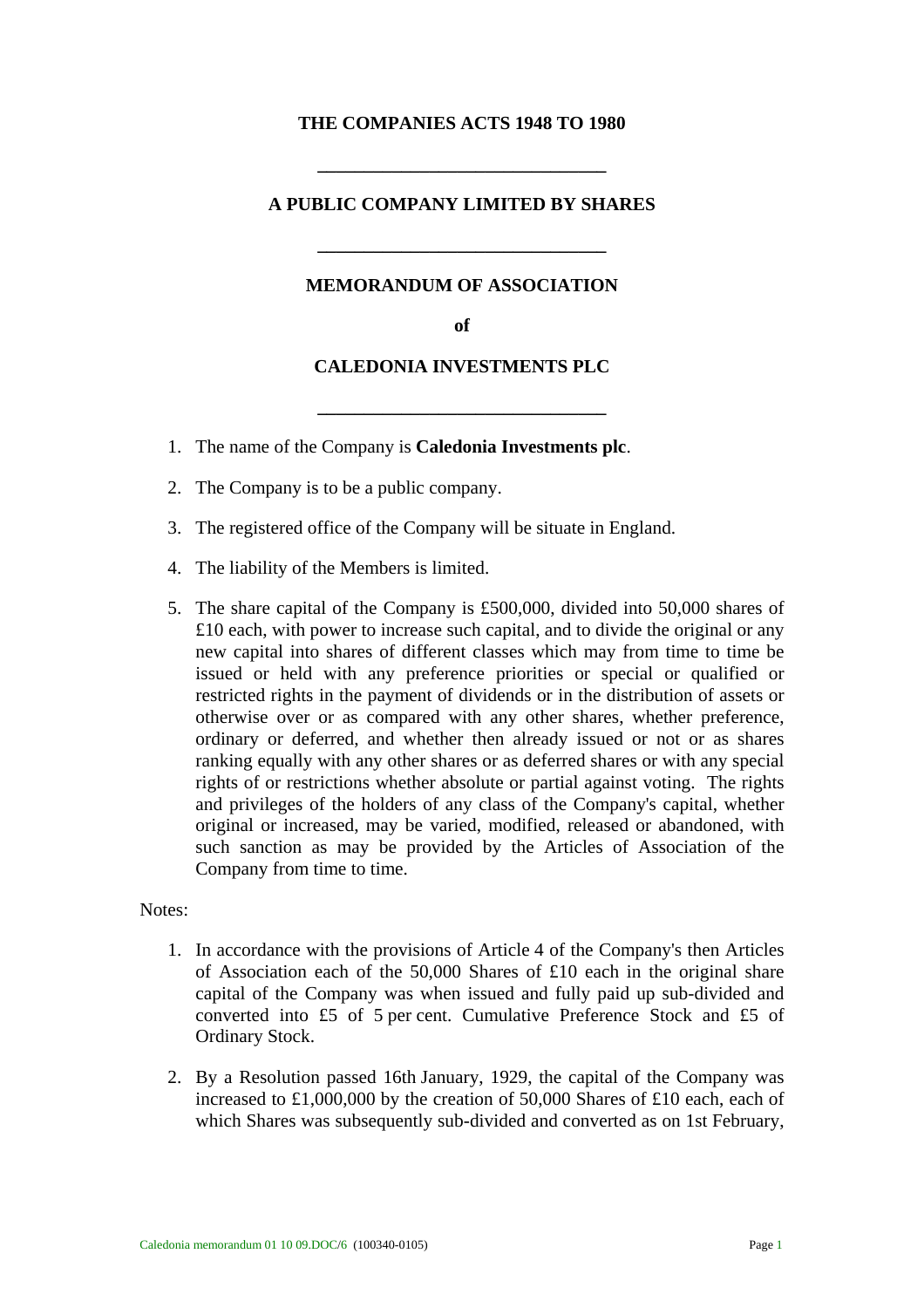1929 into £5 of 5 per cent. Cumulative Preference Stock and £5 of Ordinary Stock.

- 3. By a Resolution passed on 11th February, 1929, the capital of the Company was increased to £3,000,000 by the creation of 200,000 Shares of £10 each, each of which Shares was subsequently sub-divided and converted as on 1st August, 1929, into £5 of 5 per cent. Cumulative Preference Stock and £5 of Ordinary Stock.
- 4. By Resolutions passed on 28th March, 1951:
	- a. The £1,500,000 5 per cent. Cumulative Preference Stock was re-converted into 1,500,000 5 per cent. Cumulative Preference Shares of £1 each and each of such Shares was divided into 20 Shares of 1s. each whereof eight were thenceforth to be known as "A" Preference Shares and twelve were thenceforth to be known as "B" Preference Shares.
	- b. The £1,500,000 Ordinary Stock in the capital of the Company was re-converted into 1,500,000 Ordinary Shares of £1 each and each of such Shares was divided into twenty Shares of 1s. each whereof one was thenceforth to be known as an "A" Ordinary Share and nineteen were thenceforth to be known as "B" Ordinary Shares.
	- c. The whole of the share capital of the Company was converted into Stock.
- 5. By a Resolution passed on 23rd May, 1951, the "B" Ordinary Stock of the Company was converted into "A" Ordinary Stock and the whole of the £1,500,000 "A" Ordinary Stock existing after such conversion was thenceforth to be called Ordinary Stock.
- 6. By Resolutions passed on 6th July, 1960 the capital of the Company was increased to £3,500,000 by the creation of 500,000 Ordinary Shares of £1 each, and all the Ordinary Shares were converted into Stock units of 5s. each.
- 7. By Resolutions passed on 9th December, 1963 the capital of the Company was increased to £5,900,000 by the creation of 9,600,000 Ordinary Shares of 5s. each, which were subsequently converted into Ordinary Stock units of 5s. each.
- 8. By Resolution passed on 27th July, 1982 the authorised share capital of the Company was increased from £5,900,000 to £7,950,000 by the creation of an additional 8,200,000 unclassified shares of 25p each and 1,760,000 unclassified shares of 25p each were redesignated as ordinary stock units of 25p each.
- 9. By Resolution passed on 26th July, 1984 the 19,360,000 ordinary stock units of 25p each were sub-divided into 96,800,000 ordinary stock units of 5p each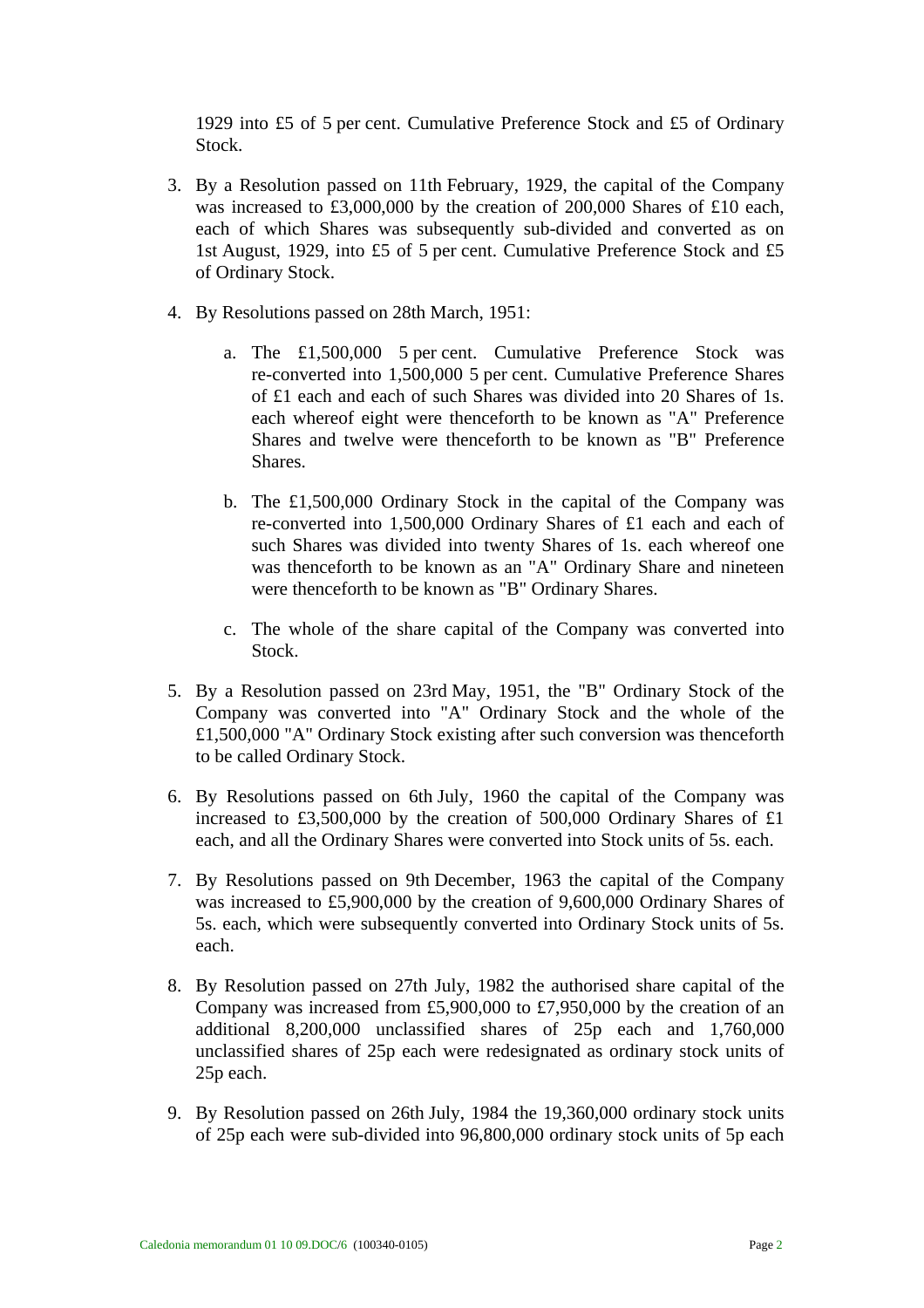and the 6,440,000 unclassified shares of 25p each were redesignated and sub-divided into 32,200,000 ordinary shares of 5p each.

- 10. By Resolutions passed on 18th April, 1988 the authorised share capital of the Company was reduced from £7,950,000 to £6,450,000 by the cancellation of the £600,000 "A" Preference Stock and of the £900,000 "B" Preference Stock and the 96,800,000 ordinary stock units of 5p each were converted into 96,800,000 ordinary shares of 5p each.
- 11. By a Resolution passed on 21st December, 1999 8,000,000 ordinary shares of 5p each were redesignated as deferred ordinary shares of 5p each, with effect from 30th March, 2000.
- 12. By a Resolution passed on 12th February, 2003 the authorised share capital of the Company was increased from £6,450,000 by the creation of 400,000,000 deferred ordinary shares of £1 each, thenceforth to be called Class B deferred shares.
- 13. By a Special Resolution passed on 12 February, 2003 and an Extraordinary Resolution passed on 12 February, 2003 and with the confirmation of an Order of the High Court of Justice dated 5 March, 2003 the share capital of the Company was reduced from £406,450,000 divided into 121,000,000 ordinary shares of 5p each, 8,000,000 deferred ordinary shares of 5p each and 400,000,000 Class B deferred shares of £1 each to £6,450,000 divided into 121,000,000 ordinary shares of 5p each and 8,000,000 deferred ordinary shares of 5p each.
- 14. By a Special Resolution passed on 11 June 2004 and an Extraordinary Resolution passed on 11 June 2004 and with the confirmation of an Order of the High Court of Justice dated 29 June 2004, the share capital of the Company was reduced from £6,450,000 divided into 121,000,000 ordinary shares of 5p each and 8,000,000 deferred ordinary shares of 5p each to £6,029,616.20 divided into 112,592,324 ordinary shares of 5p each and 8,000,000 deferred ordinary shares of 5p each.
- 15. By a Special Resolution passed on 26 June 2006 and an Extraordinary Resolution passed on 26 June 2006 and with the confirmation of an Order of the High Court of Justice dated 12 July 2006, the share capital of the Company was reduced from £6,029,616.20 divided into 112,592,324 ordinary shares of 5p each and 8,000,000 deferred ordinary shares of 5p each to £5,759,065.45 divided into 107,181,309 ordinary shares of 5p each and 8,000,000 deferred ordinary shares of 5p each.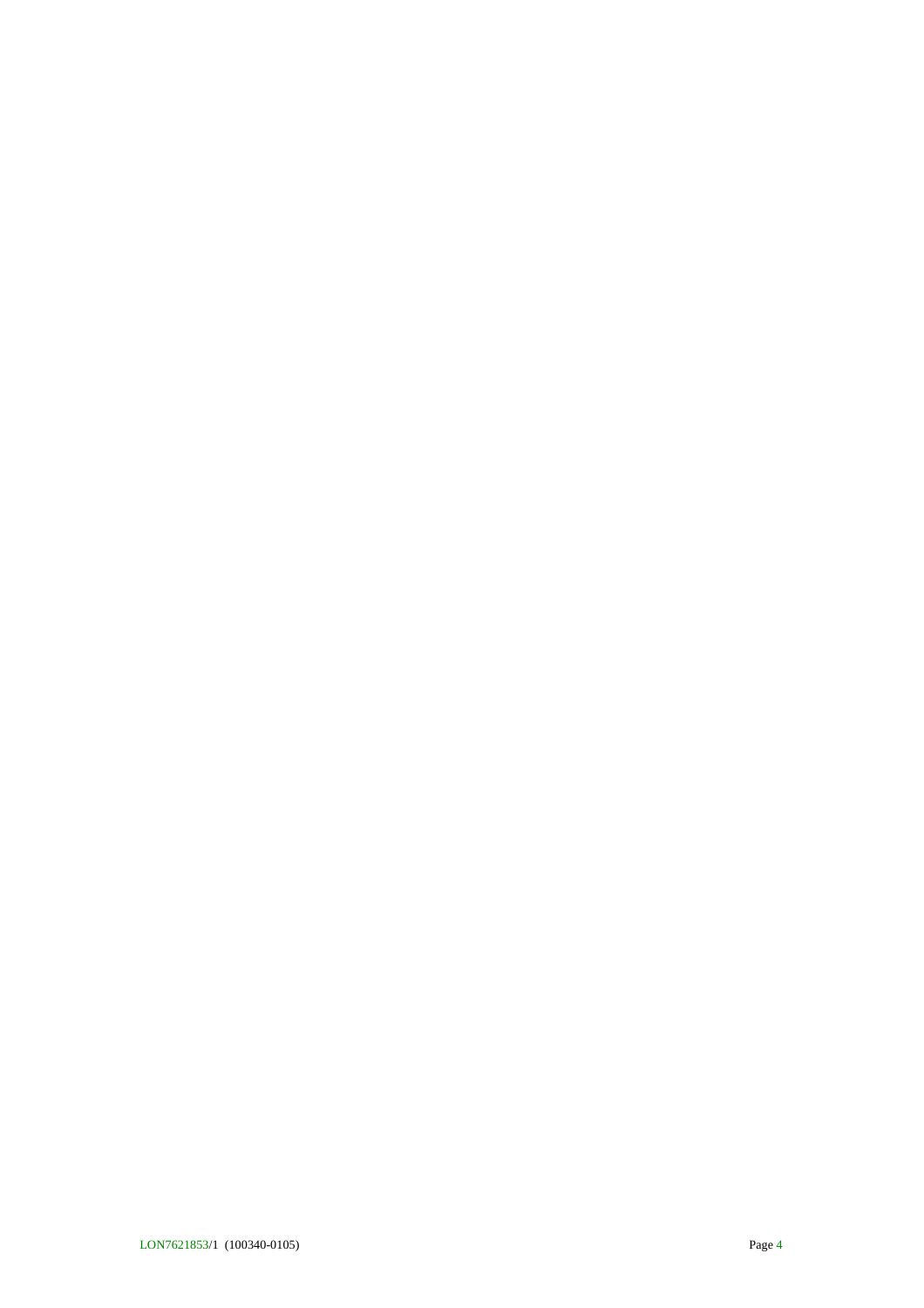# **CONTENTS**

|                             | Page |
|-----------------------------|------|
| <b>NAME</b>                 |      |
| <b>STATUS</b>               |      |
| <b>REGISTERED OFFICE</b>    |      |
| <b>LIABILITY OF MEMBERS</b> |      |
| <b>SHARE CAPITAL</b>        |      |
|                             |      |

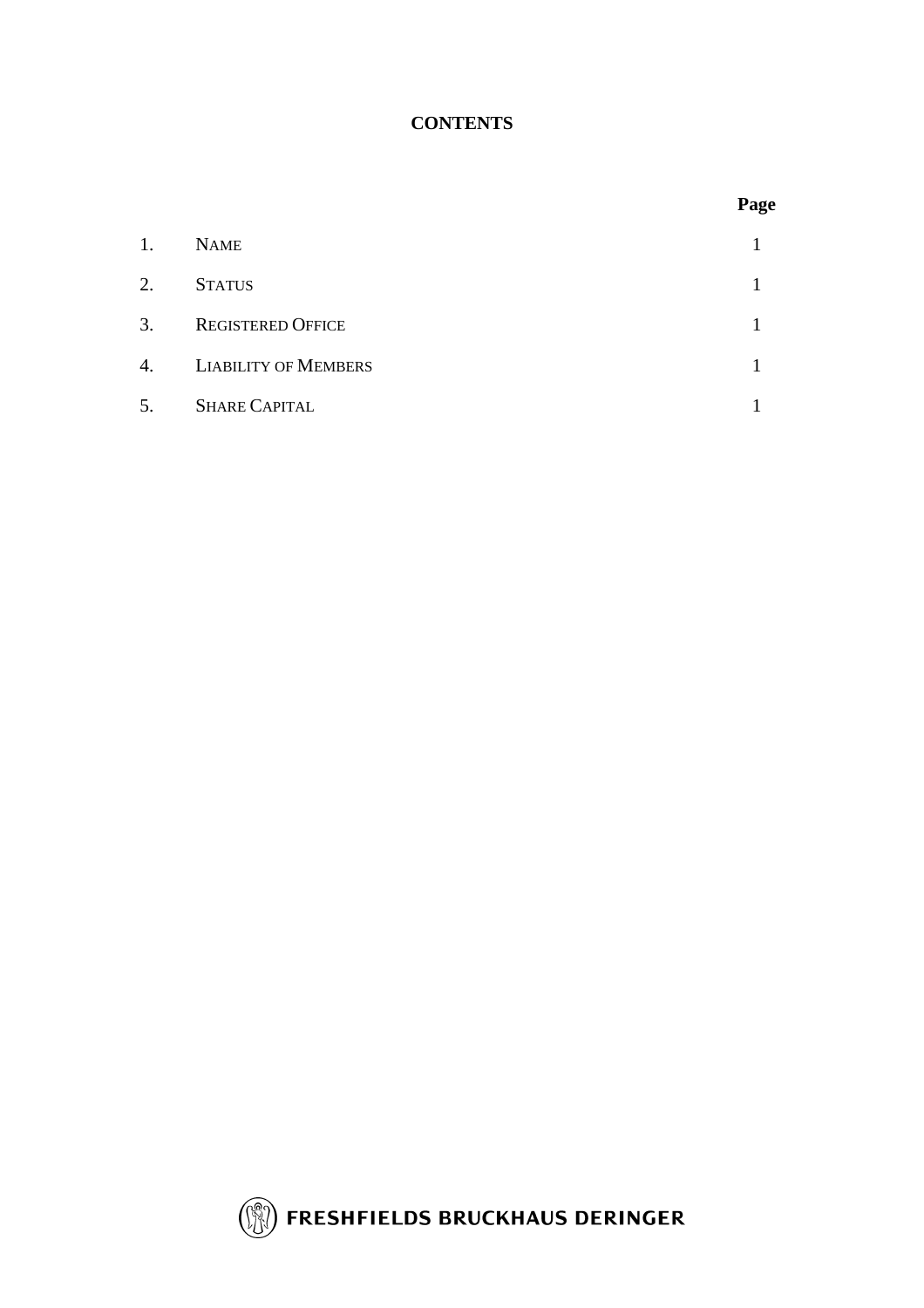**COMPANY NO. 235481**

#### **COMPANIES ACT 2006**

## **A PUBLIC COMPANY LIMITED BY SHARES**

#### **ARTICLES OF ASSOCIATION**

**of**

#### **CALEDONIA INVESTMENTS PLC**

(adopted by special resolution passed on 21 July 2021)

#### **PRELIMINARY**

- 1. The regulations in Table A in the schedule to the Companies (Table A to F) Regulations 1985 as in force at the date of the incorporation of the Company shall not apply to the Company. **Table A**
- 2. In these Articles, except where the subject or context otherwise requires: **Definitions**

<span id="page-5-0"></span>*Act* means the Companies Act 2006 including any modification or re-enactment of it for the time being in force;

*Articles* means these articles of association as altered from time to time by special resolution;

*auditors* means the auditors of the Company;

*the board* means the directors or any of them acting as the board of directors of the Company;

*Business Day* means any day (other than a Saturday, Sunday or public holiday) on which banks are generally open for business in London;

*certificated share* means a share in the capital of the Company that is not an uncertificated share and references in these Articles to a share being held in certificated form shall be construed accordingly;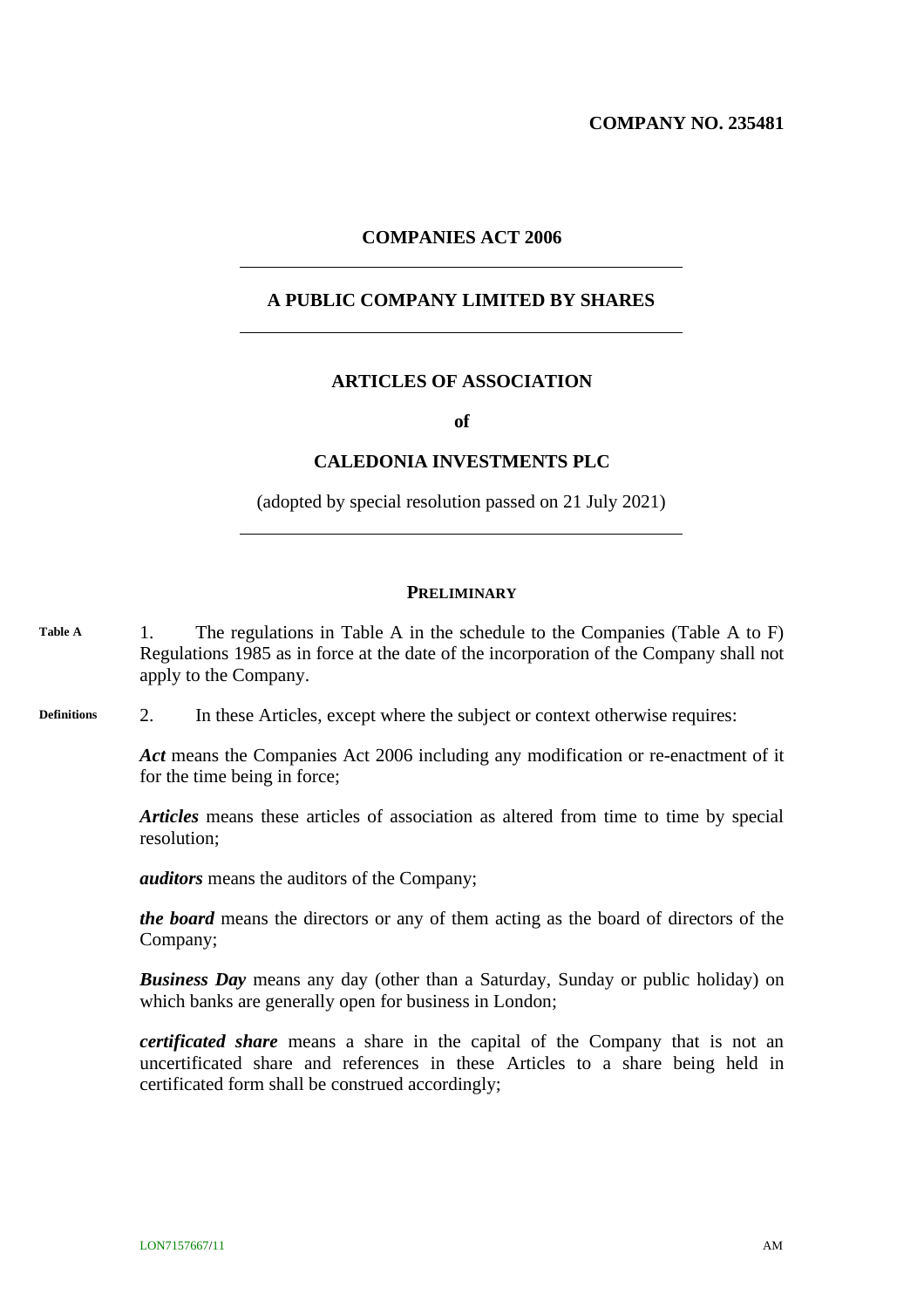*clear days* in relation to the sending of a notice means the period excluding the day on which a notice is given or deemed to be given and the day for which it is given or on which it is to take effect;

*director* means a director of the Company;

*dividend* means dividend or bonus;

*entitled by transmission* means, in relation to a share in the capital of the Company, entitled as a consequence of the death or bankruptcy of the holder or otherwise by operation of law;

*holder* in relation to a share in the capital of the Company means the member whose name is entered in the register as the holder of that share;

*member* means a member of the Company;

*office* means the registered office of the Company;

*paid* means paid or credited as paid;

*recognised person* means a recognised clearing house or a nominee of a recognised clearing house or of a recognised investment exchange, each of which terms has the meaning given to it by section 778 of the Act;

*register* means either or both of the issuer register of members and the Operator register of members of the Company;

*Regulations* means the Uncertificated Securities Regulations 2001 including any modification or re-enactment of them for the time being in force;

*seal* means the common seal of the Company and includes any official seal kept by the Company by virtue of section 49 or 50 of the Act;

*secretary* means the secretary of the Company and includes a joint, assistant, deputy or temporary secretary and any other person appointed to perform the duties of the secretary;

*share* means a share in the capital of the Company;

*uncertificated share* means (subject to Regulation 42(11)(a) of the Regulations) a share in the capital of the Company title to which is recorded on the Operator register of members of the Company and which may, by virtue of the Regulations, be transferred by means of a relevant system and references in these Articles to a share being held in uncertificated form shall be construed accordingly; and

*United Kingdom* means Great Britain and Northern Ireland.

3. Where, in relation to a share, these Articles refer to a *relevant system*, the reference is to the relevant system in which that share is a participating security at the relevant time. **Construction**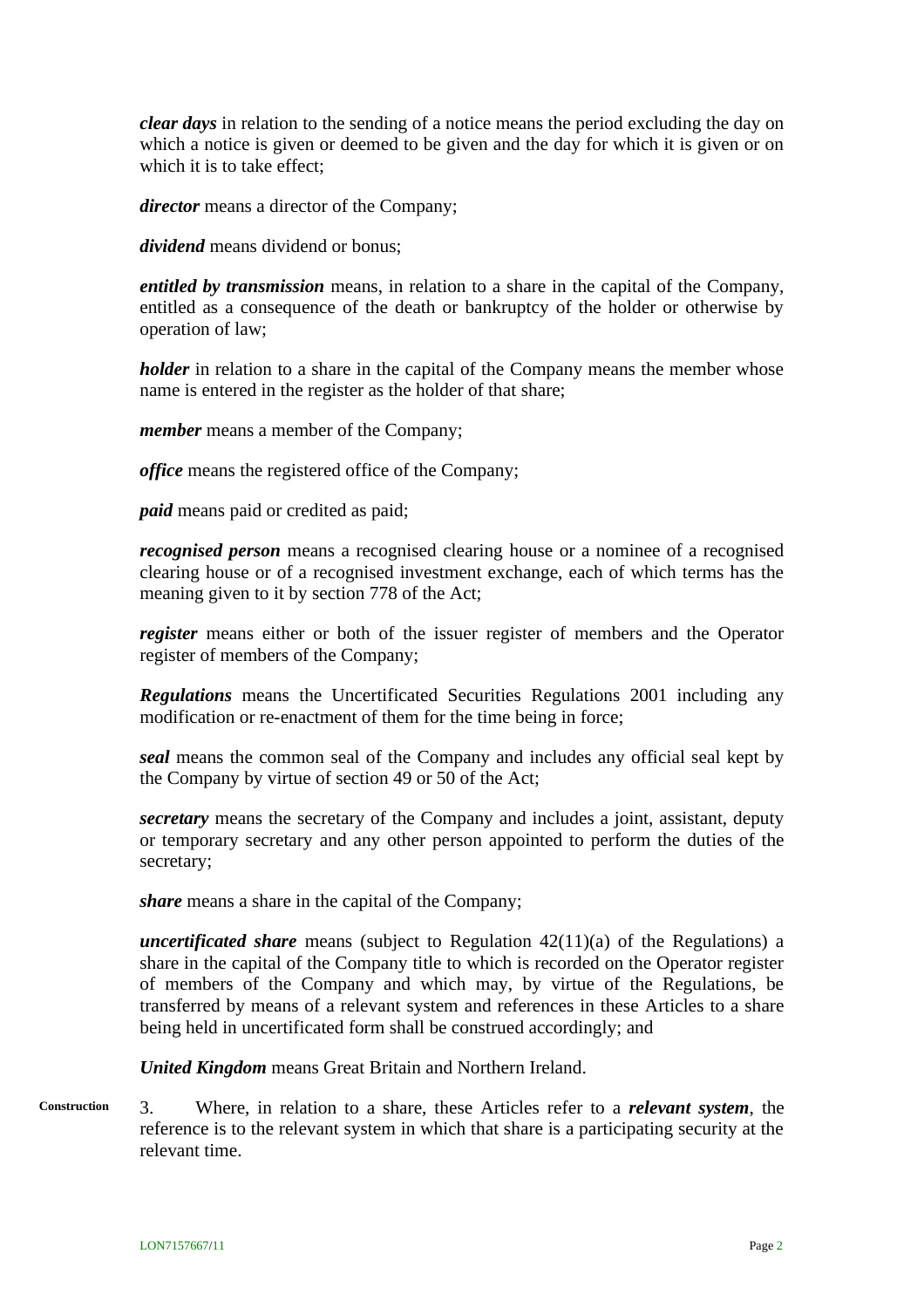References to a document or information being *sent, supplied or given* to or by a person mean such document or information, or a copy of such document or information, being sent, supplied, given, delivered, issued or made available to or by, or served on or by, or deposited with or by that person by any method authorised by these Articles, and *sending, supplying* and *giving* shall be construed accordingly.

References to *writing* mean the representation or reproduction of words, symbols or other information in a visible form by any method or combination of methods, whether in electronic form or otherwise, and *written* shall be construed accordingly.

Nothing in these Articles shall preclude the holding and conducting of a meeting in such a way that persons who are not present together at the same place may by electronic means attend and speak and vote at it.

References to *electronic facility* mean a device, system, procedure, method or facility providing an electronic means of attendance at or participation in (or both attendance at and participation in) a general meeting determined by the board pursuant to Article [61.](#page-19-0)

References to a *meeting* mean a meeting convened and held in any manner permitted by these Articles, including without limitation a general meeting of the Company at which some persons entitled to be *present* attend and participate by means of electronic facility or facilities, and such persons shall be deemed to be present at that meeting for all purposes of the Act and the Articles and *attend* and *participate*, *attending* and *participating* and *attendance* and *participation* shall be construed accordingly.

Words denoting the singular number include the plural number and vice versa; words denoting the masculine gender include the feminine gender; and words denoting persons include corporations.

Words or expressions contained in these Articles which are not defined in Article [2](#page-5-0) but are defined in the Act have the same meaning as in the Act (but excluding any modification of the Act not in force at the date of adoption of these Articles) unless inconsistent with the subject or context.

Words or expressions contained in these Articles which are not defined in Article [2](#page-5-0) but are defined in the Regulations have the same meaning as in the Regulations (but excluding any modification of the Regulations not in force at the date of adoption of these Articles) unless inconsistent with the subject or context.

Subject to the preceding two paragraphs, references to any provision of any enactment or of any subordinate legislation (as defined by section 21(1) of the Interpretation Act 1978) include any modification or re-enactment of that provision for the time being in force.

Headings and marginal notes are inserted for convenience only and do not affect the construction of these Articles.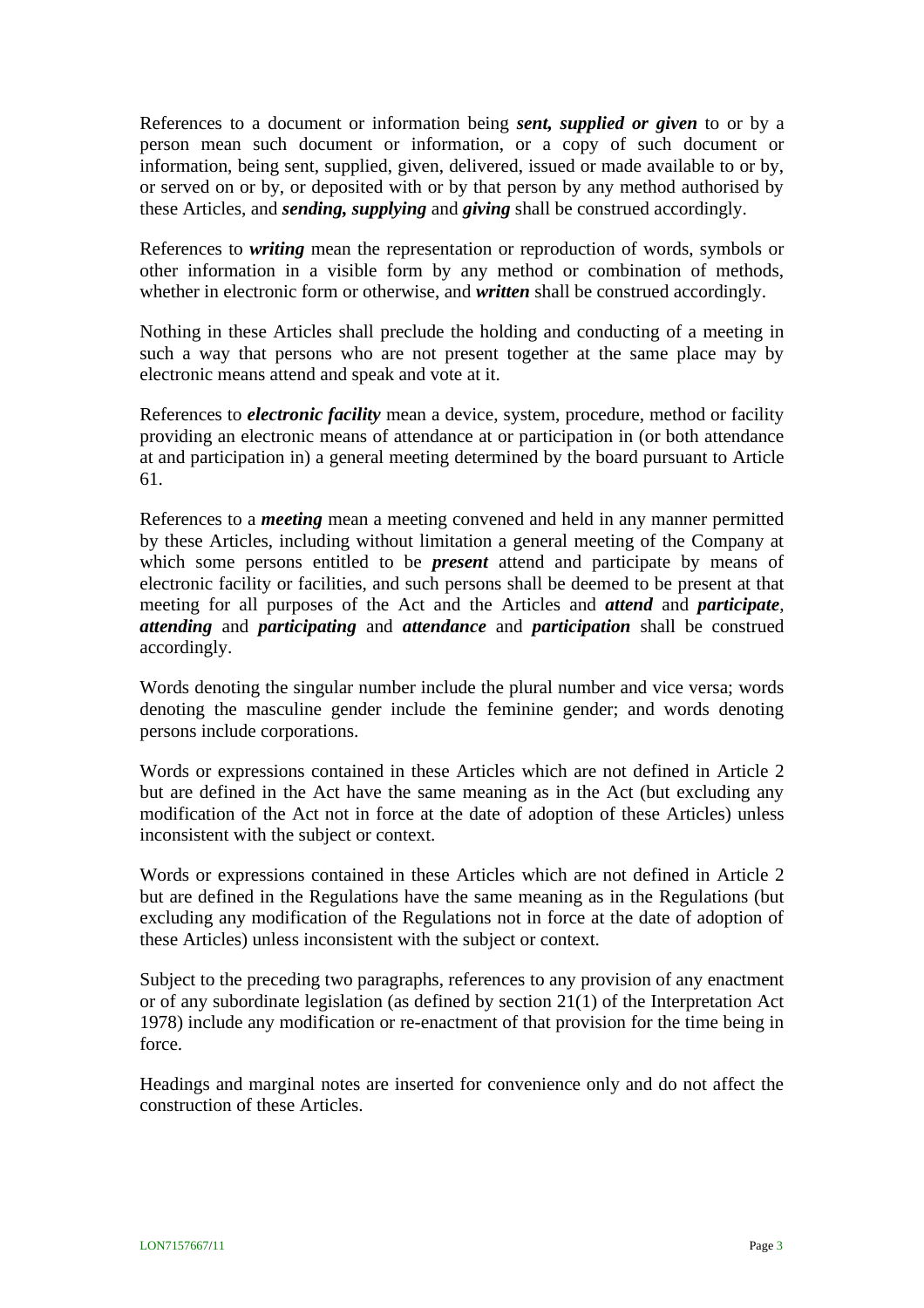In these Articles, (a) powers of delegation shall not be restrictively construed but the widest interpretation shall be given to them; (b) the word *board* in the context of the exercise of any power contained in these Articles includes any committee consisting of one or more directors, any director, any other officer of the Company and any local or divisional board, manager or agent of the Company to which or, as the case may be, to whom the power in question has been delegated; (c) no power of delegation shall be limited by the existence or, except where expressly provided by the terms of delegation, the exercise of that or any other power of delegation; and (d) except where expressly provided by the terms of delegation, the delegation of a power shall not exclude the concurrent exercise of that power by any other body or person who is for the time being authorised to exercise it under these Articles or under another delegation of the power.

#### **SHARE CAPITAL AND LIMITED LIABILITY**

4. The share capital of the company is divided into ordinary shares of 5 pence each (the *ordinary shares*) and deferred ordinary shares of 5 pence each (the *deferred shares*). The liability of the members is limited to the amount, if any, unpaid on the shares held by them. **Limited liability**

> 5. The special rights, restrictions and provisions applicable to the deferred shares are as follows:

(a) As to voting

The deferred shares shall not confer the right to receive notice of or to be present or vote at or participate in any general meeting of the Company.

(b) As to income

The deferred shares shall entitle the holders thereof, in priority to the holders of any other class of share in the Company's share capital, to receive out of the profits of the Company available for distribution and resolved under these Articles to be distributed in respect of each financial year of the Company a fixed cumulative preferential divided (the *preference dividend*) at the rate of (one) 1 per cent. per annum (exclusive of any associated tax credit) of the nominal value of each deferred share held by them respectively. The preference dividend shall accrue on a daily basis and shall be payable annually in arrears on 31 May following the end of the relevant financial year, or if such date is a Saturday, Sunday or public holiday on the next following day which is not a Saturday, Sunday or public holiday. The first such payment shall be made on 1 June 2003 in respect of the period from 1 April 2003 until 31 March 2004. The preference dividends shall be paid to the holders of the deferred shares whose names appear on the register at 12 noon on any date selected by the directors up to 42 days before the relevant preference dividend payment date.

(c) As to capital on a winding up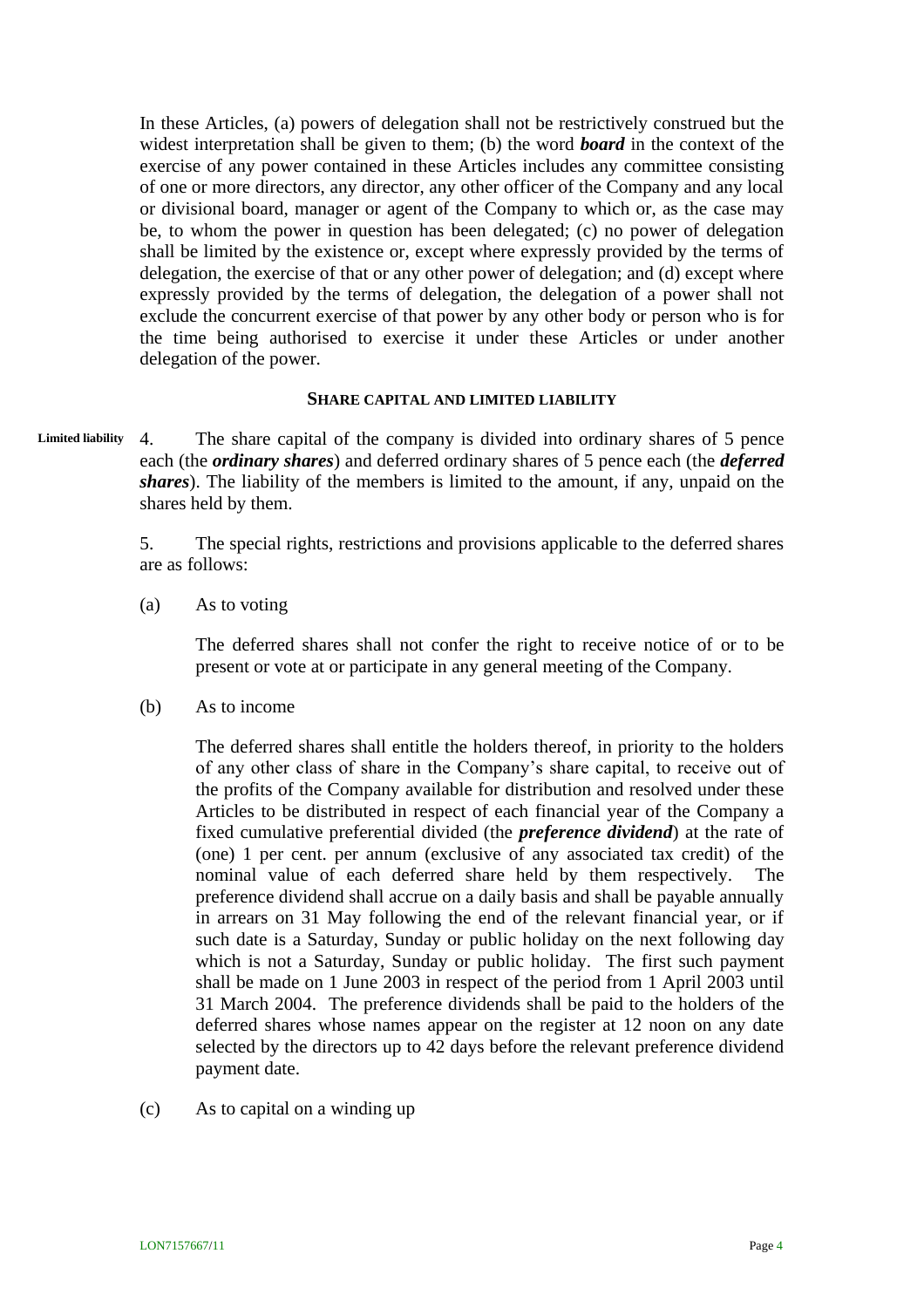On a winding-up the assets of the Company remaining after the payment of the debts and liabilities of the Company and the costs of liquidation shall be applied in the following manner and order of priority:-

- (i) firstly, in paying to the holders of the ordinary shares a sum equal to the amount paid up thereon together with the sum of £100,000 thereon in respect of each such ordinary share;
- (ii) secondly, in paying to the holders of the deferred shares the amount paid up thereon; and
- (iii) thirdly, any balance shall be distributed among the holders of the ordinary shares.

The deferred shares shall have no other right to share in the profits or assets of the Company.

- 6. Subject to the provisions of the Act and without prejudice to any rights attached to any existing shares or class of shares, any share may be issued with such rights or restrictions as the Company may by ordinary resolution determine or, subject to and in default of such determination, as the board shall determine. **Shares with special rights**
- 7. Subject to the provisions of the Regulations, the board may permit the holding of shares in any class of shares in uncertificated form and the transfer of title to shares in that class by means of a relevant system and may determine that any class of shares shall cease to be a participating security. **Uncertificated shares**
- 8. Shares in the capital of the Company that fall within a certain class shall not form a separate class of shares from other shares in that class because any share in that class: **Not separate class of shares**
	- (a) is held in uncertificated form; or
	- (b) is permitted in accordance with the Regulations to become a participating security.

**Exercise of Company's entitlements in respect of uncertificated share**

<span id="page-9-0"></span>9. Where any class of shares is a participating security and the Company is entitled under any provision of the Act, the Regulations or these Articles to sell, transfer or otherwise dispose of, forfeit, re-allot, accept the surrender of or otherwise enforce a lien over a share held in uncertificated form, the Company shall be entitled, subject to the provisions of the Act, the Regulations, these Articles and the facilities and requirements of the relevant system:

- (a) to require the holder of that uncertificated share by notice to change that share into certificated form within the period specified in the notice and to hold that share in certificated form so long as required by the Company;
- (b) to require the holder of that uncertificated share by notice to give any instructions necessary to transfer title to that share by means of the relevant system within the period specified in the notice;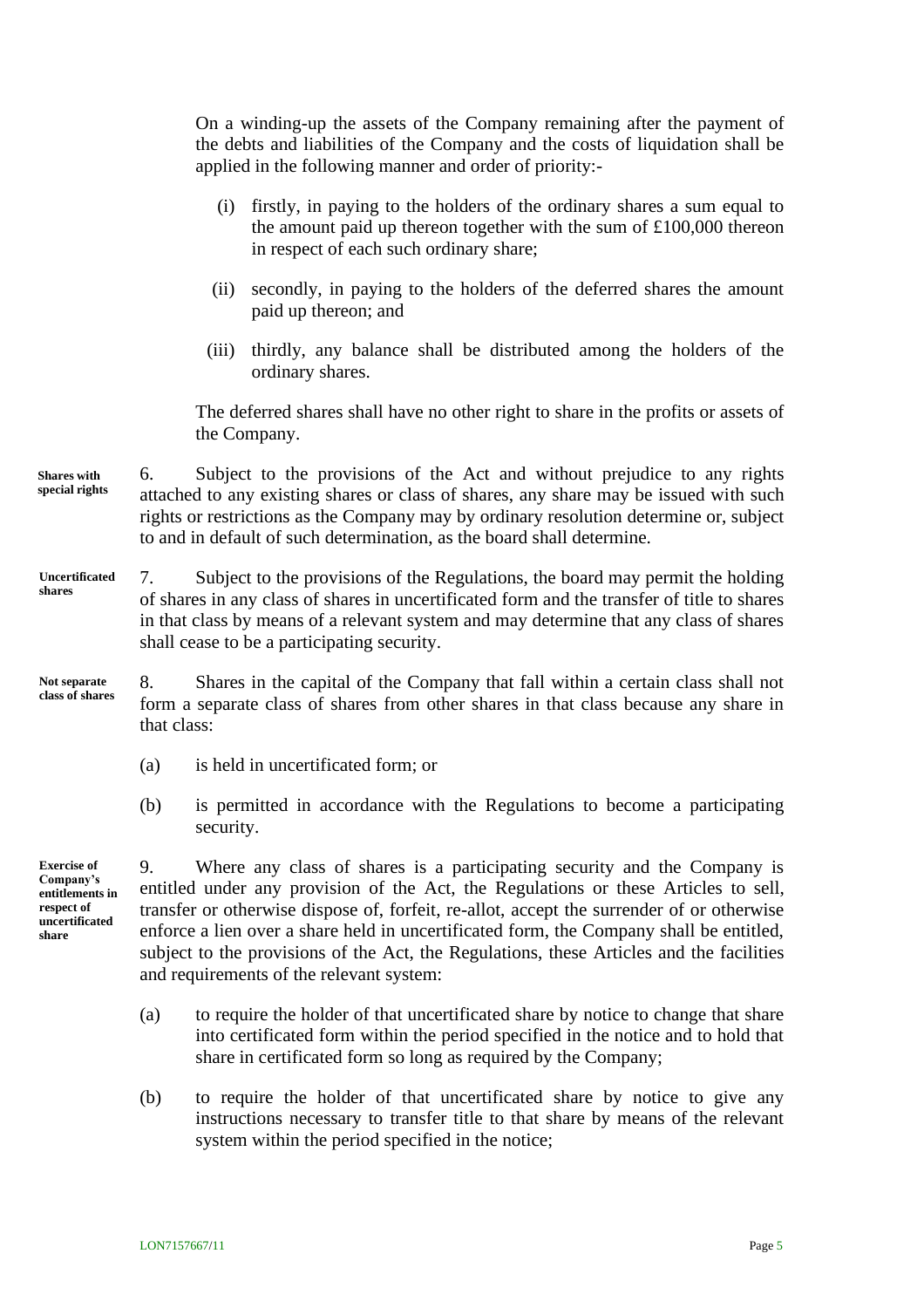- (c) to require the holder of that uncertificated share by notice to appoint any person to take any step, including without limitation the giving of any instructions by means of the relevant system, necessary to transfer that share within the period specified in the notice;
- (d) to require the Operator to convert that uncertificated share into certificated form in accordance with Regulation 32(2)(c) of the Regulations; and
- (e) to take any action that the board considers appropriate to achieve the sale, transfer, disposal, forfeiture, re-allotment or surrender of that share or otherwise to enforce a lien in respect of that share.
- 10. Subject to the provisions of the Act relating to authority, pre-emption rights or otherwise and of any resolution of the Company in general meeting passed pursuant to those provisions, and, in the case of redeemable shares, the provisions of Article [11:](#page-10-0)
	- (a) all shares for the time being in the capital of the Company shall be at the disposal of the board; and
	- (b) the board may reclassify, allot (with or without conferring a right of renunciation), grant options over, or otherwise dispose of shares to such persons on such terms and conditions and at such times as it thinks fit.
- <span id="page-10-0"></span>11. Subject to the provisions of the Act, and without prejudice to any rights attached to any existing shares or class of shares, shares may be issued which are to be redeemed or are to be liable to be redeemed at the option of the Company or the holder. The board may determine the terms, conditions and manner of redemption of shares provided that it does so before the shares are allotted. **Redeemable shares**
- 12. The Company may exercise all powers of paying commissions or brokerage conferred or permitted by the Act. Subject to the provisions of the Act, any such commission or brokerage may be satisfied by the payment of cash or by the allotment of fully or partly paid shares or partly in one way and partly in the other. **Commissions**
- 13. Except as required by law, the Company shall recognise no person as holding any share on any trust and (except as otherwise provided by these Articles or by law) the Company shall not be bound by or recognise any interest in any share (or in any fractional part of a share) except the holder's absolute right to the entirety of the share (or fractional part of the share). **Trusts not recognised**

#### **VARIATION OF RIGHTS**

- <span id="page-10-1"></span>14. Subject to the provisions of the Act, if at any time the capital of the Company is divided into different classes of shares, the rights attached to any class may (unless otherwise provided by the terms of allotment of the shares of that class) be varied or abrogated, whether or not the Company is being wound up, either: **Method of varying rights**
	- (a) with the written consent of the holders of three-quarters in nominal value of the issued shares of the class (excluding any shares of that class held as

**Residual allotment powers**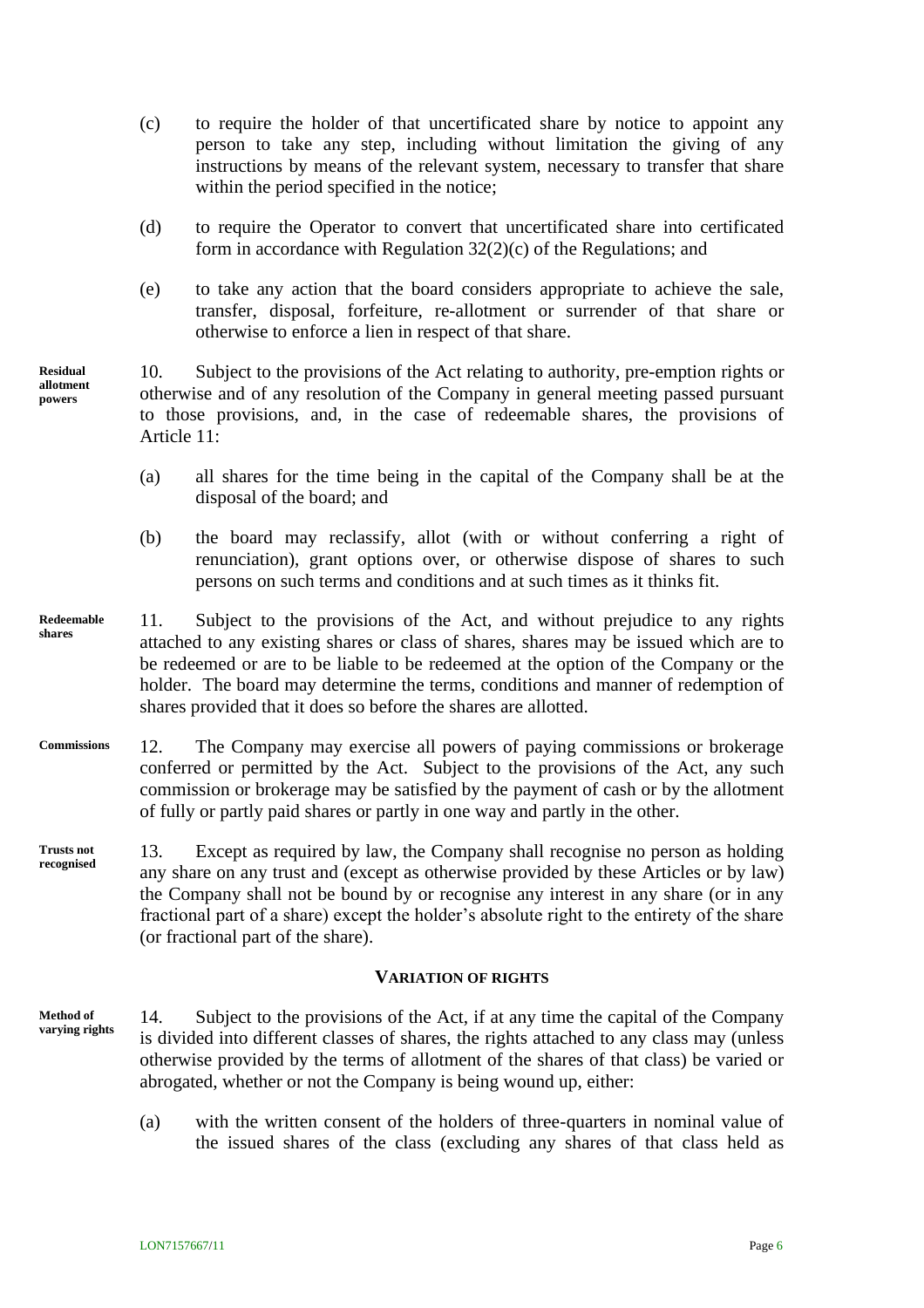treasury shares), which consent shall be in hard copy form or in electronic form sent to such address (if any) for the time being specified by or on behalf of the Company for that purpose, or in default of such specification to the office, and may consist of several documents, each executed or authenticated in such manner as the board may approve by or on behalf of one or more holders, or a combination of both; or

(b) with the sanction of a special resolution passed at a separate general meeting of the holders of the shares of the class,

but not otherwise.

15. For the purposes of Article [14,](#page-10-1) if at any time the capital of the Company is divided into different classes of shares, unless otherwise expressly provided by the rights attached to any share or class of shares, those rights shall be deemed to be varied by: **When rights deemed to be varied**

- (a) the reduction of the capital paid up on that share or class of shares otherwise than by a purchase or redemption by the Company of its own shares; and
- (b) the allotment of another share ranking in priority for payment of a dividend or in respect of capital or which confers on its holder voting rights more favourable than those conferred by that share or class of shares,

but shall not be deemed to be varied by:

- (c) the creation or issue of another share ranking equally with, or subsequent to, that share or class of shares or by the purchase or redemption by the Company of its own shares; or
- (d) the Company permitting, in accordance with the Regulations, the holding of and transfer of title to shares of that or any other class in uncertificated form by means of a relevant system.

#### **SHARE CERTIFICATES**

- Every member, on becoming the holder of any certificated share (except a recognised person in respect of whom the Company is not required by law to complete and have ready for delivery a certificate) shall be entitled, without payment, to one certificate for all the certificated shares of each class held by him (and, on transferring a part of his holding of certificated shares of any class, to a certificate for the balance of his holding of certificated shares). He may elect to receive one or more additional certificates for any of his certificated shares if he pays a reasonable sum determined from time to time by the board for every certificate after the first. Every certificate shall: **Members' rights to certificates**
	- (a) be executed under the seal or otherwise in accordance with Article [170](#page-50-0) or in such other manner as the board may approve; and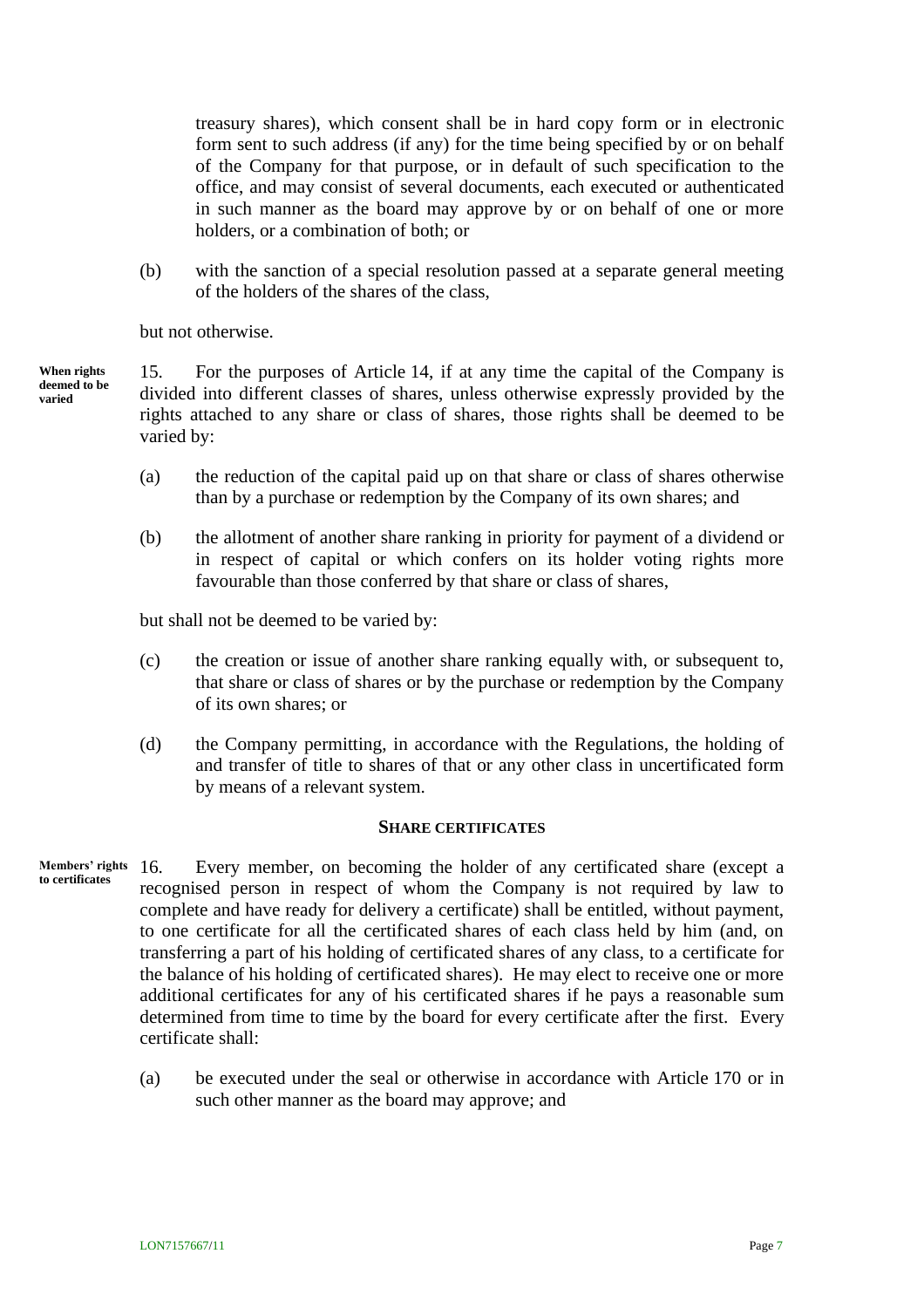(b) specify the number, class and distinguishing numbers (if any) of the shares to which it relates and the amount or respective amounts paid up on the shares.

The Company shall not be bound to issue more than one certificate for certificated shares held jointly by more than one person and delivery of a certificate to one joint holder shall be a sufficient delivery to all of them. Shares of different classes may not be included in the same certificate.

17. If a share certificate is defaced, worn out, lost or destroyed, it may be renewed on such terms (if any) as to evidence and indemnity and payment of any exceptional out-of-pocket expenses reasonably incurred by the Company in investigating evidence and preparing the requisite form of indemnity as the board may determine but otherwise free of charge, and (in the case of defacement or wearing out) on delivery up of the old certificate. **Replacement certificates**

#### **LIEN**

18. The Company shall have a first and paramount lien on every share (not being a fully paid share) for all moneys payable to the Company (whether presently or not) in respect of that share. The board may at any time (generally or in a particular case) waive any lien or declare any share to be wholly or in part exempt from the provisions of this Article. The Company's lien on a share shall extend to any amount (including without limitation dividends) payable in respect of it. **Company to have lien on shares**

- 19. The Company may sell, in such manner as the board determines, any share on which the Company has a lien if a sum in respect of which the lien exists is presently payable and is not paid within 14 clear days after notice has been sent to the holder of the share, or to the person entitled to it by transmission, demanding payment and stating that if the notice is not complied with the share may be sold. **Enforcement of lien by sale**
- 20. To give effect to that sale the board may, if the share is a certificated share, authorise any person to execute an instrument of transfer in respect of the share sold to, or in accordance with the directions of, the buyer. If the share is an uncertificated share, the board may exercise any of the Company's powers under Article [9](#page-9-0) to effect the sale of the share to, or in accordance with the directions of, the buyer. The buyer shall not be bound to see to the application of the purchase money and his title to the share shall not be affected by any irregularity in or invalidity of the proceedings in relation to the sale. **Giving effect to sale**
- 21. The net proceeds of the sale, after payment of the costs, shall be applied in or towards payment or satisfaction of so much of the sum in respect of which the lien exists as is presently payable. Any residue shall (if the share sold is a certificated share, on surrender to the Company for cancellation of the certificate in respect of the share sold and, whether the share sold is a certificated or uncertificated share, subject to a like lien for any moneys not presently payable as existed on the share before the sale) be paid to the person entitled to the share at the date of the sale. **Application of proceeds**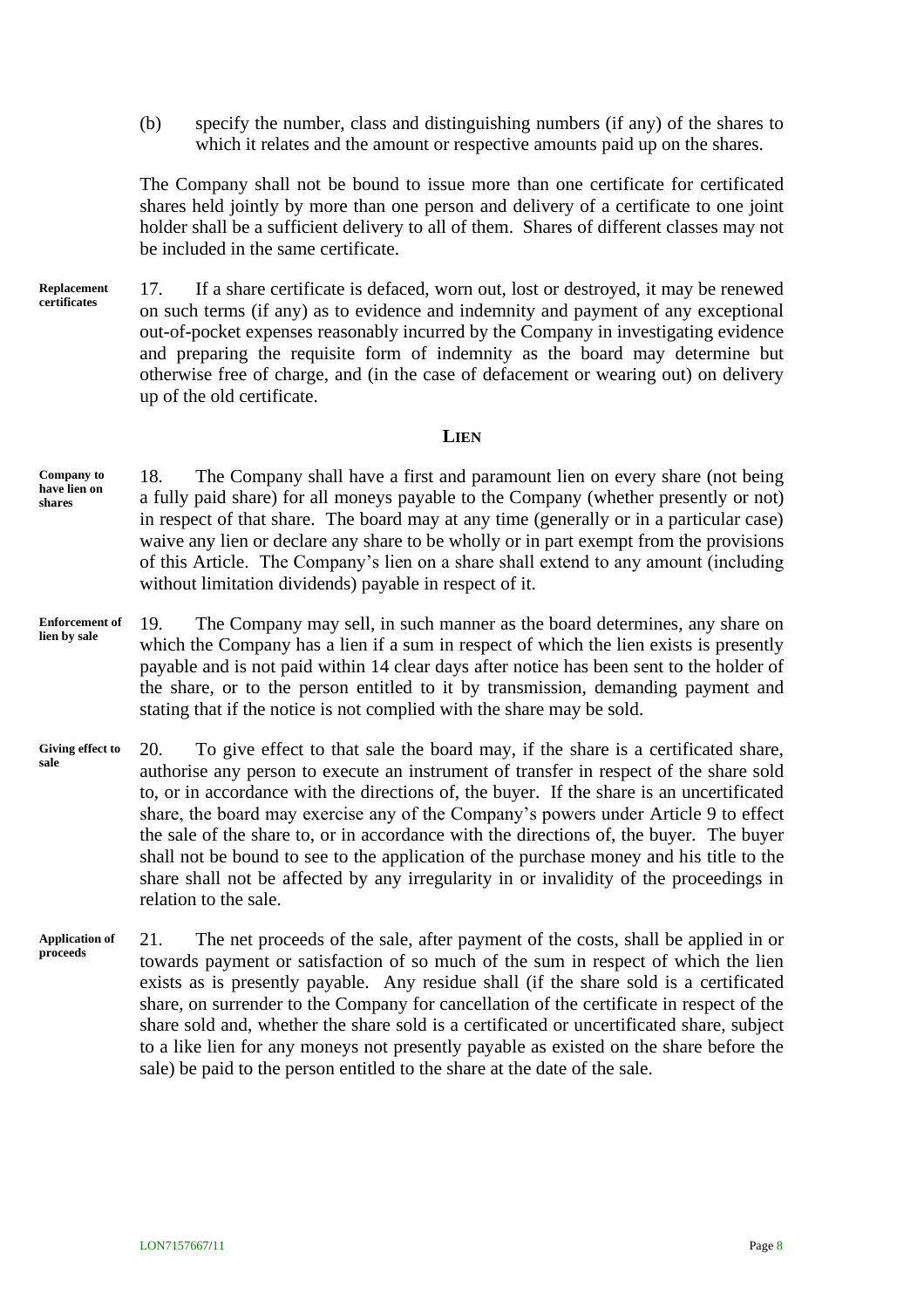#### **CALLS ON SHARES**

22. Subject to the terms of allotment, the board may from time to time make calls on the members in respect of any moneys unpaid on their shares (whether in respect of nominal value or premium). Each member shall (subject to receiving at least 14 clear days' notice specifying when and where payment is to be made) pay to the Company the amount called on his shares as required by the notice. A call may be required to be paid by instalments. A call may be revoked in whole or part and the time fixed for payment of a call may be postponed in whole or part as the board may determine. A person on whom a call is made shall remain liable for calls made on him even if the shares in respect of which the call was made are subsequently transferred. **Power to make calls**

#### 23. A call shall be deemed to have been made at the time when the resolution of the board authorising the call was passed. **Time when call made**

#### 24. The joint holders of a share shall be jointly and severally liable to pay all calls in respect of it. **Liability of joint holders**

- 25. If a call or any instalment of a call remains unpaid in whole or in part after it has become due and payable the person from whom it is due and payable shall pay interest on the amount unpaid from the day it became due and payable until it is paid. Interest shall be paid at the rate fixed by the terms of allotment of the share or in the notice of the call or, if no rate is fixed, the rate determined by the board, not exceeding 15 per cent. per annum, or, if higher, the appropriate rate (as defined in the Act), but the board may in respect of any individual member waive payment of such interest wholly or in part. **Interest payable**
- 26. An amount payable in respect of a share on allotment or at any fixed date, whether in respect of nominal value or premium or as an instalment of a call, shall be deemed to be a call duly made and notified and payable on the date so fixed or in accordance with the terms of the allotment. If it is not paid the provisions of these Articles shall apply as if that amount had become due and payable by virtue of a call duly made and notified. **Deemed calls**
- 27. Subject to the terms of allotment, the board may make arrangements on the issue of shares for a difference between the allottees or holders in the amounts and times of payment of calls on their shares. **Differentiation on calls**
- 28. The board may, if it thinks fit, receive from any member all or any part of the moneys uncalled and unpaid on any share held by him. Such payment in advance of calls shall extinguish the liability on the share in respect of which it is made to the extent of the payment. The Company may pay on all or any of the moneys so advanced (until they would but for such advance become presently payable) interest at such rate agreed between the board and the member not exceeding (unless the Company by ordinary resolution otherwise directs) 15 per cent. per annum or, if higher, the appropriate rate (as defined in the Act). **Payment of calls in advance**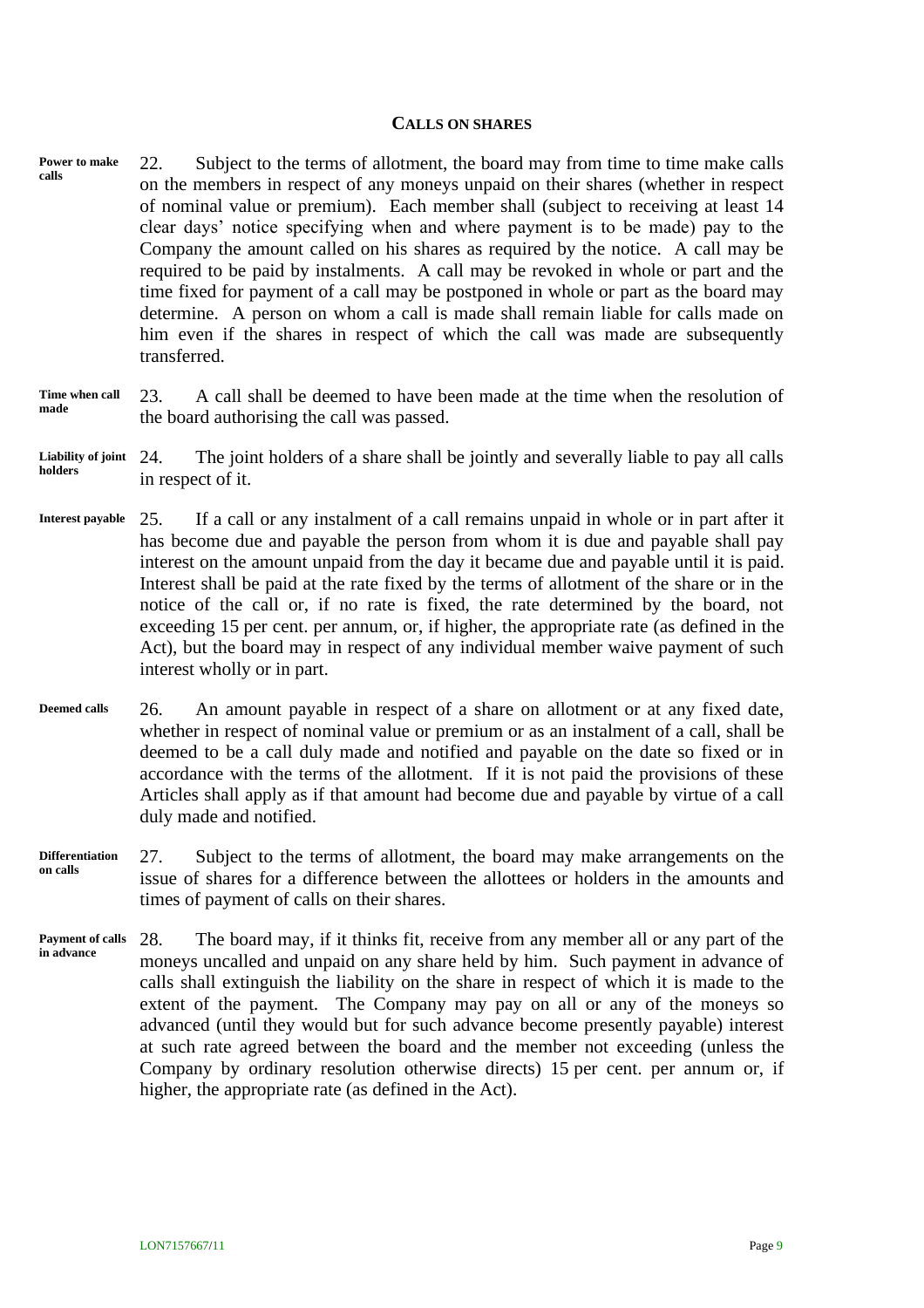#### **FORFEITURE AND SURRENDER**

- 29. If a call or any instalment of a call remains unpaid in whole or in part after it has become due and payable, the board may give the person from whom it is due not less than 14 clear days' notice requiring payment of the amount unpaid together with any interest which may have accrued and any costs, charges and expenses incurred by the Company by reason of such non-payment. The notice shall name the place where payment is to be made and shall state that if the notice is not complied with the shares in respect of which the call was made will be liable to be forfeited. **Notice requiring payment of call**
- 30. If that notice is not complied with, any share in respect of which it was sent may, at any time before the payment required by the notice has been made, be forfeited by a resolution of the board. The forfeiture shall include all dividends or other moneys payable in respect of the forfeited share which have not been paid before the forfeiture. When a share has been forfeited, notice of the forfeiture shall be sent to the person who was the holder of the share before the forfeiture. Where the forfeited share is held in certificated form, an entry shall be made promptly in the register opposite the entry of the share showing that notice has been sent, that the share has been forfeited and the date of forfeiture. No forfeiture shall be invalidated by the omission or neglect to send that notice or to make those entries. **Forfeiture for non-compliance**
- 31. Subject to the provisions of the Act, a forfeited share shall be deemed to belong to the Company and may be sold, re-allotted or otherwise disposed of on such terms and in such manner as the board determines, either to the person who was the holder before the forfeiture or to any other person. At any time before sale, reallotment or other disposal, the forfeiture may be cancelled on such terms as the board thinks fit. Where for the purposes of its disposal a forfeited share held in certificated form is to be transferred to any person, the board may authorise any person to execute an instrument of transfer of the share to that person. Where for the purposes of its disposal a forfeited share held in uncertificated form is to be transferred to any person, the board may exercise any of the Company's powers under Article [9.](#page-9-0) The Company may receive the consideration given for the share on its disposal and may register the transferee as holder of the share. **Sale of forfeited shares**

32. A person shall cease to be a member in respect of any share which has been forfeited and shall, if the share is a certificated share, surrender the certificate for any forfeited share to the Company for cancellation. The person shall remain liable to the Company for all moneys which at the date of forfeiture were presently payable by him to the Company in respect of that share with interest on that amount at the rate at which interest was payable on those moneys before the forfeiture or, if no interest was so payable, at the rate determined by the board, not exceeding 15 per cent. per annum or, if higher, the appropriate rate (as defined in the Act), from the date of forfeiture until payment. The board may waive payment wholly or in part or enforce payment without any allowance for the value of the share at the time of forfeiture or for any consideration received on its disposal. **Liability following forfeiture**

33. The board may accept the surrender of any share which it is in a position to forfeit on such terms and conditions as may be agreed. Subject to those terms and conditions, a surrendered share shall be treated as if it had been forfeited. **Surrender**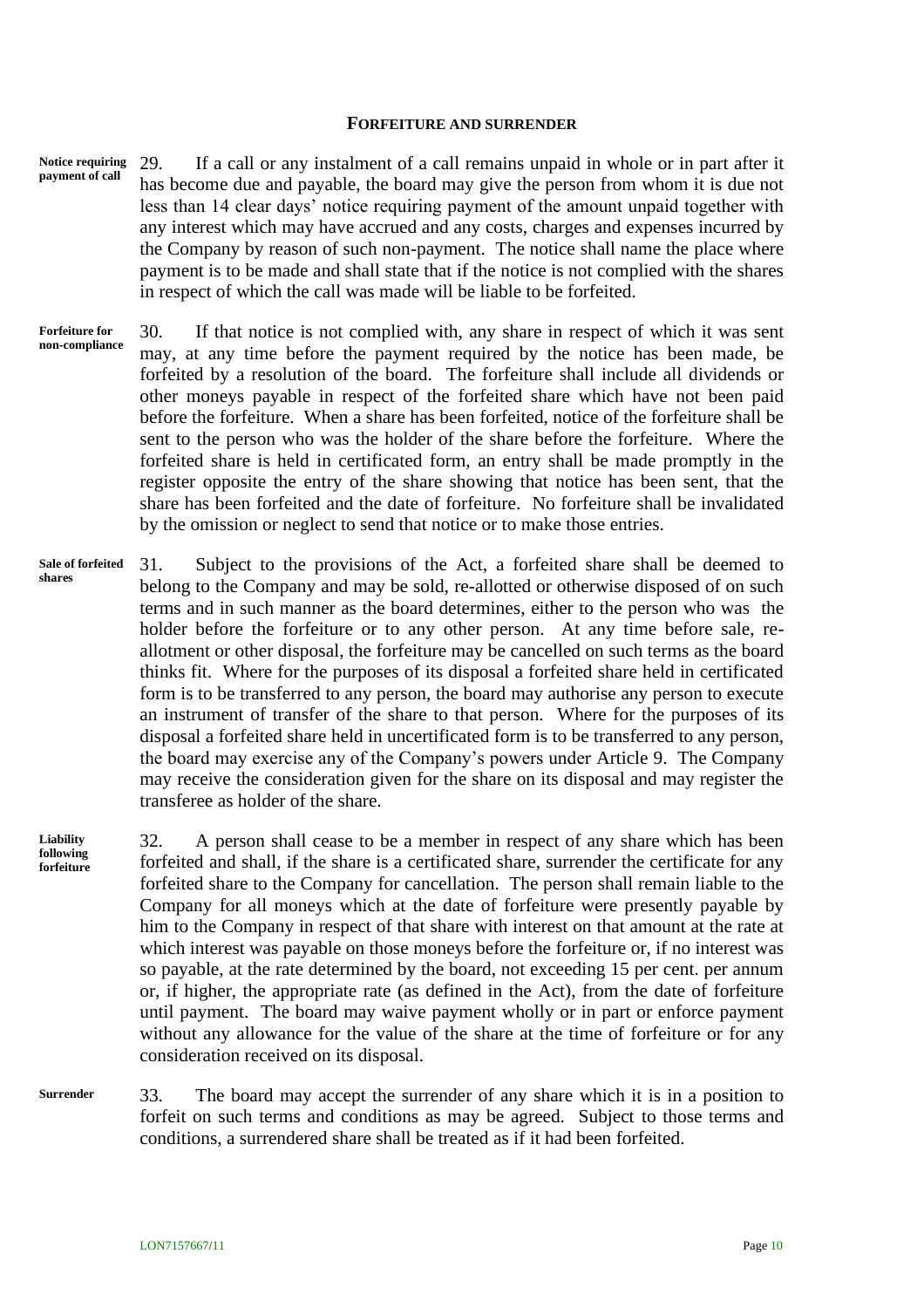34. The forfeiture of a share shall involve the extinction at the time of forfeiture of all interest in and all claims and demands against the Company in respect of the share and all other rights and liabilities incidental to the share as between the person whose share is forfeited and the Company, except only those rights and liabilities expressly saved by these Articles, or as are given or imposed in the case of past members by the Act. **Extinction of rights**

35. A statutory declaration by a director or the secretary that a share has been duly forfeited or surrendered on a specified date shall be conclusive evidence of the facts stated in it as against all persons claiming to be entitled to the share. The declaration shall (subject if necessary to the execution of an instrument of transfer or transfer by means of the relevant system, as the case may be) constitute a good title to the share. The person to whom the share is disposed of shall not be bound to see to the application of the purchase money, if any, and his title to the share shall not be affected by any irregularity in, or invalidity of, the proceedings in reference to the forfeiture, surrender, sale, re-allotment or disposal of the share. **Evidence of forfeiture or surrender**

#### **TRANSFER OF SHARES**

**Form and execution of transfer of certificated share**

36. Without prejudice to any power of the Company to register as shareholder a person to whom the right to any share has been transmitted by operation of law, the instrument of transfer of a certificated share may be in any usual form or in any other form which the board may approve. An instrument of transfer shall be executed by or on behalf of the transferor and, unless the share is fully paid, by or on behalf of the transferee. An instrument of transfer need not be under seal.

**Transfers of partly paid certificated shares**

**of certificated shares**

37. The board may, in its absolute discretion, refuse to register the transfer of a certificated share which is not fully paid, provided that the refusal does not prevent dealings in shares in the Company from taking place on an open and proper basis.

38. The board may also refuse to register the transfer of a certificated share unless the instrument of transfer: **Invalid transfers** 

- (a) is lodged, duly stamped (if stampable), at the office or at another place appointed by the board accompanied by the certificate for the share to which it relates and such other evidence as the board may reasonably require to show the right of the transferor to make the transfer;
- (b) is in respect of only one class of shares; and
- (c) is in favour of not more than four transferees.

39. In the case of a transfer of a certificated share by a recognised person, the lodging of a share certificate will only be necessary if and to the extent that a certificate has been issued in respect of the share in question. **Transfers by recognised persons**

40. If the board refuses to register a transfer of a share in certificated form, it shall send the transferee notice of its refusal within two months after the date on which the instrument of transfer was lodged with the Company. **Notice of refusal to register**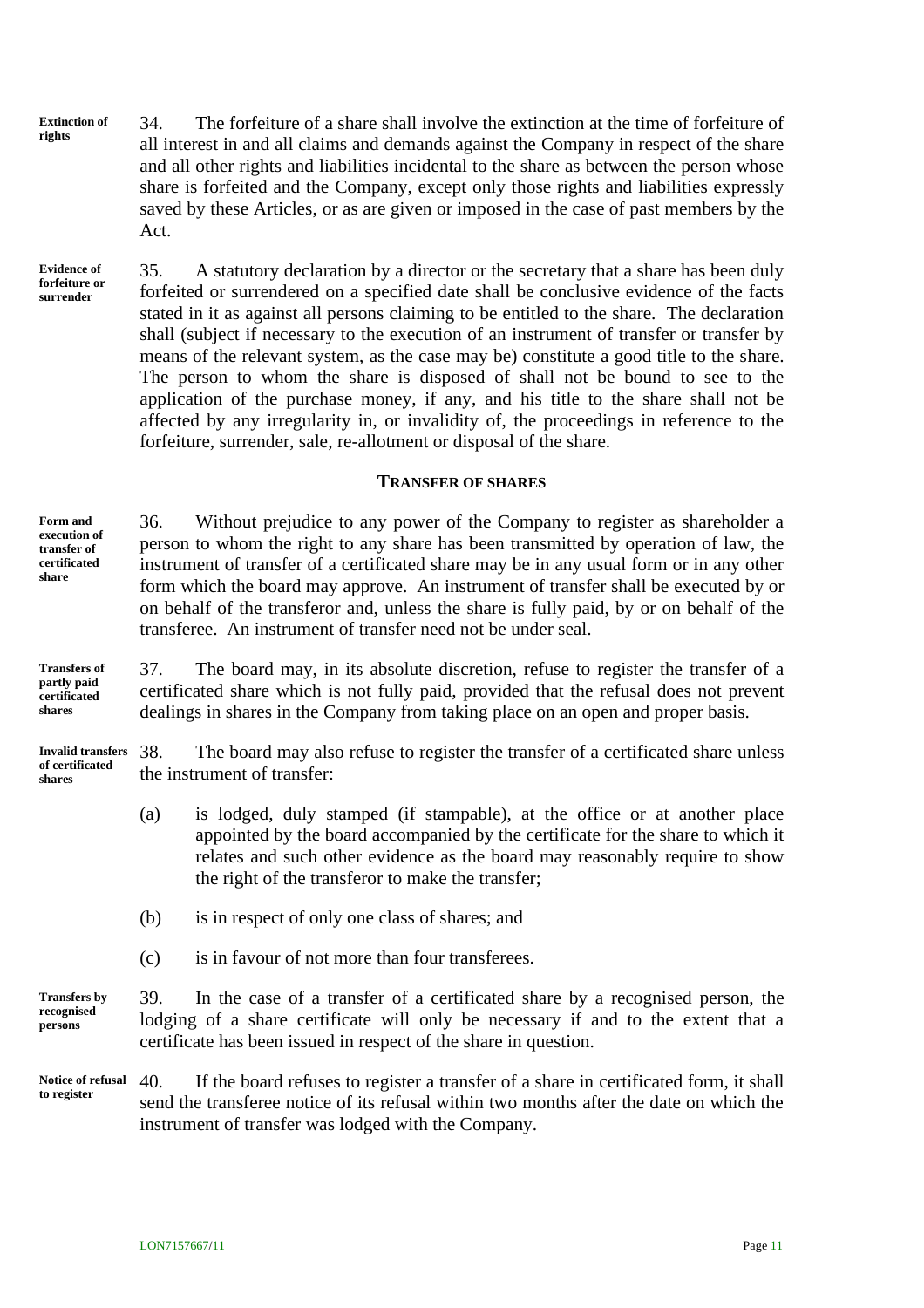- 41. No fee shall be charged for the registration of any instrument of transfer or other document relating to or affecting the title to a share. **No fee payable on registration**
- 42. The Company shall be entitled to retain an instrument of transfer which is registered, but an instrument of transfer which the board refuses to register shall be returned to the person lodging it when notice of the refusal is sent. **Retention of transfers**

#### **TRANSMISSION OF SHARES**

- 43. If a member dies, the survivor or survivors where he was a joint holder, and his personal representatives where he was a sole holder or the only survivor of joint holders, shall be the only persons recognised by the Company as having any title to his interest. Nothing in these Articles shall release the estate of a deceased member (whether a sole or joint holder) from any liability in respect of any share held by him. **Transmission**
- <span id="page-16-0"></span>44. A person becoming entitled by transmission to a share may, on production of any evidence as to his entitlement properly required by the board, elect either to become the holder of the share or to have another person nominated by him registered as the transferee. If he elects to become the holder he shall send notice to the Company to that effect. If he elects to have another person registered and the share is a certificated share, he shall execute an instrument of transfer of the share to that person. If he elects to have himself or another person registered and the share is an uncertificated share, he shall take any action the board may require (including without limitation the execution of any document and the giving of any instruction by means of a relevant system) to enable himself or that person to be registered as the holder of the share. All the provisions of these Articles relating to the transfer of shares apply to that notice or instrument of transfer as if it were an instrument of transfer executed by the member and the death or bankruptcy of the member or other event giving rise to the transmission had not occurred. **Elections permitted**
- 45. The board may at any time send a notice requiring any such person to elect either to be registered himself or to transfer the share. If the notice is not complied with within 60 days, the board may after the expiry of that period withhold payment of all dividends or other moneys payable in respect of the share until the requirements of the notice have been complied with. **Elections required**

**Rights of persons entitled by transmission**

46. A person becoming entitled by transmission to a share shall, on production of any evidence as to his entitlement properly required by the board and subject to the requirements of Article [44,](#page-16-0) have the same rights in relation to the share as he would have had if he were the holder of the share, subject to Article [180.](#page-53-0) That person may give a discharge for all dividends and other moneys payable in respect of the share, but he shall not, before being registered as the holder of the share, be entitled in respect of it to receive notice of, or to attend or participate in, any meeting of the Company or to receive notice of, or to attend or participate in, any separate meeting of the holders of any class of shares in the capital of the Company.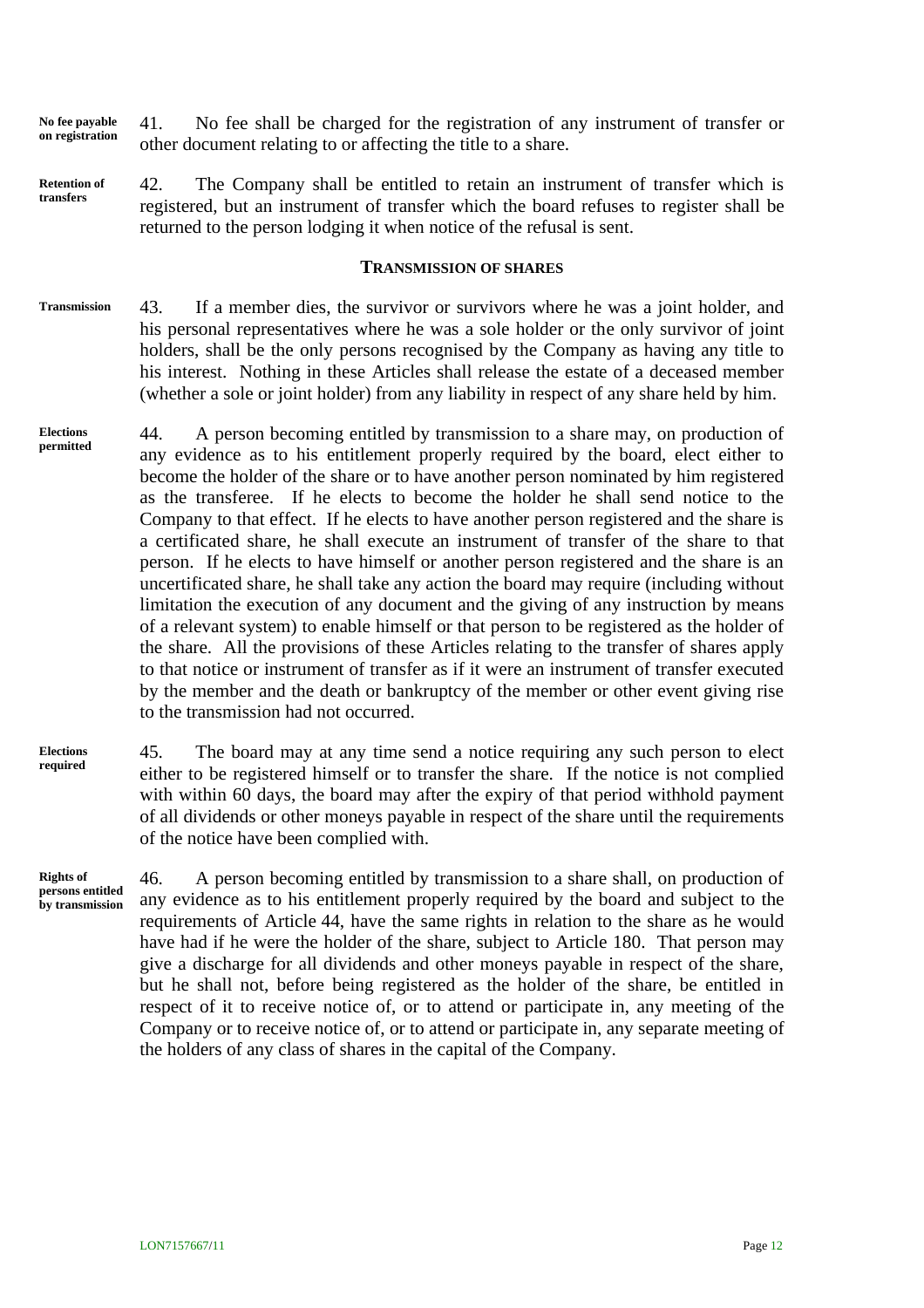#### **ALTERATION OF SHARE CAPITAL**

47. All shares created by increase of the Company's share capital, by consolidation, division or sub-division of its share capital or the conversion of stock into paid-up shares shall be subject to all the provisions of these Articles, including without limitation provisions relating to payment of calls, lien, forfeiture, transfer and transmission. **New shares subject to these Articles**

48. Whenever any fractions arise as a result of a consolidation or sub-division of shares, the board may on behalf of the members deal with the fractions as it thinks fit. In particular, without limitation, the board may sell shares representing fractions to which any members would otherwise become entitled to any person (including, subject to the provisions of the Act, the Company) and distribute the net proceeds of sale in due proportion among those members. Where the shares to be sold are held in certificated form the board may authorise some person to execute an instrument of transfer of the shares to, or in accordance with the directions of, the buyer. Where the shares to be sold are held in uncertificated form, the board may do all acts and things it considers necessary or expedient to effect the transfer of the shares to, or in accordance with the directions of, the buyer. The buyer shall not be bound to see to the application of the purchase moneys and his title to the shares shall not be affected by any irregularity in, or invalidity of, the proceedings in relation to the sale. **Fractions arising**

#### **GENERAL MEETINGS**

- 49. The board shall convene and the Company shall hold general meetings as annual general meetings in accordance with the requirements of the Act. **Annual general meetings**
- 50. All provisions of these Articles relating to general meetings of the Company shall, mutatis mutandis, apply to every separate general meeting of the holders of any class of shares in the capital of the Company, except that: **Class meetings**
	- (a) the necessary quorum shall be two persons holding or representing by proxy at least one-third in nominal value of the issued shares of the class (excluding any shares of that class held as treasury shares) or, at any adjourned meeting of such holders, one holder present in person or by proxy, whatever the amount of his holding, who shall be deemed to constitute a meeting;
	- (b) any holder of shares of the class present in person or by proxy may demand a poll; and
	- (c) each holder of shares of the class shall, on a poll, have one vote in respect of every share of the class held by him.

For the purposes of this Article, where a person is present by proxy or proxies, he is treated only as holding the shares in respect of which those proxies are authorised to exercise voting rights.

51. The board may call general meetings whenever and at such times as it shall determine. On the requisition of members pursuant to the provisions of the Act, the board shall promptly convene a general meeting in accordance with the requirements **Convening general meetings**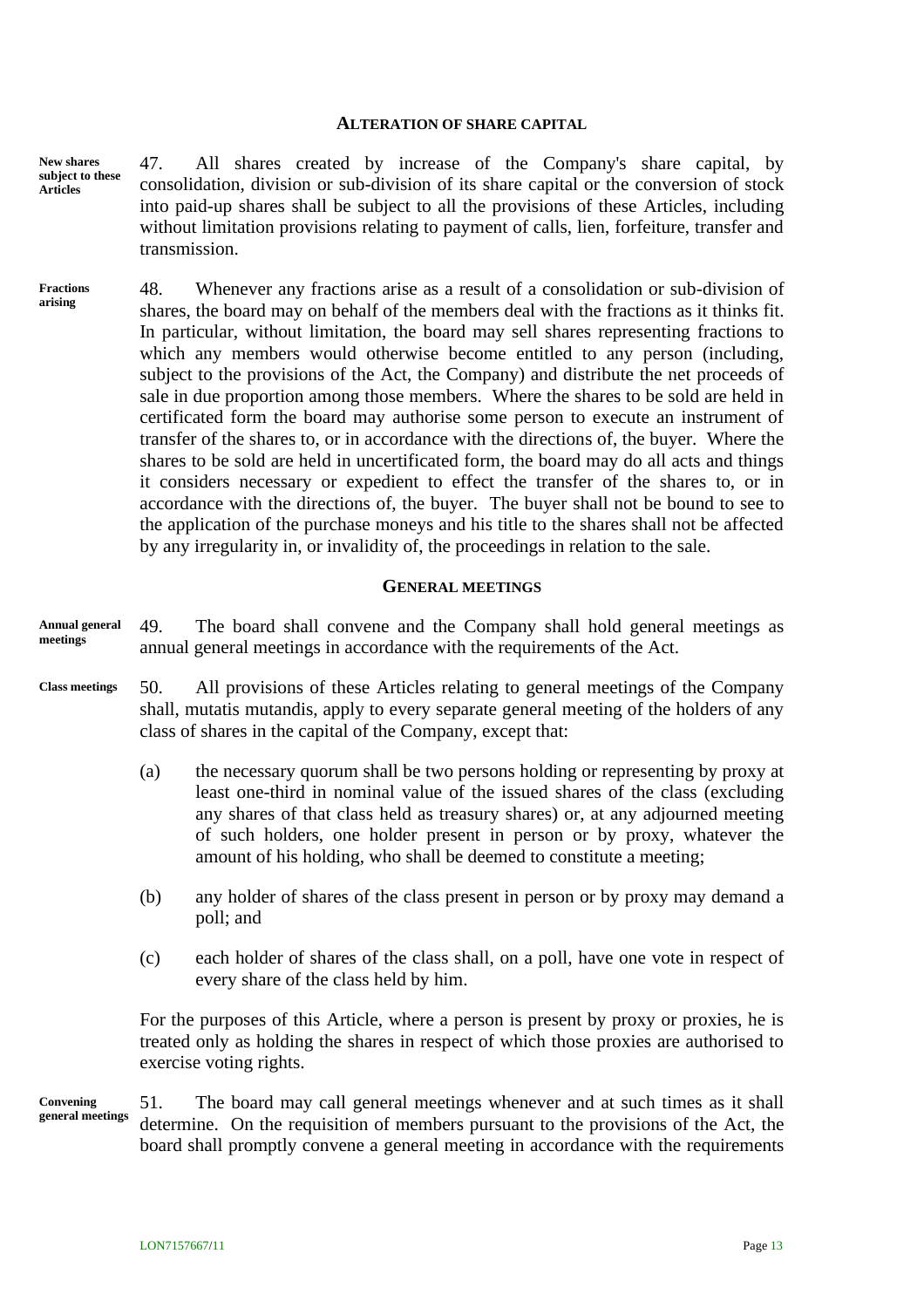of the Act. If there are insufficient directors in the United Kingdom to call a general meeting any director of the Company may call a general meeting, but where no director is willing or able to do so, any two members of the Company may summon a meeting for the purpose of appointing one or more directors.

52. The board shall determine in relation to each general meeting the means of attendance at and participation in the meeting, including whether the persons entitled to attend and participate in the general meeting shall be enabled to do so by simultaneous attendance and participation at a physical place (or places, in accordance with Article [60\)](#page-18-0) anywhere in the world determined by it, or in addition by means of electronic facility or facilities determined by it in accordance with Article [61,](#page-19-0) or partly in one way and partly in another.

#### **NOTICE OF GENERAL MEETINGS**

- 53. An annual general meeting shall be called by at least 21 clear days' notice. Subject to the provisions of the Act, all other general meetings may be called by at least 14 clear days' notice. **Period of notice**
- 54. Subject to the provisions of the Act, to the provisions of these Articles and to any restrictions imposed on any shares, the notice shall be sent to every member and every director. The auditors are entitled to receive all notices of, and other communications relating to, any general meeting which any member is entitled to receive. **Recipients of notice**

55. Subject to the provisions of the Act, the notice shall specify the time and date of the meeting and the general nature of the business to be dealt with. **Contents of notice: general**

56. In the case of an annual general meeting, the notice shall specify the meeting as such. In the case of a meeting to pass a special resolution, the notice shall specify the intention to propose the resolution as a special resolution. **Contents of notice: additional requirements**

57. The notice shall specify the physical place or places at which the general meeting shall be held (wholly or partly) (and any satellite meeting place determined in accordance with Article [60](#page-18-0) shall be identified as such in the notice). **Determination of place of meeting**

58. If the board determines that a general meeting shall be held partly by means of electronic facility or facilities, the notice shall specify the means, or all different means, of attendance and participation determined in accordance with Article [61](#page-19-0) and any access, identification and security arrangements determined in accordance with Article [69.](#page-21-0) **Meeting by means of electronic facility**

59. The notice shall include details of any arrangements made for the purpose of Article [63](#page-20-0) (making clear that participation in those arrangements will not amount to attendance at the meeting to which the notice relates). **Article [63](#page-20-0) arrangements**

**General meetings at more than one place**

<span id="page-18-0"></span>60. The board may resolve to enable persons entitled to attend and participate in a general meeting to do so by simultaneous attendance and participation at a satellite meeting place anywhere in the world. The members present in person or by proxy at satellite meeting places shall be counted in the quorum for, and entitled to vote at, the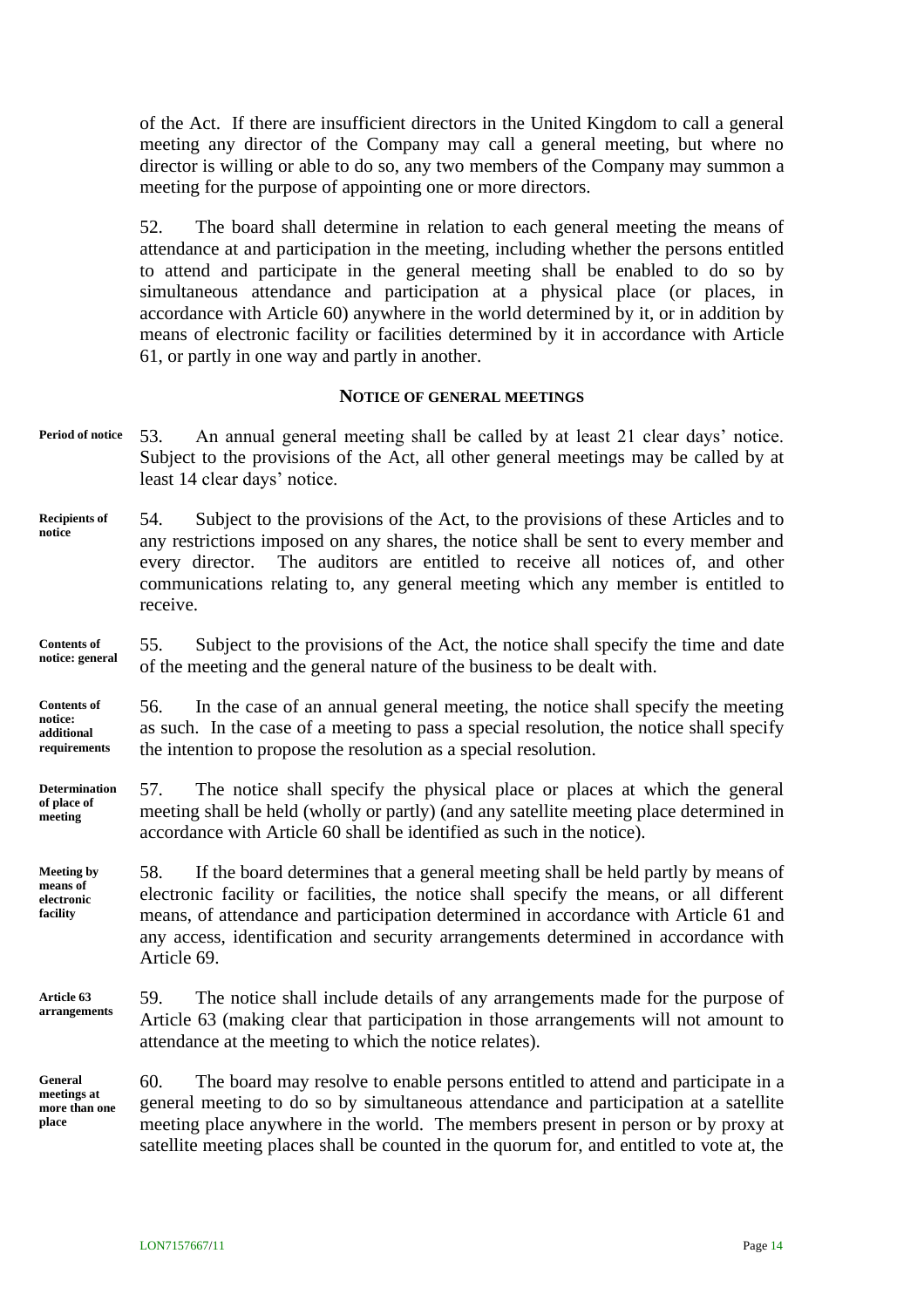general meeting in question, and that meeting shall be duly constituted and its proceedings valid if the chairman of the general meeting is satisfied that adequate facilities are available throughout the general meeting to ensure that members attending at all the meeting places are able to:

- (a) participate in the business for which the meeting has been convened;
- (b) hear and see all persons who speak (whether by the use of microphones, loudspeakers, audio-visual communications equipment or otherwise) in the principal meeting place and any satellite meeting place; and
- (c) be heard and seen by all other persons so present in the same way.

**General meeting by means of electronic facility**

<span id="page-19-0"></span>61. The board may resolve to enable persons entitled to attend and participate in a general meeting to do so by simultaneous attendance and participation by means of electronic facility or facilities and determine the means, or all different means, of attendance and participation used in relation to a general meeting. The members present in person or by proxy by means of electronic facility or facilities shall be counted in the quorum for, and entitled to participate in, the general meeting in question. That meeting shall be duly constituted and its proceedings valid if the chairman of the meeting is satisfied that adequate facilities are available throughout the meeting to ensure that members attending the meeting by all means (including by means of electronic facility or facilities) are able to:

- (a) participate in the business for which the meeting has been convened;
- (b) hear all persons who speak at the meeting; and
- (c) be heard by all other persons present at the meeting.

A member seeking to be present in person or by proxy at a general meeting by means of electronic facility or facilities is responsible for ensuring they have access to and can use the facility or facilities. That meeting shall be duly constituted and its proceedings valid notwithstanding the inability of the member to gain access to or use the facility or facilities, or the loss of access to or use of the facility or facilities during the meeting.

| Interruption or<br>adjournment<br>where facilities<br>inadequate | 62. | If it appears to the chairman of the general meeting that:                        |
|------------------------------------------------------------------|-----|-----------------------------------------------------------------------------------|
|                                                                  | (a) | the facilities at the principal meeting place or any satellite meeting place have |
|                                                                  |     | become inadequate for the purposes referred to in Article 60; or                  |

<span id="page-19-1"></span>(b) an electronic facility has become inadequate for the purposes referred to in Article [61,](#page-19-0)

then the chairman may, without the consent of the meeting, interrupt or adjourn the general meeting. All business conducted at that general meeting up to the time of that adjournment shall be valid. The provisions of Article [74](#page-22-0) shall apply to that adjournment.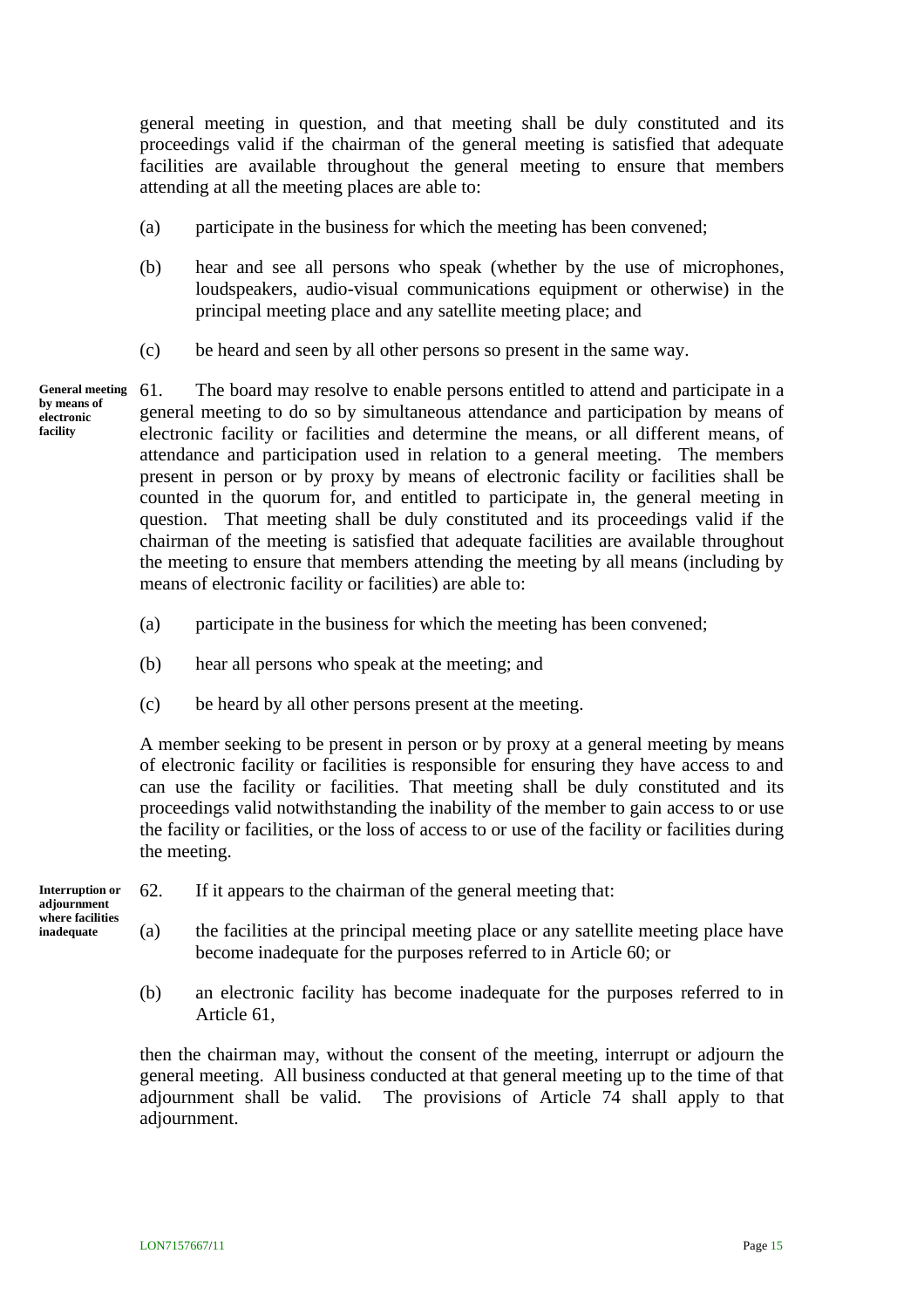**Other arrangements for viewing and hearing proceedings**

<span id="page-20-0"></span>63. The board may make arrangements for persons entitled to attend a general meeting or an adjourned general meeting to be able to view and hear the proceedings of the general meeting or adjourned general meeting and to speak at the meeting (whether by the use of microphones, loudspeakers, audio-visual communications equipment or otherwise) by attending at a venue anywhere in the world not being a satellite meeting place. Those attending at any such venue shall not be regarded as present at the general meeting or adjourned general meeting and shall not be entitled to vote at the meeting at or from that venue. The inability for any reason of any member present in person or by proxy at such a venue to view or hear all or any of the proceedings of the meeting or to speak at the meeting shall not in any way affect the validity of the proceedings of the meeting.

<span id="page-20-1"></span>64. The board may from time to time make any arrangements for controlling the level of attendance at any venue for which arrangements have been made pursuant to Article [63](#page-20-0) (including without limitation the issue of tickets or the imposition of some other means of selection) as it in its absolute discretion considers appropriate, and may from time to time change those arrangements. If a member, pursuant to those arrangements, is not entitled to attend in person or by proxy at a particular venue, he shall be entitled to attend in person or by proxy at any other venue for which arrangements have been made pursuant to Article [63.](#page-20-0) The entitlement of any member to be present at such venue in person or by proxy shall be subject to any such arrangement then in force and stated by the notice of meeting or adjourned meeting to apply to the meeting. **Controlling level of attendance**

**Change in place and/or time of meeting**

<span id="page-20-2"></span>65. If, after the sending of notice of a general meeting but before the meeting is held, or after the adjournment of a general meeting but before the adjourned meeting is held (whether or not notice of the adjourned meeting is required), the board decides in its absolute discretion that it is impracticable or unreasonable, to hold the meeting at the declared place (including a satellite meeting place to which Article [60](#page-18-0) applies) and/or by means of a declared electronic facility, and/or at the declared time, it may change any place and/or electronic facility and/or postpone the time at which the meeting is to be held. If such a decision is made, the board may then change again any place and/or electronic facility and/or postpone the time if it decides that it is reasonable to do so. In any case:

- (a) no new notice of the meeting need be sent, but the board shall take reasonable steps to advertise the date and time of the meeting, and the means of attendance and participation (including any place and/or electronic facility) for the meeting, which may include advertising that information by means of any notice on the Company's website or an announcement to a regulatory information service (and those means, if both are used in relation to the board's decision, shall be deemed to constitute reasonable steps to advertise for the purpose of this Article) and shall, if practicable, make arrangements for notices of the change of place or places and/or electronic facility or facilities and/or postponement to appear at the original place or places and/or on the original electronic facility or facilities, in each case at the original time; and
- <span id="page-20-3"></span>(b) a proxy appointment in relation to the meeting may, if by means of a document in hard copy form, be delivered to the office or to such other place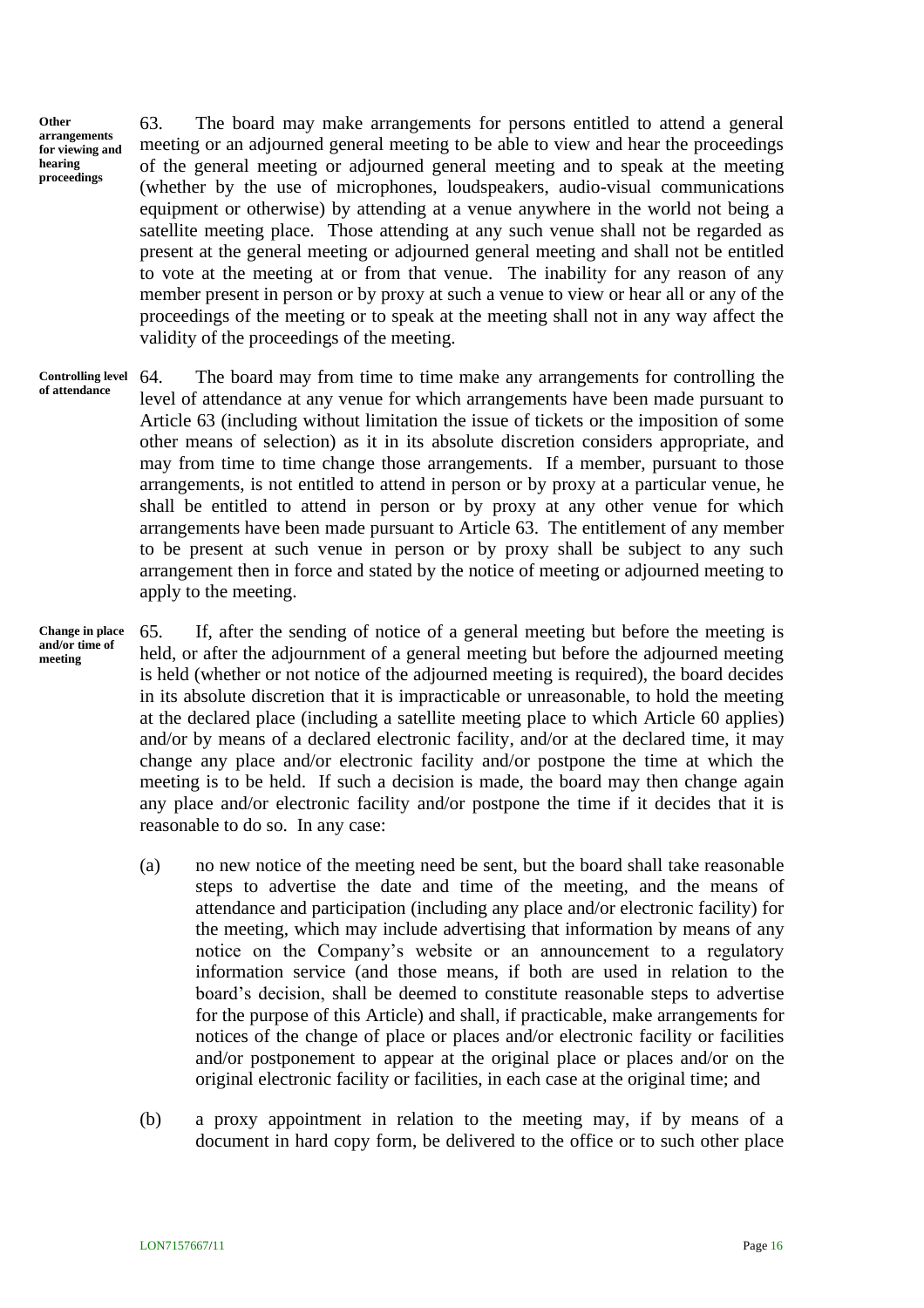within the United Kingdom as may be specified by or on behalf of the Company in accordance with Article  $100(a)$  or, if in electronic form, be received at the address (if any) specified by or on behalf of the Company in accordance with Article [100\(b\),](#page-29-0) at any time not less than 48 hours before the postponed time appointed for holding the meeting provided that the board may specify, in any case, that in calculating the period of 48 hours, no account shall be taken of any part of a day that is not a working day.

- 66. For the purposes of Articles [60,](#page-18-0) [61,](#page-19-0) [62,](#page-19-1) [63,](#page-20-0) [64](#page-20-1) and [65,](#page-20-2) the right of a member to participate in the business of any general meeting shall include without limitation the right to speak, vote on a show of hands, vote on a poll, be represented by a proxy and have access to all documents which are required by the Act or these Articles to be made available at the meeting. **Meaning of participate**
- 67. The accidental omission to send a notice of a meeting or resolution, or to send any notification where required by the Act or these Articles in relation to the publication of a notice of meeting on a website, or to send a form of proxy where required by the Act or these Articles, to any person entitled to receive it, or the nonreceipt for any reason of any such notice, resolution or notification or form of proxy by that person, whether or not the Company is aware of such omission or non-receipt, shall not invalidate the proceedings at that meeting. **Accidental omission to send notice etc.**
- 68. The board and, at any general meeting, the chairman may make any arrangement and impose any requirement or restriction it or he considers appropriate to ensure the security of a general meeting held at a physical place, or the health, safety and security of those attending the meeting at a physical place, including, without limitation, requirements for evidence of identity to be produced by those attending the meeting, the searching of their personal property and the restriction of items that may be taken into the meeting place. The board and, at any general meeting, the chairman are entitled to refuse entry to a person who refuses to comply with these arrangements, requirements or restrictions. **Security, health and safety at physical meetings**
- <span id="page-21-0"></span>69. If a general meeting is held partly by means of electronic facility or facilities, the board (and, at a general meeting, the chairman) may make any arrangement and impose any requirement or restriction that is: **Security at electronic meetings**
	- (a) necessary to ensure the identification of those taking part and the security of the electronic communication; and
	- (b) proportionate to the achievement of those objectives.

#### **PROCEEDINGS AT GENERAL MEETINGS**

70. No business shall be dealt with at any general meeting unless a quorum is present, but the absence of a quorum shall not preclude the choice or appointment of a chairman, which shall not be treated as part of the business of the meeting. Save as otherwise provided by these Articles, two qualifying persons present at a meeting and entitled to vote on the business to be dealt with are a quorum, unless: **Quorum**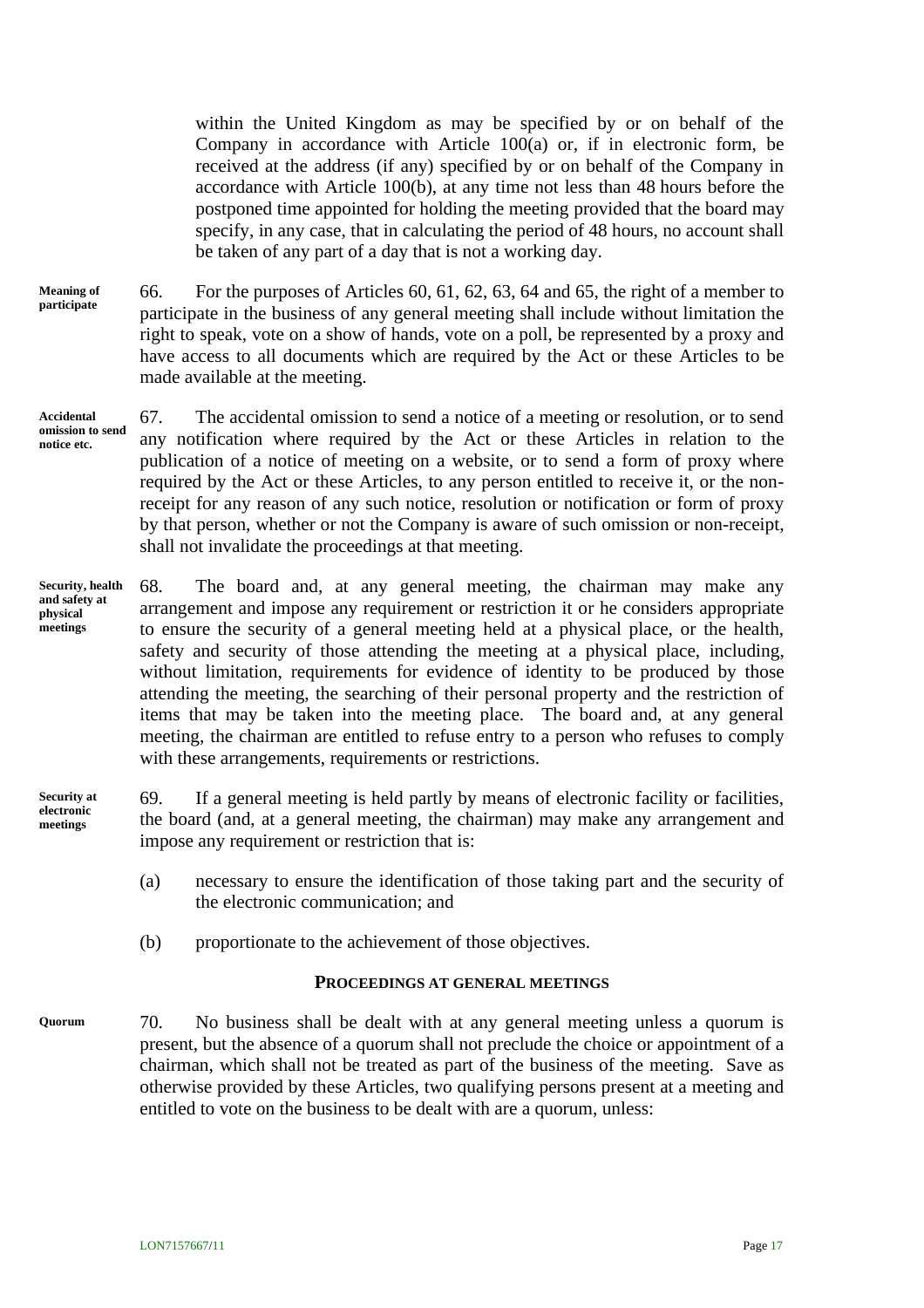- (a) each is a qualifying person only because he is authorised under the Act to act as a representative of a corporation in relation to the meeting, and they are representatives of the same corporation; or
- (b) each is a qualifying person only because he is appointed as proxy of a member in relation to the meeting, and they are proxies of the same member.

For the purposes of this Article a "qualifying person" means (i) an individual who is a member of the Company, (ii) a person authorised under the Act to act as a representative of the corporation in relation to the meeting, or (iii) a person appointed as proxy of a member in relation to the meeting.

- 71. If such a quorum is not present within five minutes (or such longer time not exceeding 30 minutes as the chairman of the meeting may decide to wait) from the time appointed for the meeting, or if during a meeting such a quorum ceases to be present, the meeting, if convened on the requisition of members, shall be dissolved, and in any other case shall stand adjourned to such time and with such means of attendance and participation (including at such place and/or by means of such electronic facility) as the chairman of the meeting may, subject to the provisions of the Act, determine. The adjourned meeting shall be dissolved if a quorum is not present within 15 minutes after the time appointed for holding the meeting. **If quorum not present**
- 72. The chairman, if any, of the board or, in his absence, any deputy chairman of the Company or, in his absence, some other director nominated by the board, shall preside as chairman of the meeting. If neither the chairman, deputy chairman nor such other director (if any) is present within five minutes after the time appointed for holding the meeting or is not willing to act as chairman, the directors present shall elect one of their number to be chairman. If there is only one director present and willing to act, he shall be chairman. If no director is willing to act as chairman, or if no director is present within five minutes after the time appointed for holding the meeting, the members present in person or by proxy and entitled to vote shall choose a member or a proxy of a member or a person authorised to act as a representative of a corporation in relation to the meeting to be chairman. **Chairman**
- 73. A director shall, notwithstanding that he is not a member, be entitled to attend and speak at any general meeting and at any separate meeting of the holders of any class of shares in the capital of the Company. **Directors entitled to speak**
- The chairman may, with the consent of a meeting at which a quorum is present (and shall if so directed by the meeting), adjourn the meeting from time to time. No business shall be dealt with at an adjourned meeting other than business which might properly have been dealt with at the meeting had the adjournment not taken place. In addition (and without prejudice to the chairman's power to adjourn a meeting conferred by Article [62\)](#page-19-1), the chairman may adjourn the meeting without such consent if it appears to him that it would facilitate the conduct of the business of the meeting to do so. **Adjournment: chairman's powers**

<span id="page-22-0"></span>74. Any such adjournment may, subject to the provisions of the Act, be for such time and with such means of attendance and participation (including at such place and/or by means of such electronic facility) as the chairman may, in his absolute **Adjournment: procedures**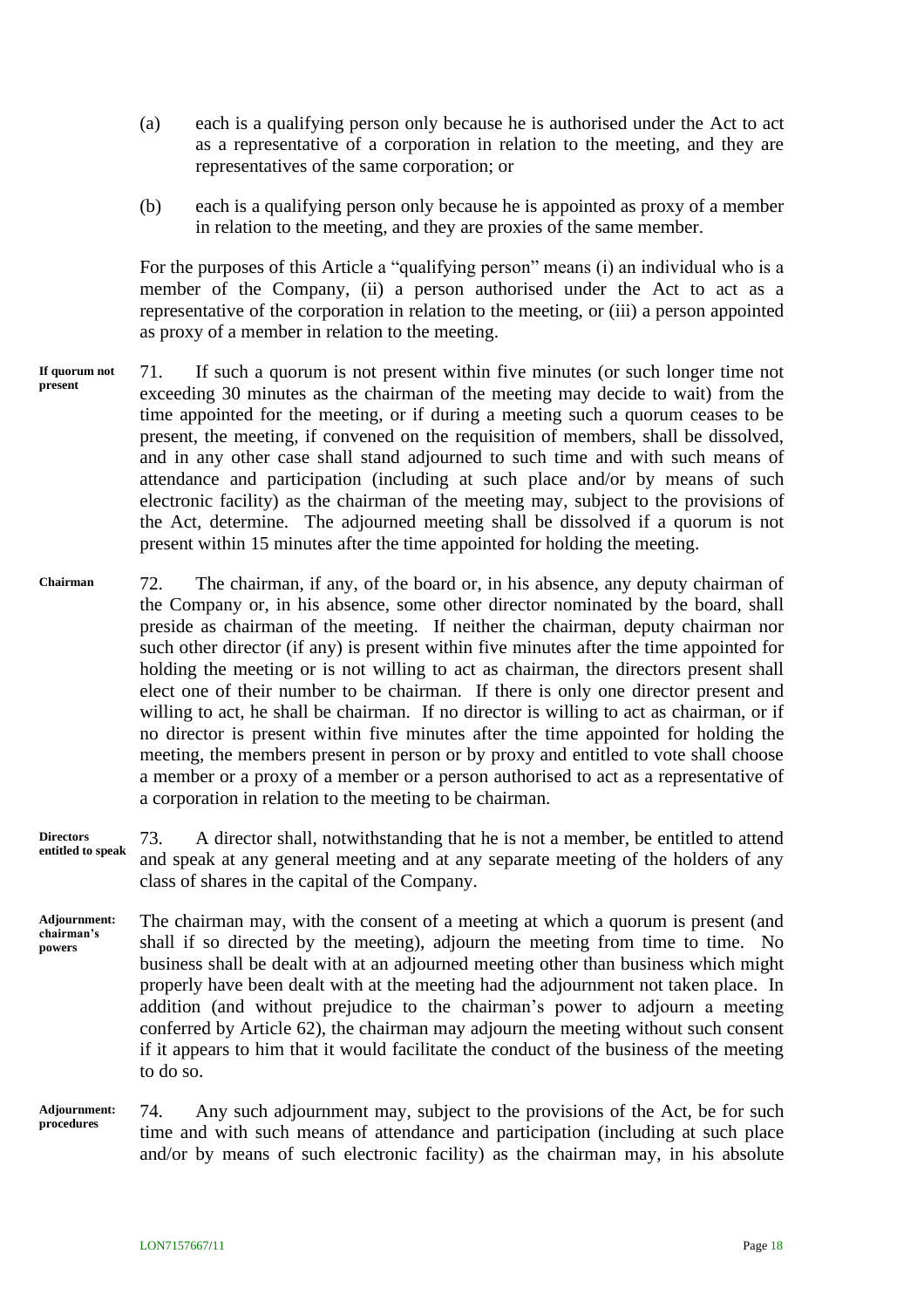discretion determine, notwithstanding that by reason of such adjournment some members may be unable to attend or participate in the adjourned meeting. Any such member may nevertheless appoint a proxy for the adjourned meeting either in accordance with Article [100](#page-28-1) or by means of a document in hard copy form which, if delivered at the meeting which is adjourned to the chairman or the secretary or any director, shall be valid even though it is given at less notice than would otherwise be required by Article [100\(a\).](#page-28-0) When a meeting is adjourned for 30 days or more or for an indefinite period, notice shall be sent at least seven clear days before the date of the adjourned meeting specifying the time of, and means, or all different means, of attendance and participation (including any place and/or electronic facility) for the adjourned meeting and the general nature of the business to be transacted. Otherwise it shall not be necessary to send any notice of an adjournment or of the business to be dealt with at an adjourned meeting.

**Amendments to resolutions**

75. If an amendment is proposed to any resolution under consideration but is in good faith ruled out of order by the chairman, the proceedings on the substantive resolution shall not be invalidated by any error in such ruling. With the consent of the chairman, an amendment may be withdrawn by its proposer before it is voted on. No amendment to a resolution duly proposed as a special resolution may be considered or voted on (other than a mere clerical amendment to correct a patent error). No amendment to a resolution duly proposed as an ordinary resolution may be considered or voted on (other than a mere clerical amendment to correct a patent error) unless either:

- (a) at least 48 hours before the time appointed for holding the meeting or adjourned meeting at which the ordinary resolution is to be considered (which, if the board so specifies, shall be calculated taking no account of any part of a day that is not a working day), notice of the terms of the amendment and the intention to move it has been delivered in hard copy form to the office or to such other place as may be specified by or on behalf of the Company for that purpose, or received in electronic form at such address (if any) for the time being specified by or on behalf of the Company for that purpose, or
- (b) the chairman in his absolute discretion decides that the amendment may be considered and voted on.
- 76. A resolution put to the vote at a general meeting held partly by means of electronic facility or facilities shall, unless the chairman of the meeting determines that it shall (subject to the remainder of this Article) be decided on a show of hands, be decided on a poll. Subject thereto, a resolution put to the vote at a general meeting shall be decided on a show of hands unless before, or on the declaration of the result of, a vote on the show of hands, or on the withdrawal of any other demand for a poll, a poll is duly demanded. Subject to the provisions of the Act, a poll may be demanded by: **Methods of voting**
	- (a) the chairman of the meeting; or
	- (b) (except on the election of the chairman of the meeting or on a question of adjournment) at least five members present in person or by proxy having the right to vote on the resolution; or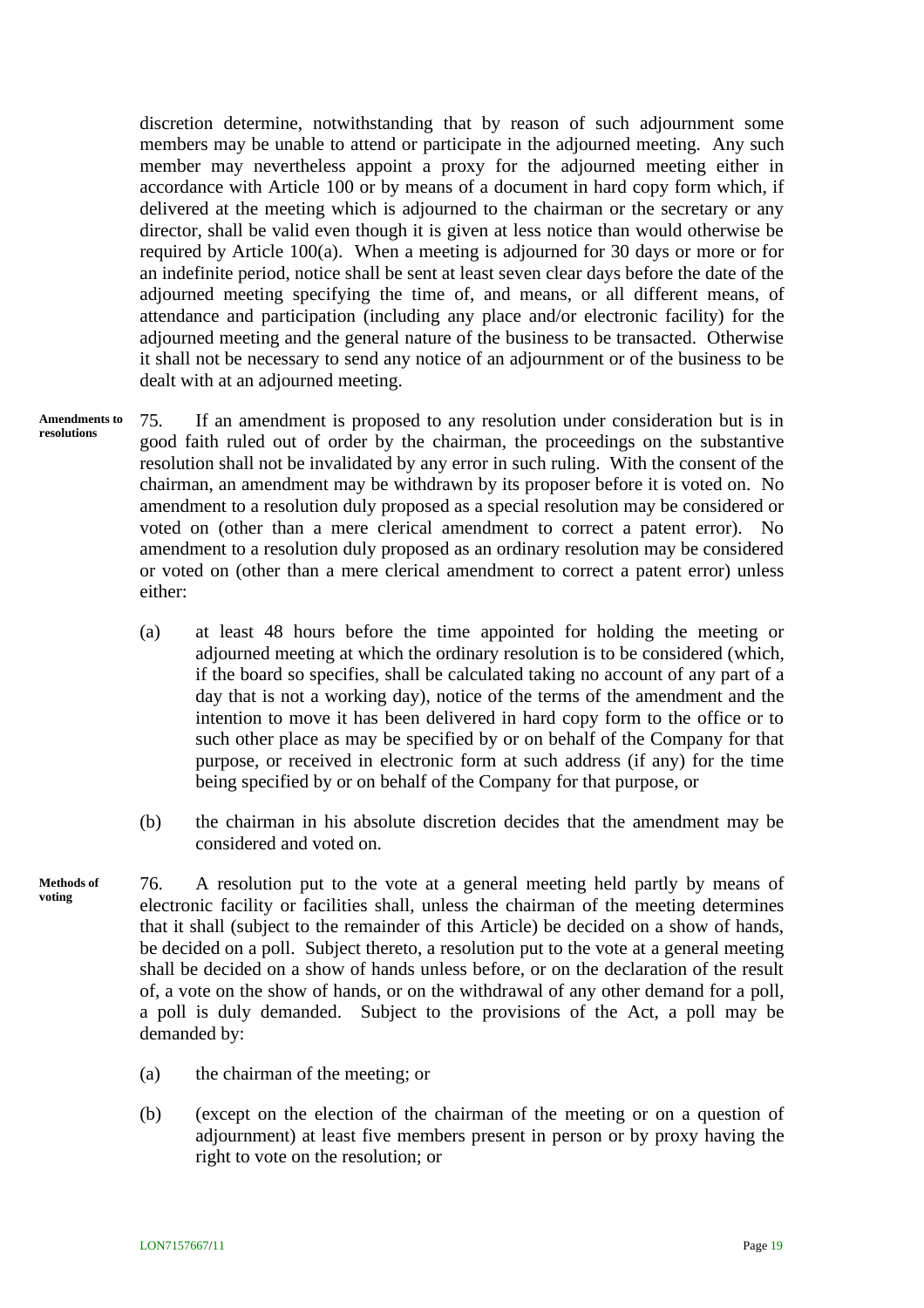- (c) any member or members present in person or by proxy representing not less than 10% of the total voting rights of all the members having the right to vote on the resolution (excluding any voting rights attached to any shares held as treasury shares); or
- (d) any member or members present in person or by proxy holding shares conferring a right to vote on the resolution, being shares on which an aggregate sum has been paid up equal to not less than 10% of the total sum paid up on all the shares conferring that right (excluding any shares conferring a right to vote on the resolution which are held as treasury shares).

The appointment of a proxy to vote on a matter at a meeting authorises the proxy to demand, or join in demanding, a poll on that matter. In applying the provisions of this Article, a demand by a proxy counts (i) for the purposes of paragraph (b) of this Article, as a demand by the member, (ii) for the purposes of paragraph (c) of this Article, as a demand by a member representing the voting rights that the proxy is authorised to exercise, and (iii) for the purposes of paragraph (d) of this Article, as a demand by a member holding the shares to which those rights are attached.

- 77. Unless a poll is duly demanded (and the demand is not withdrawn before the poll is taken) a declaration by the chairman that a resolution has been carried or carried unanimously, or by a particular majority, or lost, or not carried by a particular majority shall be conclusive evidence of the fact without proof of the number or proportion of the votes recorded in favour of or against the resolution. **Declaration of result**
- 78. The demand for a poll may be withdrawn before the poll is taken, but only with the consent of the chairman. A demand so withdrawn shall not be taken to have invalidated the result of a show of hands declared before the demand was made. If the demand for a poll is withdrawn, the chairman or any other member entitled may demand a poll. **Withdrawal of demand for poll**
- 79. Subject to Article [80,](#page-24-0) a poll shall be taken as the chairman directs and he may, and shall if required by the meeting, appoint scrutineers (who need not be members) and fix a time and means for declaring the result of the poll. The result of the poll shall be deemed to be the resolution of the meeting at which the poll was demanded. **Conduct of poll**
- <span id="page-24-0"></span>80. A poll demanded on the election of a chairman or on a question of adjournment shall be taken immediately. A poll demanded on any other question shall be taken either at the meeting or at such time and by such means of attendance and participation (including at such place and/or by means of such electronic facility) as the chairman directs not being more than 30 days after the poll is demanded. The demand for a poll shall not prevent the continuance of a meeting for the transaction of any business other than the question on which the poll was demanded. If a poll is demanded before the declaration of the result of a show of hands and the demand is duly withdrawn, the meeting shall continue as if the demand had not been made. **When poll to be taken**
- 81. No notice need be sent of a poll not taken at the meeting at which it is demanded if the time at and means by which it is to be taken are announced at the meeting. In any other case notice shall be sent at least seven clear days before the taking of the poll specifying the time at and means by which the poll is to be taken. **Notice of poll**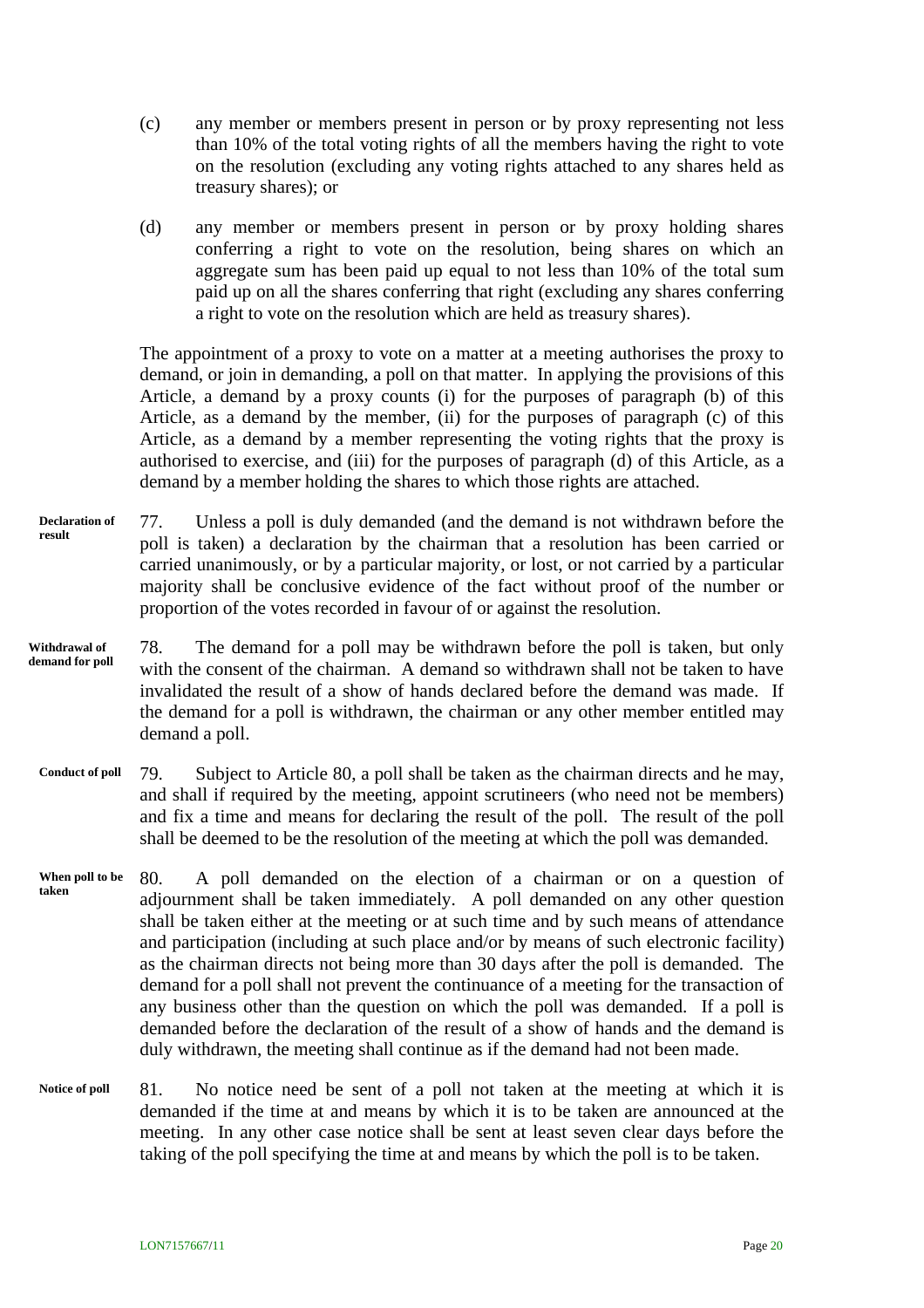82. Where for any purpose an ordinary resolution of the Company is required, a special resolution shall also be effective. **Effectiveness of special resolutions**

#### **VOTES OF MEMBERS**

- 83. Subject to any rights or restrictions attached to any shares, on a vote on a resolution on a show of hands: **Right to vote**
	- (a) every member who is present in person shall have one vote;
	- (b) subject to paragraph (c) of this Article, every proxy present who has been duly appointed by a member entitled to vote on the resolution has one vote; and
	- (c) a proxy has one vote for and one vote against the resolution if:
		- (i) the proxy has been duly appointed by more than one member entitled to vote on the resolution; and
		- (ii) the proxy has been instructed by one or more of those members to vote for the resolution and by one or more other of those members to vote against it.

Subject to any rights or restrictions attached to any shares, on a vote on a resolution on a poll every member present in person or by proxy shall have one vote for every share of which he is the holder.

- 84. In the case of joint holders of a share, the vote of the senior who tenders a vote, whether in person or by proxy, shall be accepted to the exclusion of the votes of the other joint holders. For this purpose, seniority shall be determined by the order in which the names of the holders stand in the register. **Votes of joint holders**
- 85. A member in respect of whom an order has been made by a court or official having jurisdiction (whether in the United Kingdom or elsewhere) in matters concerning mental disorder may vote, whether on a show of hands or on a poll, by his receiver, curator bonis or other person authorised for that purpose appointed by that court or official. That receiver, curator bonis or other person may, on a show of hands or on a poll, vote by proxy. The right to vote shall be exercisable only if evidence satisfactory to the board of the authority of the person claiming to exercise the right to vote has been delivered to the office, or another place specified in accordance with these Articles for the delivery of proxy appointments, not less than 48 hours before the time appointed for holding the meeting or adjourned meeting at which the right to vote is to be exercised provided that the Company may specify, in any case, that in calculating the period of 48 hours, no account shall be taken of any part of a day that is not a working day. **Member under incapacity**
- 86. No member shall be entitled to vote at a general meeting or at a separate meeting of the holders of any class of shares in the capital of the Company, either in person or by proxy, in respect of any share held by him unless all moneys presently payable by him in respect of that share have been paid. **Calls in arrears**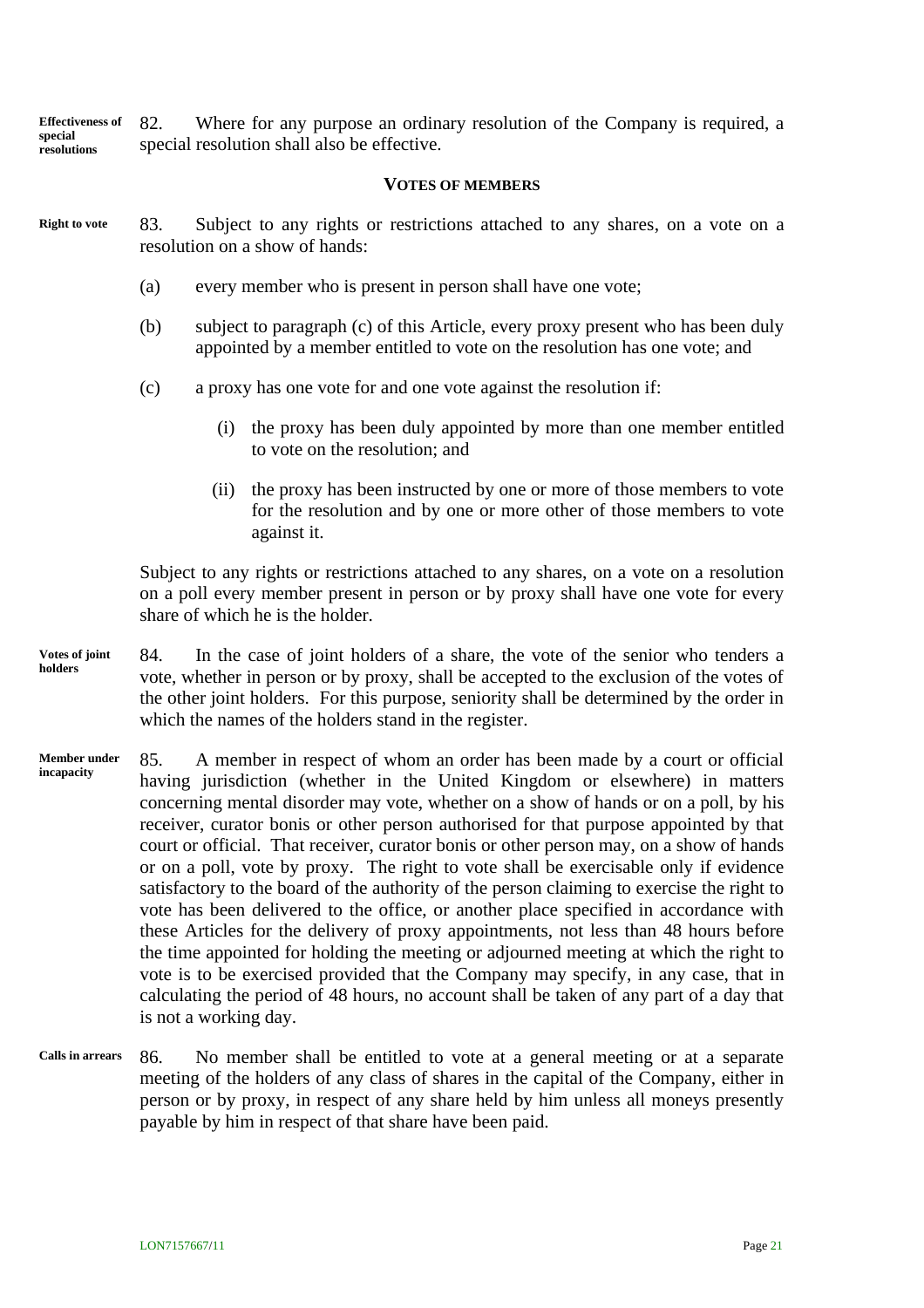**Section 793 of the Act: restrictions if in default**

<span id="page-26-0"></span>87. If at any time the board is satisfied that any member, or any other person appearing to be interested in shares held by such member, has been duly served with a notice under section 793 of the Act (a *section 793 notice*) and is in default for the prescribed period in supplying to the Company the information thereby required, or, in purported compliance with such a notice, has made a statement which is false or inadequate in a material particular, then the board may, in its absolute discretion at any time thereafter by notice (a *direction notice*) to such member direct that:

- (a) in respect of the shares in relation to which the default occurred (the *default shares*, which expression includes any shares issued after the date of the section 793 notice in respect of those shares) the member shall not be entitled to attend or vote either personally or by proxy at a general meeting or at a separate meeting of the holders of that class of shares or on a poll; and
- (b) where the default shares represent at least ¼ of one per cent. in nominal value of the issued shares of their class (excluding any shares of that class held as treasury shares), the direction notice may additionally direct that in respect of the default shares:
	- (i) no payment shall be made by way of dividend and no share shall be allotted pursuant to Article [178;](#page-52-0)
	- (ii) no transfer of any default share shall be registered unless:
		- (A) the member is not himself in default as regards supplying the information requested and the transfer when presented for registration is accompanied by a certificate by the member in such form as the board may in its absolute discretion require to the effect that after due and careful enquiry the member is satisfied that no person in default as regards supplying such information is interested in any of the shares the subject of the transfer; or
		- (B) the transfer is an approved transfer; or
		- (C) registration of the transfer is required by the Regulations.

88. The Company shall send the direction notice to each other person appearing to be interested in the default shares, but the failure or omission by the Company to do so shall not invalidate such notice. **Copy of notice to interested** 

> <span id="page-26-2"></span><span id="page-26-1"></span>89. Any direction notice shall cease to have effect not more than seven days after the earlier of receipt by the Company of:

- (a) a notice of an approved transfer, but only in relation to the shares transferred; or
- (b) all the information required by the relevant section 793 notice, in a form satisfactory to the board.

**Board may cancel restrictions**

**restrictions cease to have effect**

**LON7157667/11** Page 22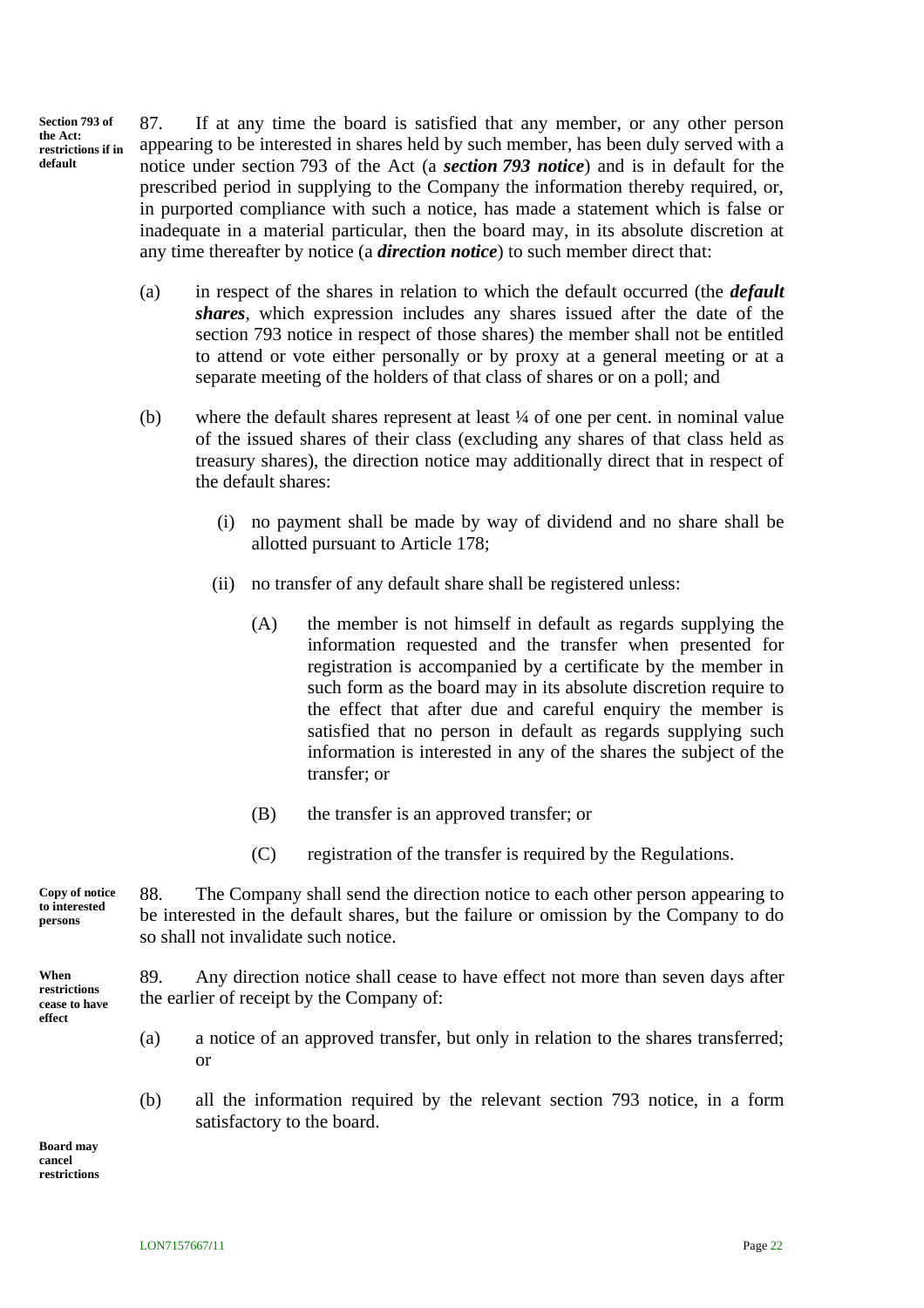<span id="page-27-1"></span><span id="page-27-0"></span>90. The board may at any time send a notice cancelling a direction notice.

91. The Company may exercise any of its powers under Article [9](#page-9-0) in respect of any default share that is held in uncertificated form. **Conversion of uncertificated shares**

- <span id="page-27-2"></span>92. For the purposes of this Article and Articles [87,](#page-26-0) [88,](#page-26-1) [89,](#page-26-2) [90](#page-27-0) and [91:](#page-27-1) **Supplementary provisions**
	- (a) a person shall be treated as appearing to be interested in any shares if the member holding such shares has sent to the Company a notification under section 793 of the Act which either (i) names such person as being so interested or (ii) fails to establish the identities of all those interested in the shares, and (after taking into account the said notification and any other relevant section 793 notification) the Company knows or has reasonable cause to believe that the person in question is or may be interested in the shares;
	- (b) the prescribed period is 14 days from the date of service of the section 793 notice; and
	- (c) a transfer of shares is an approved transfer if:
		- (i) it is a transfer of shares pursuant to an acceptance of a takeover offer (within the meaning of section 974 of the Act); or
		- (ii) the board is satisfied that the transfer is made pursuant to a sale of the whole of the beneficial ownership of the shares the subject of the transfer to a party unconnected with the member and with any other person appearing to be interested in the shares; or
		- (iii) the transfer results from a sale made through a recognised investment exchange as defined in the Financial Services and Markets Act 2000 or any other stock exchange outside the United Kingdom on which the Company's shares are normally traded.
- 93. Nothing contained in Articles [87,](#page-26-0) [88,](#page-26-1) [89,](#page-26-2) [90,](#page-27-0) [91](#page-27-1) or [92](#page-27-2) limits the power of the Company under section 794 of the Act. **Section 794 of the Act**
- 94. If any votes are counted which ought not to have been counted, or might have been rejected, the error shall not vitiate the result of the voting unless it is pointed out at the same meeting, or at any adjournment of the meeting, and, in the opinion of the chairman, it is of sufficient magnitude to vitiate the result of the voting. **Errors in voting**
- 95. No objection shall be raised to the qualification of any voter except at the meeting or adjourned meeting or poll at which the vote objected to is tendered. Every vote not disallowed at such meeting shall be valid and every vote not counted which ought to have been counted shall be disregarded. Any objection made in due time shall be referred to the chairman whose decision shall be final and conclusive. **Objection to voting**

#### 96. On a poll, a member entitled to more than one vote need not, if he votes, use all his votes or cast all the votes he uses in the same way. **Voting: additional provisions**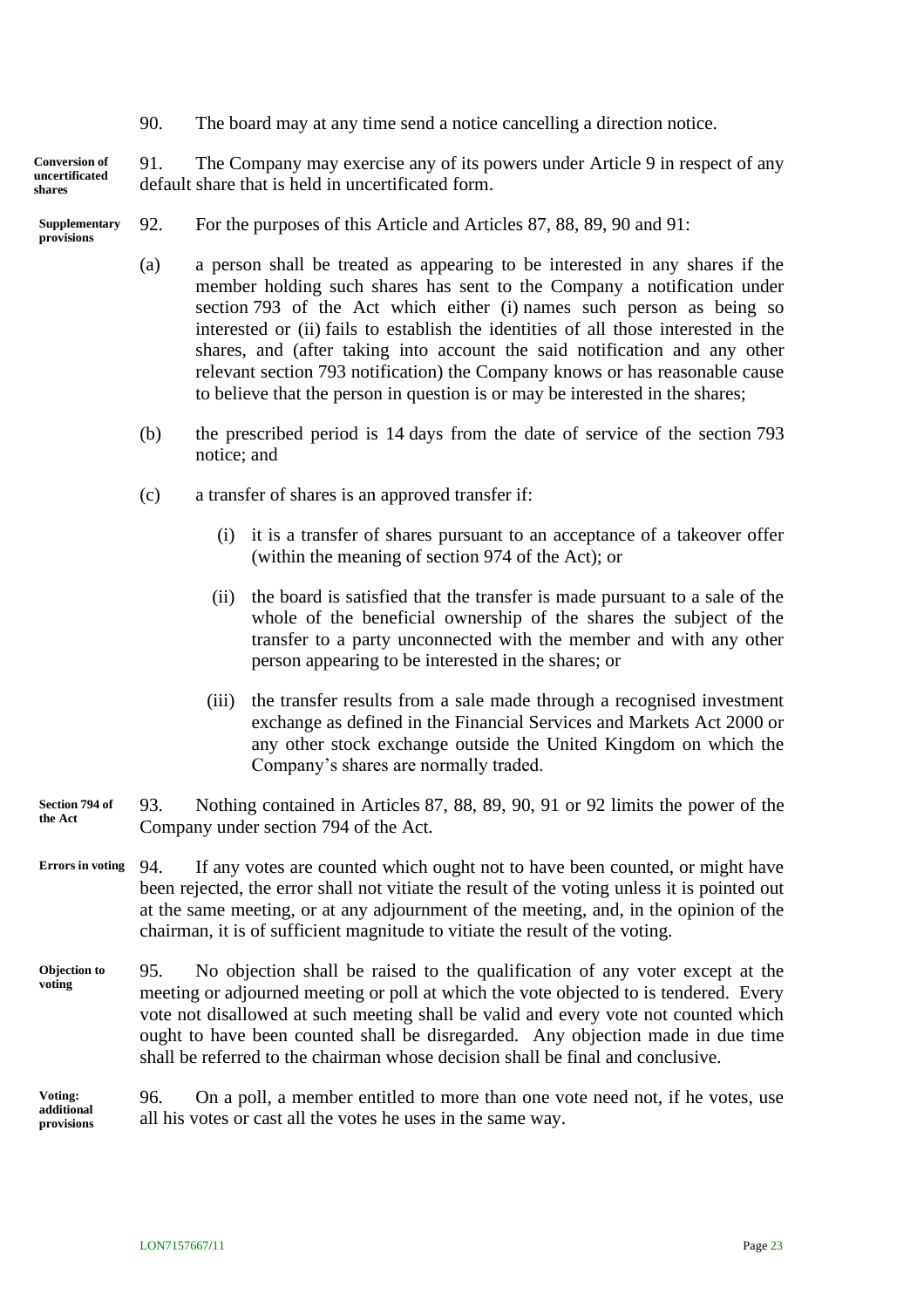#### **PROXIES AND CORPORATE REPRESENTATIVES**

97. The appointment of a proxy shall be made in writing and shall be in any usual form or in any other form which the board may approve. Subject thereto, the appointment of a proxy may be: **Appointment of proxy: form** 

- (a) in hard copy form; or
- (b) in electronic form, if the Company provides an electronic address for this purpose.
- 98. The appointment of a proxy, whether made in hard copy form or in electronic form, shall be executed in such manner as may be approved by or on behalf of the Company from time to time. Subject thereto, the appointment of a proxy shall be executed by the appointor or any person duly authorised by the appointor or, if the appointor is a corporation, executed by a duly authorised person or under its common seal or in any other manner authorised by its constitution. **Execution of proxy**
- 99. The board may, if it thinks fit, but subject to the provisions of the Act, at the Company's expense send hard copy forms of proxy for use at the meeting and issue invitations in electronic form to appoint a proxy in relation to the meeting in such form as may be approved by the board. The appointment of a proxy shall not preclude a member from attending and voting in person at the meeting or poll concerned. A member may appoint more than one proxy to attend on the same occasion, provided that each such proxy is appointed to exercise the rights attached to a different share or shares held by that member. **Proxies: other provisions**

100. Without prejudice to Article [65\(b\)](#page-20-3) or to the second sentence of Article [74,](#page-22-0) the appointment of a proxy shall: **Delivery/receipt of proxy appointment**

- <span id="page-28-1"></span><span id="page-28-0"></span>(a) if in hard copy form, be delivered by hand or by post to the office or such other place within the United Kingdom and by such time as may be specified by or on behalf of the Company for that purpose:
	- (i) in the notice convening the meeting; or
	- (ii) in any form of proxy sent by or on behalf of the Company in relation to the meeting;

provided that:

- (iii) the time so specified may not be earlier than 48 hours before the time appointed for holding the meeting or adjourned meeting (or any postponed time appointed for holding the meeting pursuant to Article [65\)](#page-20-2) at which the person named in the appointment proposes to vote; and
- (iv) if no time is specified, the appointment of a proxy shall be delivered not less than 48 hours before the time appointed for holding the meeting or adjourned meeting (or any postponed time appointed for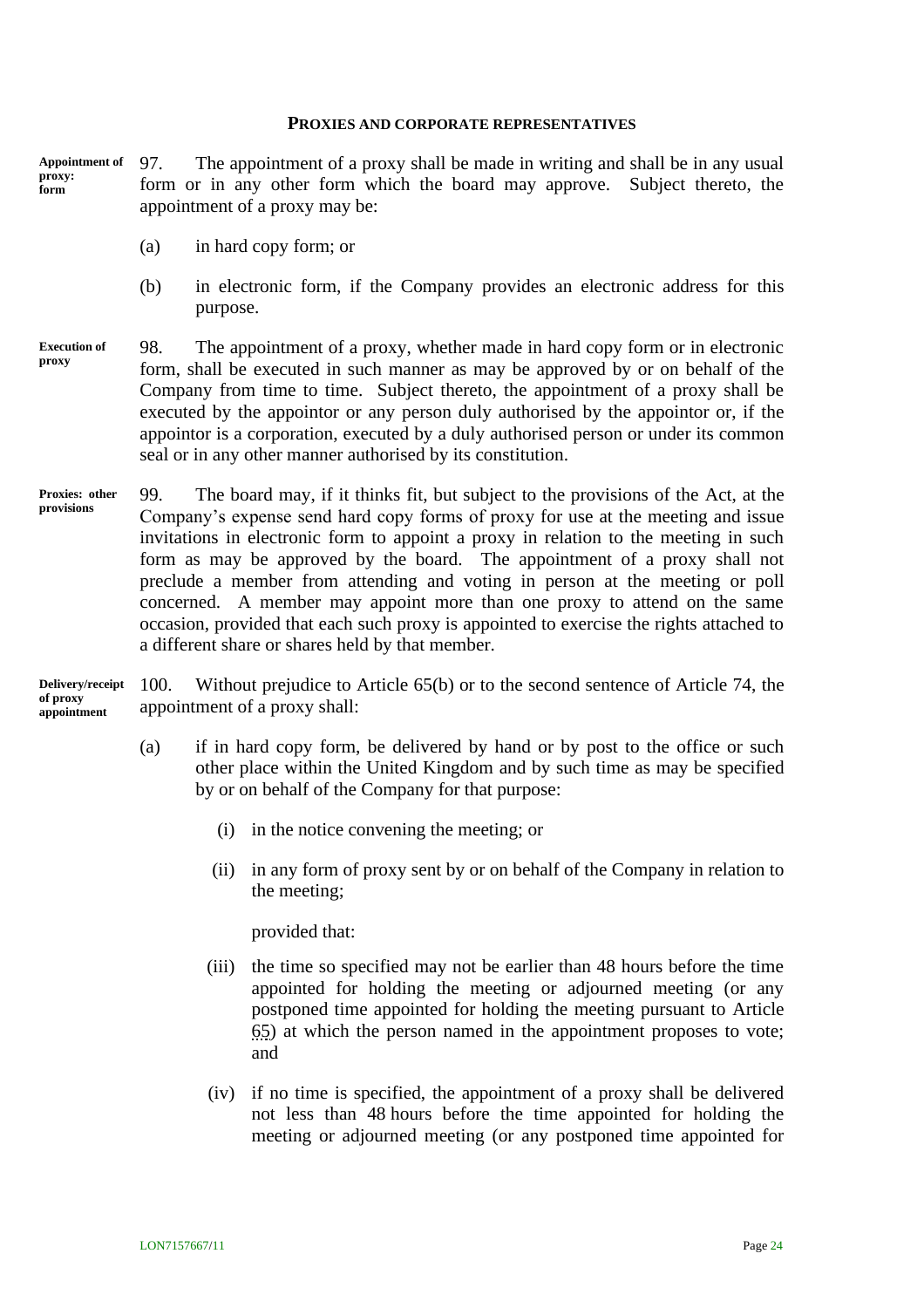holding the meeting pursuant to Article [65\)](#page-20-2) at which the person named in the appointment proposes to vote; or

- <span id="page-29-0"></span>(b) if in electronic form, be received at any address to which the appointment of a proxy may be sent by electronic means pursuant to a provision of the Act or to any other address and by such time as may be specified by or on behalf of the Company for the purpose of receiving the appointment of a proxy in electronic form:
	- (i) in the notice convening the meeting; or
	- (ii) in any form of proxy sent by or on behalf of the Company in relation to the meeting; or
	- (iii) in any invitation to appoint a proxy issued by the Company in relation to the meeting;
	- (iv) on a website that is maintained by or on behalf of the Company and identifies the Company;

provided that:

- (v) time so specified may not be earlier than 48 hours before the time appointed for holding the meeting or adjourned meeting (or any postponed time appointed for holding the meeting pursuant to Article [65\)](#page-20-2) at which the person named in the appointment proposes to vote; and
- (vi) if no time is specified, the appointment of a proxy shall be received not less than 48 hours before the time appointed for holding the meeting or adjourned meeting (or any postponed time appointed for holding the meeting pursuant to Article [65\)](#page-20-2) at which the person named in the appointment proposes to vote; or
- (c) in either case, where a poll is taken more than 48 hours after it is demanded, be delivered or received as aforesaid after the poll has been demanded and not less than 24 hours before the time appointed for the taking of the poll; or
- (d) if in hard copy form, where a poll is not taken forthwith but is taken not more than 48 hours after it was demanded, be delivered at the meeting at which the poll was demanded to the chairman or to the secretary or to any director.

In calculating the periods mentioned in this Article, the board may specify, in any case, that no account shall be taken of any part of a day that is not a working day.

101. Subject to the provisions of the Act, where the appointment of a proxy is expressed to have been or purports to have been made, sent or supplied by a person on behalf of the holder of a share: **Authentication of proxy appointment not made by holder**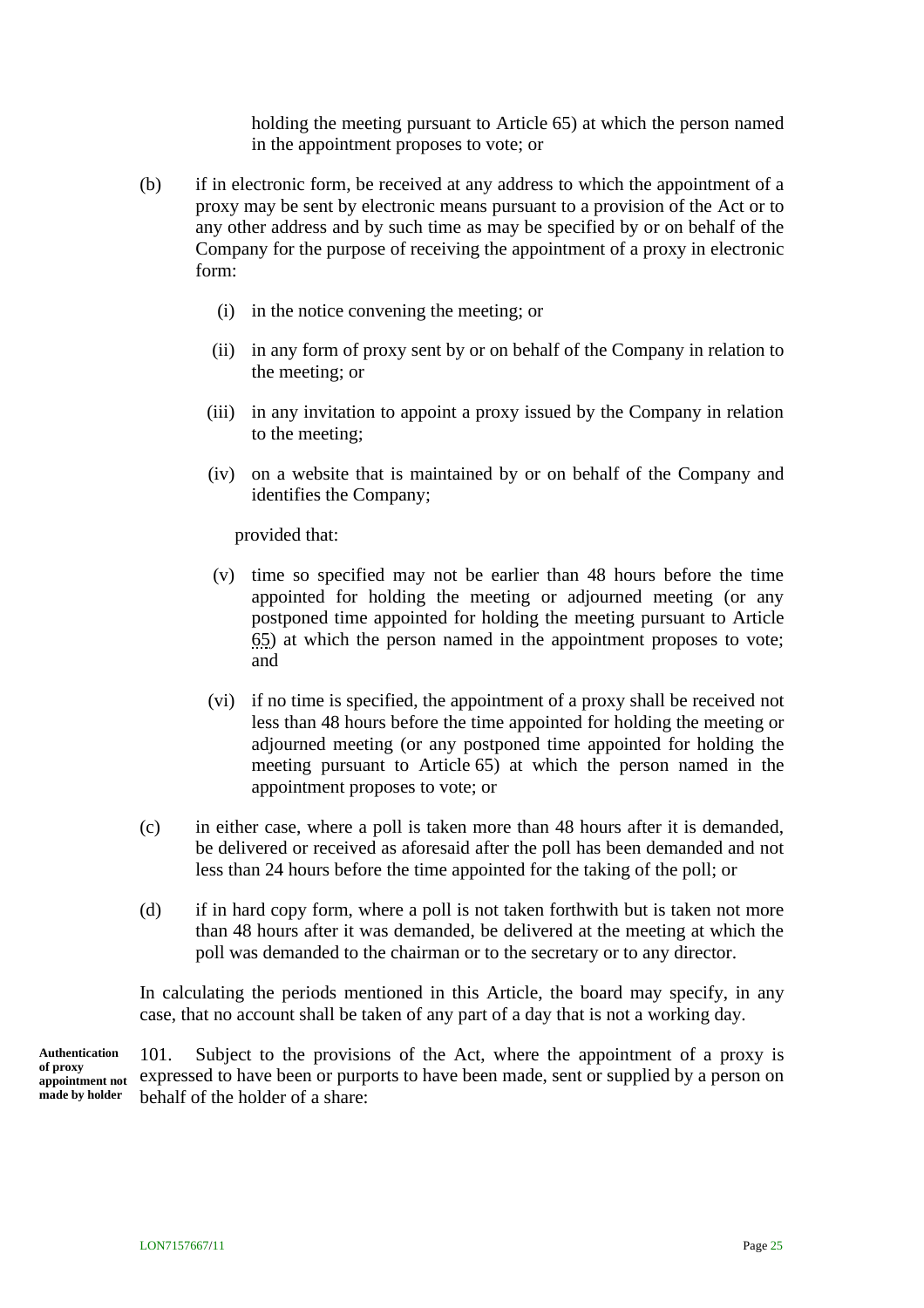- (a) the Company may treat the appointment as sufficient evidence of the authority of that person to make, send or supply the appointment on behalf of that holder;
- (b) that holder shall, if requested by or on behalf of the Company at any time, send or procure the sending of any written authority under which the appointment has been made, sent or supplied or a copy of such authority certified notarially or in some other way approved by the board, to such address and by such time as may be specified in the request and, if the request is not complied with in any respect, the appointment may be treated as invalid; and
- (c) whether or not a request under this Article has been made or complied with, the Company may determine that it has insufficient evidence of the authority of that person to make, send or supply the appointment on behalf of that holder and may treat the appointment as invalid.
- 102. A proxy appointment which is not delivered or received in accordance with Article [100](#page-28-1) shall be invalid. When two or more valid proxy appointments are delivered or received in respect of the same share for use at the same meeting, the one that was last delivered or received shall be treated as replacing or revoking the others as regards that share, provided that if the Company determines that it has insufficient evidence to decide whether or not a proxy appointment is in respect of the same share, it shall be entitled to determine which proxy appointment (if any) is to be treated as valid. Subject to the Act, the Company may determine at its discretion when a proxy appointment shall be treated as delivered or received for the purposes of these Articles. **Validity of proxy appointment**
- 103. A proxy appointment shall be deemed to entitle the proxy to exercise all or any of the appointing member's rights to attend and to speak and vote at a meeting of the Company in respect of the shares to which the proxy appointment relates. The proxy appointment shall, unless it provides to the contrary, be valid for any adjournment of the meeting as well as for the meeting to which it relates. **Rights of proxy**

104. The Company shall not be required to check that a proxy or corporate representative votes in accordance with any instructions given by the member by whom they are appointed. Any failure to vote as instructed shall not invalidate the proceedings on the resolution.

105. Any corporation which is a member of the Company (in this Article the *grantor*) may, by resolution of its directors or other governing body, authorise such person or persons as it thinks fit to act as its representative or representatives at any meeting of the Company or at any separate meeting of the holders of any class of shares. A director, the secretary or other person authorised for the purpose by the secretary may require all or any of such persons to produce a certified copy of the resolution of authorisation before permitting the person to exercise their powers. Such person is entitled to exercise (on behalf of the grantor) the same powers as the grantor could exercise if it were an individual member of the Company. Where a grantor authorises more than one person:. **Corporate representatives**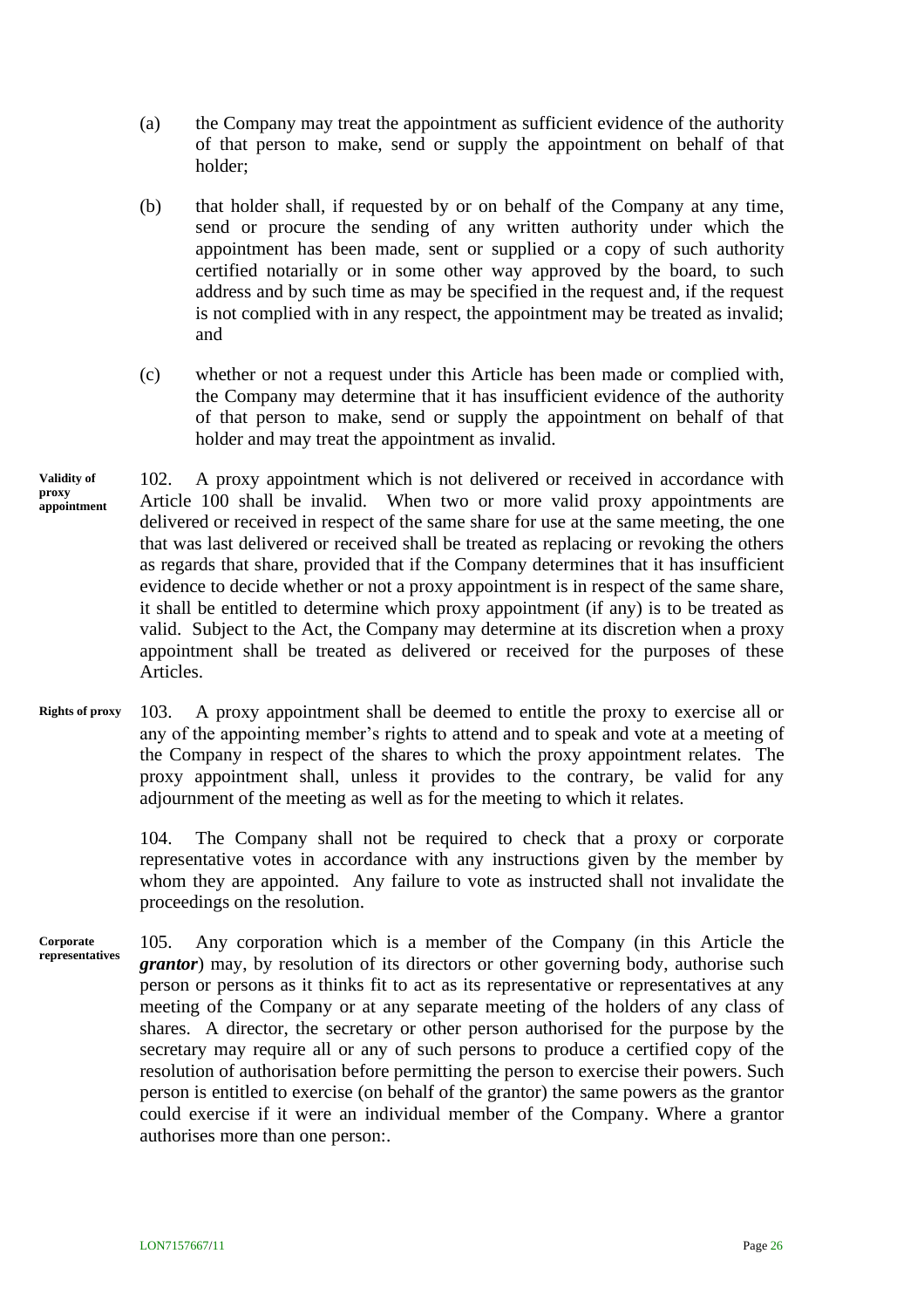- <span id="page-31-0"></span>(a) on a vote on a resolution on a show of hands at a meeting of the Company, each authorised person has the same voting rights as the grantor would be entitled to; and
- (b) where paragraph [\(a\)](#page-31-0) of this Article does not apply and more than one authorised person purports to exercise a power in respect of the same shares:
	- (i) if they purport to exercise the power in the same way as each other, the power is treated as exercised in that way; and
	- (ii) if they do not purport to exercise the power in the same way as each other, the power is treated as not exercised.

106. The termination of the authority of a person to act as a proxy or duly authorised representative of a corporation does not affect: **Revocation of authority**

- (a) whether he counts in deciding whether there is a quorum at a meeting;
- (b) the validity of anything he does as chairman of a meeting;
- (c) the validity of a poll demanded by him at a meeting; or
- (d) the validity of a vote given by that person,

unless notice of the termination was either delivered or received as mentioned in the following sentence at least three hours before the start of the relevant meeting or adjourned meeting or (in the case of a poll taken otherwise than on the same day as the meeting or adjourned meeting) the time appointed for taking the poll. Such notice of termination shall be either by means of a document in hard copy form delivered to the office or to such other place within the United Kingdom as may be specified by or on behalf of the Company in accordance with Article [100\(a\)](#page-28-0) or in electronic form received at the address (if any) specified by or on behalf of the Company in accordance with Article [100\(b\),](#page-29-0) regardless of whether any relevant proxy appointment was effected in hard copy form or in electronic form.

#### **NUMBER OF DIRECTORS**

**Limits on number of directors**

107. Unless otherwise determined by ordinary resolution, the number of directors (other than alternate directors) shall be not less than three nor more than twelve in number.

#### **APPOINTMENT AND RETIREMENT OF DIRECTORS**

**Number of directors to retire**

108. At every annual general meeting one-third of the directors or, if their number is not three or a multiple of three, the number nearest to one-third shall retire from office; but if any director has at the start of the annual general meeting been in office for three years or more since his last appointment or re-appointment, he shall retire at that annual general meeting.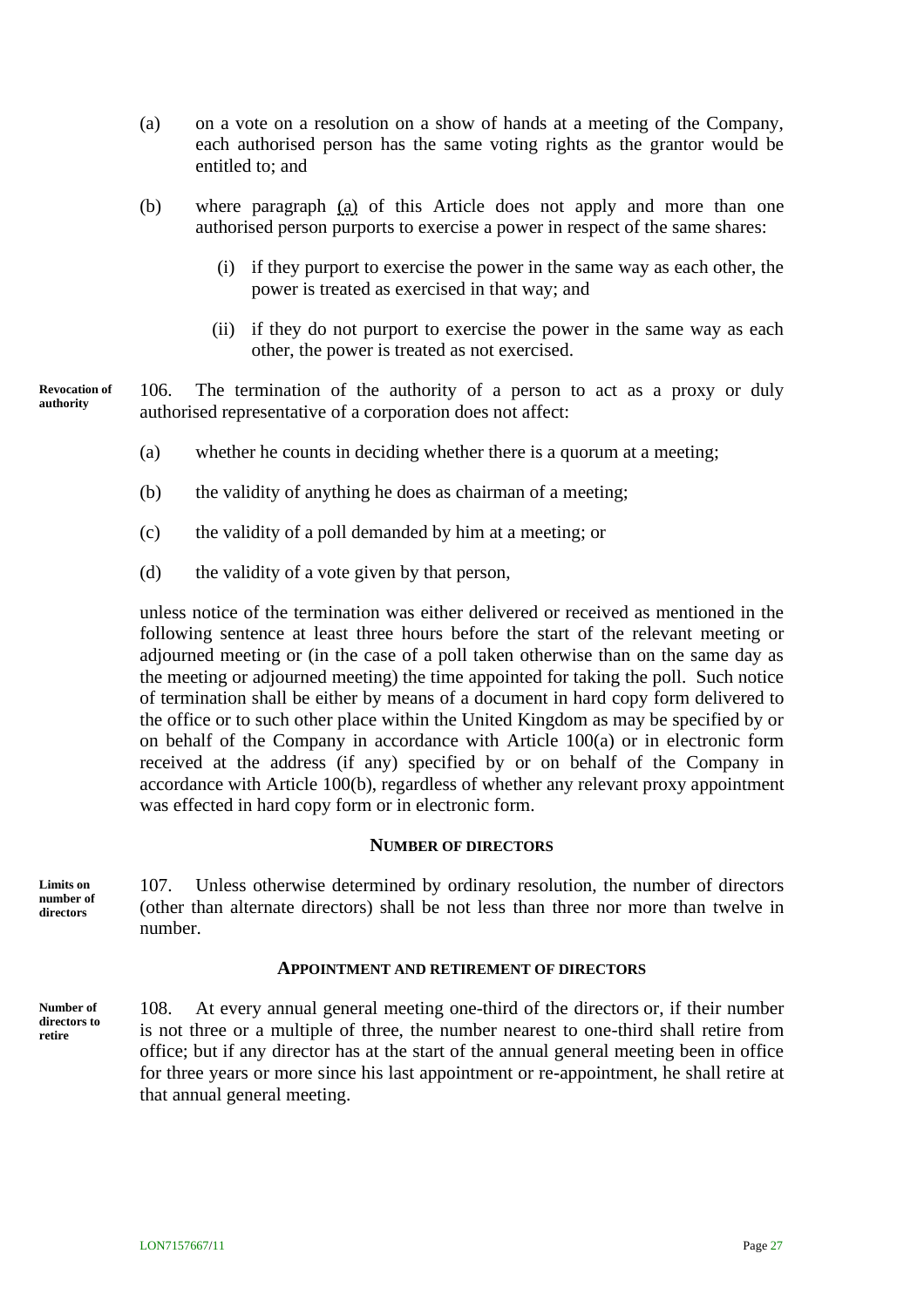- 109. Subject to the provisions of the Act and these Articles, the directors to retire by rotation shall be, first, those who wish to retire and not be re-appointed to office and, second, those who have been longest in office since their last appointment or reappointment. As between persons who became or were last re-appointed directors on the same day those to retire shall (unless they otherwise agree among themselves) be determined by lot. The directors to retire on each occasion (both as to number and identity) shall be determined by the composition of the board at the date of the notice convening the annual general meeting. No director shall be required to retire or be relieved from retiring or be retired by reason of any change in the number or identity of the directors after the date of the notice but before the close of the meeting. **Which directors to retire**
- 110. If the Company does not fill the vacancy at the meeting at which a director retires by rotation or otherwise, the retiring director shall, if willing to act, be deemed to have been re-appointed unless at the meeting it is resolved not to fill the vacancy or unless a resolution for the re-appointment of the director is put to the meeting and lost. **When director deemed to be reappointed**
- 111. No person other than a director retiring by rotation shall be appointed a director at any general meeting unless: **Eligibility for election**
	- (a) he is recommended by the board; or
	- (b) not less than seven nor more than 42 days before the date appointed for the meeting, notice by a member qualified to vote at the meeting (not being the person to be proposed) has been received by the Company of the intention to propose that person for appointment stating the particulars which would, if he were so appointed, be required to be included in the Company's register of directors, together with notice by that person of his willingness to be appointed.
- 112. Except as otherwise authorised by the Act, a motion for the appointment of two or more persons as directors by a single resolution shall not be made unless a resolution that it should be so made has first been agreed to by the meeting without any vote being given against it. **Separate resolutions on appointment**

113. Subject as aforesaid, the Company may by ordinary resolution appoint a person who is willing to act to be a director either to fill a vacancy or as an additional director and may also determine the rotation in which any additional directors are to retire. The appointment of a person to fill a vacancy or as an additional director shall take effect from the end of the meeting. **Additional powers of the Company**

114. The board may appoint a person who is willing to act to be a director, either to fill a vacancy or as an additional director and in either case whether or not for a fixed term, provided that the appointment does not cause the number of directors to exceed the number, if any, fixed by or in accordance with these Articles as the maximum number of directors. Irrespective of the terms of his appointment, a director so appointed shall hold office only until the next following annual general meeting and shall not be taken into account in determining the directors who are to retire by rotation at the meeting. If not re-appointed at such annual general meeting, he shall vacate office at its conclusion. **Appointment by board**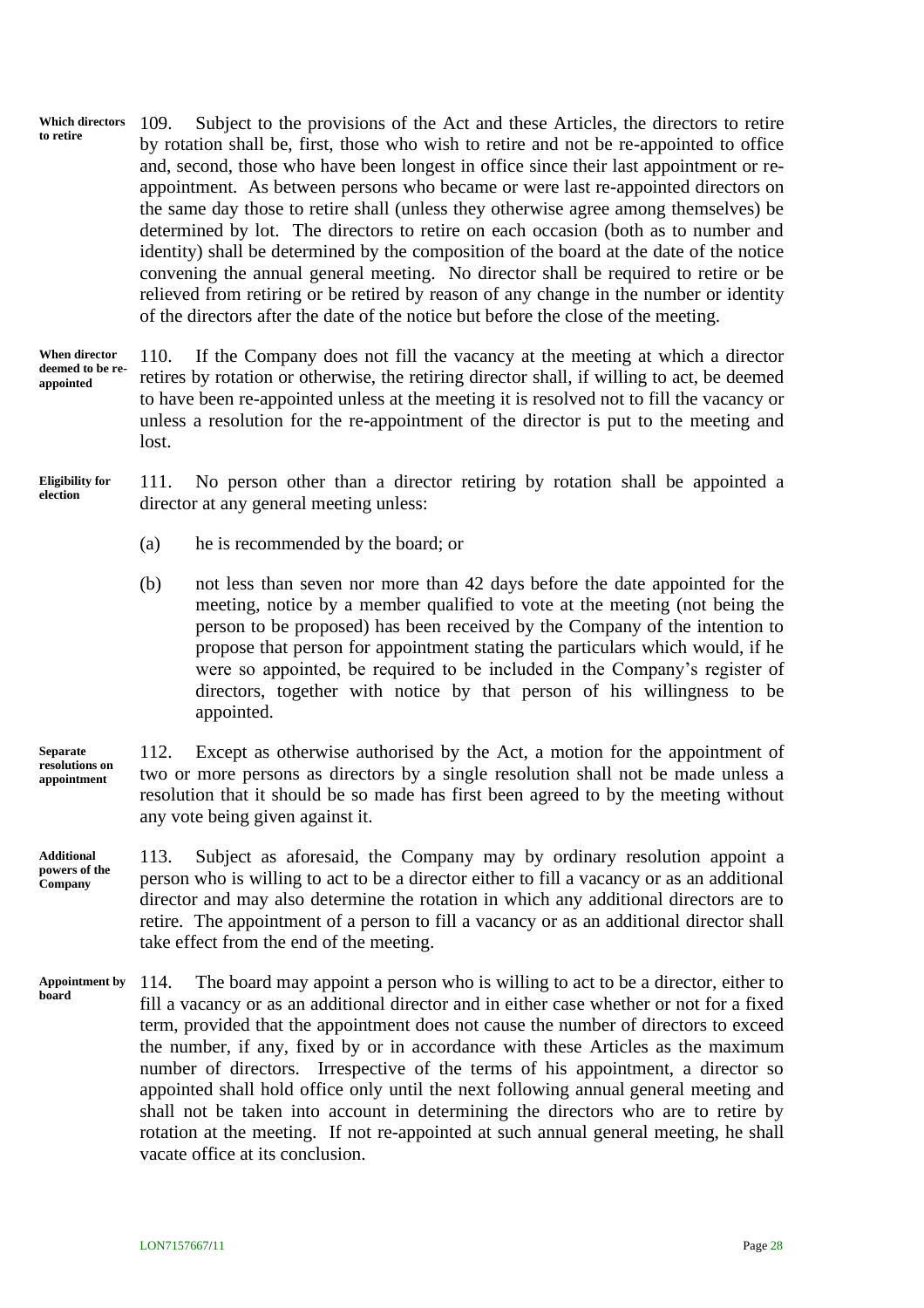**Position of retiring directors**

<span id="page-33-1"></span>115. A director who retires at an annual general meeting may, if willing to act, be re-appointed. If he is not re-appointed, he shall retain office until the meeting appoints someone in his place, or if it does not do so, until the end of the meeting.

**No share qualification**

116. A director shall not be required to hold any shares in the capital of the Company by way of qualification.

#### **ALTERNATE DIRECTORS**

<span id="page-33-0"></span>117. Any director (other than an alternate director) may appoint any other director, or any other person approved by resolution of the board and willing to act, to be an alternate director and may remove from office an alternate director so appointed by him. **Power to appoint alternates**

**Alternates entitled to receive notice**

118. An alternate director shall be entitled to receive notice of all meetings of the board and of all meetings of committees of the board of which his appointor is a member, to attend and vote at any such meeting at which his appointor is not personally present, and generally to perform all the functions of his appointor (except as regards power to appoint an alternate) as a director in his absence. It shall not be necessary to send notice of such a meeting to an alternate director who is absent from the United Kingdom.

**Alternates representing more than one director**

119. A director or any other person may act as alternate director to represent more than one director, and an alternate director shall be entitled at meetings of the board or any committee of the board to one vote for every director whom he represents (and who is not present) in addition to his own vote (if any) as a director, but he shall count as only one for the purpose of determining whether a quorum is present.

120. An alternate director may be repaid by the Company such expenses as might properly have been repaid to him if he had been a director but shall not be entitled to receive any remuneration from the Company in respect of his services as an alternate director except such part (if any) of the remuneration otherwise payable to his appointor as such appointor may by notice to the Company from time to time direct. An alternate director shall be entitled to be indemnified by the Company to the same extent as if he were a director. **Expenses and remuneration of alternates**

**Termination of appointment**

121. An alternate director shall cease to be an alternate director:

- (a) if his appointor ceases to be a director; but, if a director retires by rotation or otherwise but is re-appointed or deemed to have been re-appointed at the meeting at which he retires, any appointment of an alternate director made by him which was in force immediately prior to his retirement shall continue after his re-appointment; or
- (b) on the happening of any event which, if he were a director, would cause him to vacate his office as director; or
- (c) if he resigns his office by notice to the Company.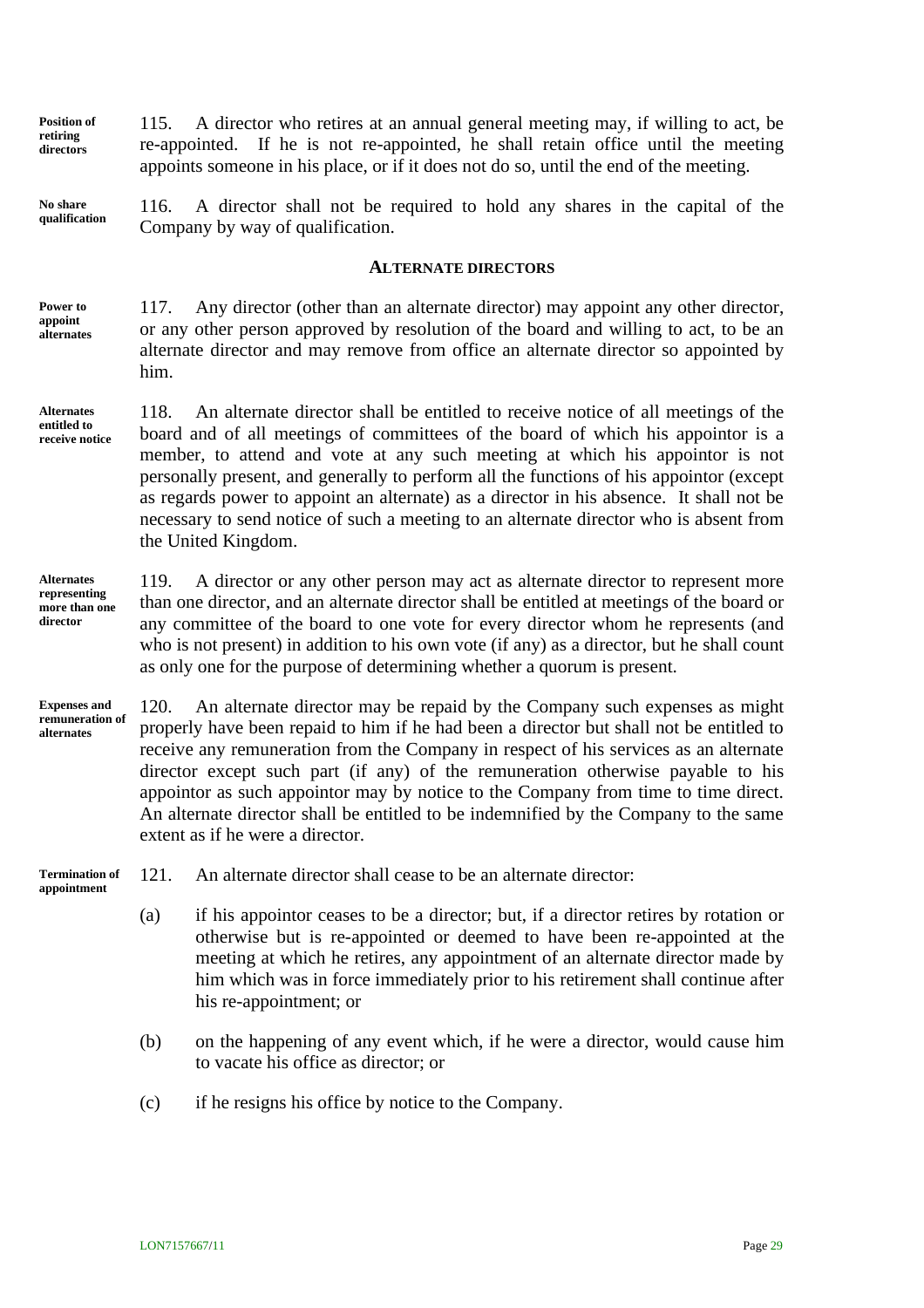122. Any appointment or removal of an alternate director shall be by notice to the Company by the director making or revoking the appointment and shall take effect in accordance with the terms of the notice (subject to any approval required by Article [117\)](#page-33-0) on receipt of such notice by the Company which shall be in hard copy form or in electronic form sent to such address (if any) for the time being specified by or on behalf of the Company for that purpose. **Method of appointment and revocation**

123. Except as otherwise expressly provided in these Articles, an alternate director shall be deemed for all purposes to be a director. Accordingly, except where the context otherwise requires, a reference to a director shall be deemed to include a reference to an alternate director. An alternate director shall alone be responsible for his own acts and defaults and he shall not be deemed to be the agent of the director appointing him. **Alternate not an agent of appointor**

#### **POWERS OF THE BOARD**

124. Subject to the provisions of the Act and these Articles and to any directions given by special resolution, the business of the Company shall be managed by the board which may exercise all the powers of the Company, including without limitation the power to dispose of all or any part of the undertaking of the Company. No alteration of the Articles and no such direction shall invalidate any prior act of the board which would have been valid if that alteration had not been made or that direction had not been given. The powers given by this Article shall not be limited by any special power given to the board by these Articles. A meeting of the board at which a quorum is present may exercise all powers exercisable by the board. **Business to be managed by board**

**Exercise by Company of voting rights**

125. The board may exercise the voting power conferred by the shares in any body corporate held or owned by the Company in such manner in all respects as it thinks fit (including without limitation the exercise of that power in favour of any resolution appointing its members or any of them directors of such body corporate, or voting or providing for the payment of remuneration to the directors of such body corporate).

#### **DELEGATION OF POWERS OF THE BOARD**

126. The board may delegate any of its powers to any committee consisting of one or more directors. The board may also delegate to any director holding any executive office such of its powers as the board considers desirable to be exercised by him. Any such delegation shall, in the absence of express provision to the contrary in the terms of delegation, be deemed to include authority to sub-delegate to one or more directors (whether or not acting as a committee) or to any employee or agent of the Company all or any of the powers delegated and may be made subject to such conditions as the board may specify, and may be revoked or altered. The board may co-opt on to any such committee persons other than directors, who may enjoy voting rights in the committee. The co-opted members shall be less than one-half of the total membership of the committee and a resolution of any committee shall be effective only if a majority of the members present are directors. Subject to any conditions imposed by the board, the proceedings of a committee with two or more members shall be governed by these Articles regulating the proceedings of directors so far as they are capable of applying. **Committees of the board**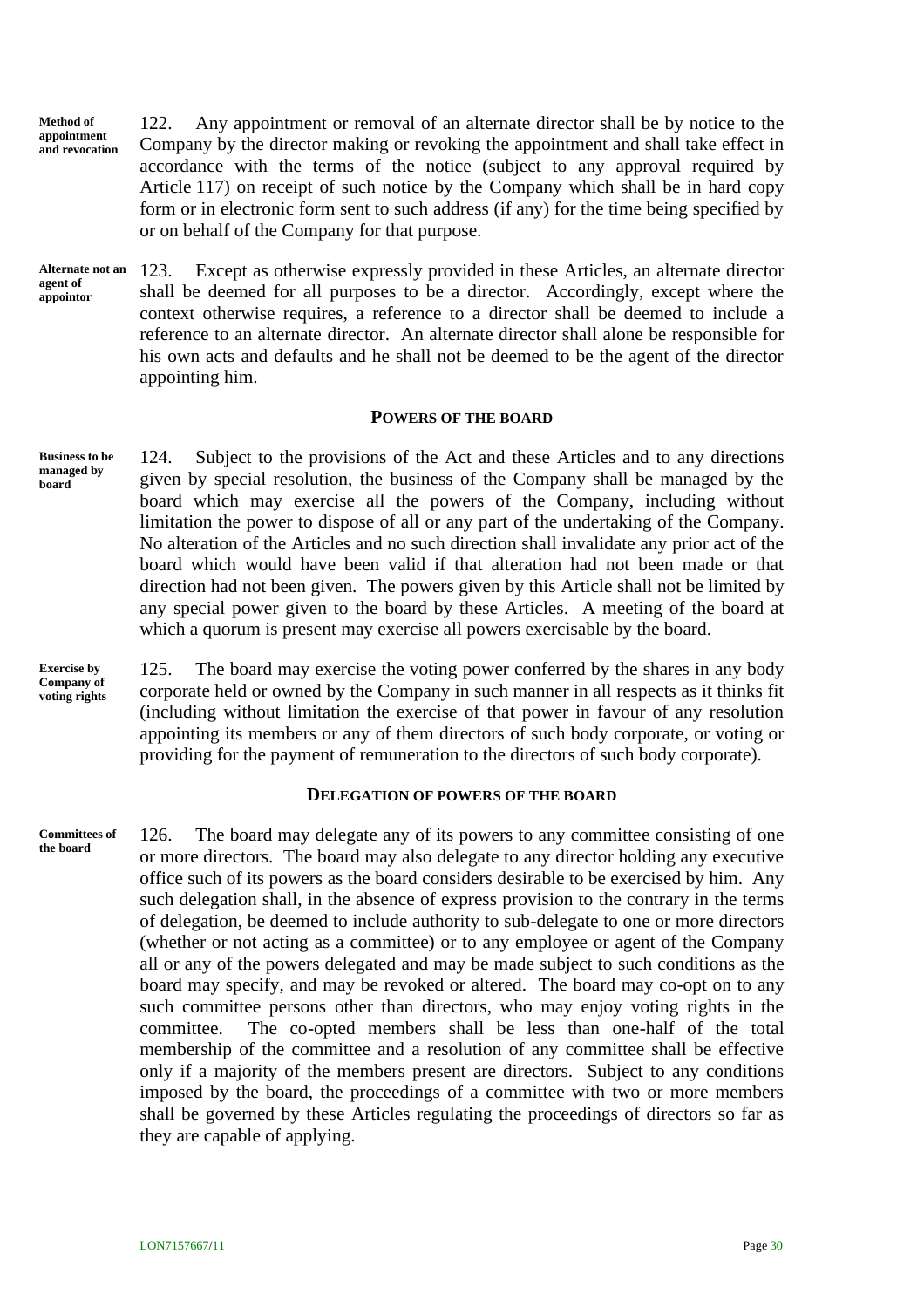- 127. The board may establish local or divisional boards or agencies for managing any of the affairs of the Company, either in the United Kingdom or elsewhere, and may appoint any persons to be members of the local or divisional boards, or any managers or agents, and may fix their remuneration. The board may delegate to any local or divisional board, manager or agent any of the powers, authorities and discretions vested in or exercisable by the board, with power to sub-delegate, and may authorise the members of any local or divisional board, or any of them, to fill any vacancies and to act notwithstanding vacancies. Any appointment or delegation made pursuant to this Article may be made on such terms and subject to such conditions as the board may decide. The board may remove any person so appointed and may revoke or vary the delegation but no person dealing in good faith and without notice of the revocation or variation shall be affected by it. **Local boards etc.**
- 128. The board may, by power of attorney or otherwise, appoint any person to be the agent of the Company for such purposes, with such powers, authorities and discretions (not exceeding those vested in the board) and on such conditions as the board determines, including without limitation authority for the agent to delegate all or any of his powers, authorities and discretions, and may revoke or vary such delegation. **Agents**
- 129. The board may appoint any person to any office or employment having a designation or title including the word "director" or attach to any existing office or employment with the Company such a designation or title and may terminate any such appointment or the use of any such designation or title. The inclusion of the word "director" in the designation or title of any such office or employment shall not imply that the holder is a director of the Company, and the holder shall not thereby be empowered in any respect to act as, or be deemed to be, a director of the Company for any of the purposes of these Articles. **Offices including title "director"**

#### **BORROWING POWERS**

- 130. The board may exercise all the powers of the Company to borrow money, to guarantee, to indemnify, to mortgage or charge its undertaking, property, assets (present and future) and uncalled capital, and to issue debentures and other securities whether outright or as collateral security for any debt, liability or obligation of the Company or of any third party. **Power to borrow**
- <span id="page-35-0"></span>131. The board shall restrict the borrowings of the Company and exercise all voting and other rights or powers of control exercisable by the Company in relation to its subsidiaries (if any) so as to secure (but as regards subsidiaries, only so far as by the exercise of such rights or powers of control the board can secure) that, save with the previous sanction of an ordinary resolution and subject as provided below, no money shall be borrowed if the principal amount outstanding of all Moneys Borrowed by the Company and its subsidiaries (if any) (the *Group* and *member of the Group* shall be construed accordingly), excluding amounts borrowed from the Company or any of its wholly owned subsidiaries, then exceeds, or would as a result of such borrowing exceed, an amount equal to the Adjusted Capital and Reserves. **Borrowing limit**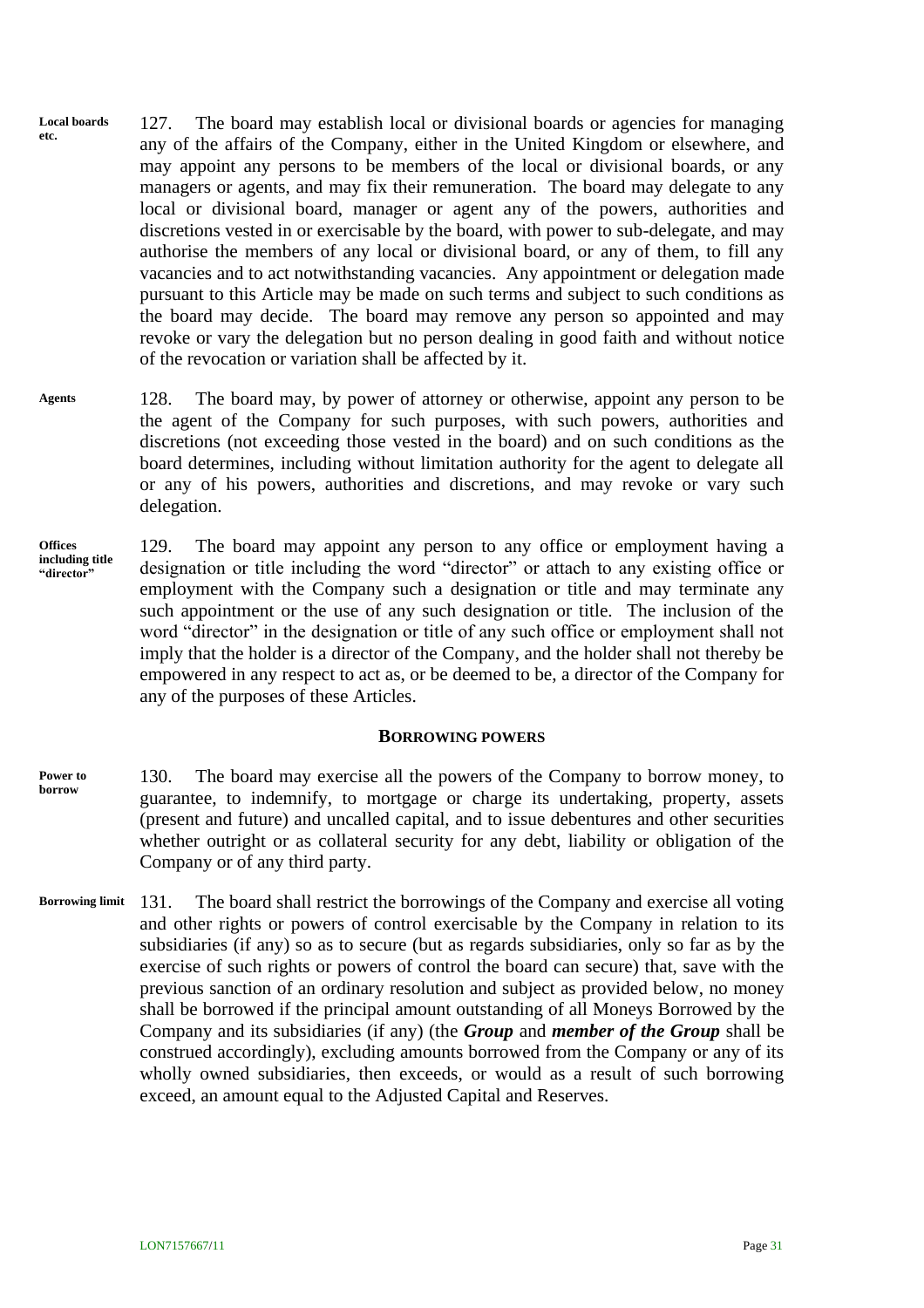<span id="page-36-0"></span>132. No person dealing with the Company shall be concerned to see or enquire whether the restriction imposed by Article [131](#page-35-0) is observed and no debt incurred or security given in excess of such limit shall be invalid or ineffectual unless the lender or the recipient of the security had at the time when the debt was incurred or security given express notice that the said limit had been or would thereby be exceeded. **Persons dealing with the Company**

<span id="page-36-1"></span>133. A certificate or report by the auditors as to the amount of Moneys Borrowed or the amount of the Adjusted Capital and Reserves or to the effect that the limit imposed by Article [131](#page-35-0) has not been or will not be exceeded at any particular time or times shall be conclusive evidence of such amount or fact for the purposes of Article [131.](#page-35-0) Nevertheless, for the purposes of Article [131,](#page-35-0) the board may at any time act in reliance on a bona fide estimate of the amount of the Adjusted Capital and Reserves and if, in consequence, the restriction in Article [131](#page-35-0) would otherwise have been breached, an amount equal to the excess of Moneys Borrowed shall be disregarded until the expiration of six months after the date on which by reason of a determination of the auditors or otherwise the board become aware that such a situation has or may have arisen. **Determining whether limit breached**

134. For the purposes of this Article and Articles [131,](#page-35-0) [132](#page-36-0) and [133:](#page-36-1) **Definitions**

*Adjusted Capital and Reserves* means a sum equal to the aggregate of:

- (a) the amount paid up (or credited as or deemed to be paid up) on the issued share capital of the Company; and
- (b) the amount standing to the credit of the reserves of the Group (including, without limitation, any share premium account, capital redemption reserve or revaluation reserve) after adding thereto or deducting therefrom any balance standing to the credit or debit of the profit and loss account of the Group,

all as shown in the then latest audited balance sheet, but after:

- (i) making such adjustments as may be appropriate in respect of any variation in the amount of such paid up share capital or any such reserves subsequent to the relevant balance sheet date and so that for this purpose:
	- (A) if any issue or proposed issue of shares by the Company for cash has been underwritten then such shares shall be deemed to have been issued and the amount (including any premium) of the subscription moneys payable in respect thereof (not being moneys payable later than six months after the date of allotment) shall to the extent so underwritten be deemed to have been paid up on the date when the issue of such shares was underwritten (or, if such underwriting was conditional, on the date when it became unconditional); and
	- (B) share capital (including any premium) shall be deemed to have been paid up as soon as it has been unconditionally agreed to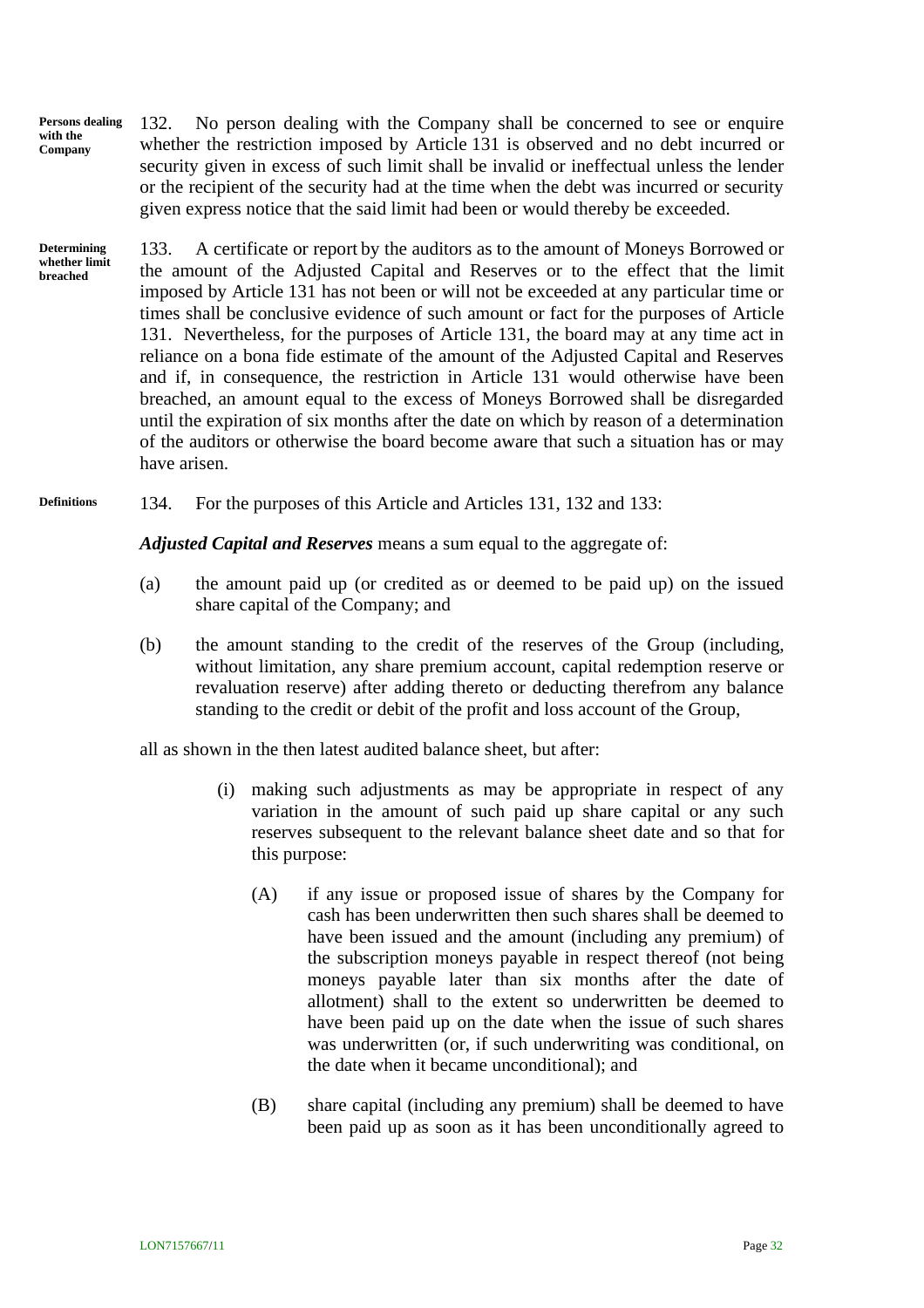be subscribed or taken up (within six months of such agreement) by any person;

- (ii) making such adjustments as may be appropriate in respect of any distributions declared, recommended, made or paid by the Company or its subsidiaries (otherwise than attributable directly or indirectly to the Company) out of profits earned up to and including the date of the latest audited balance sheet of the Company or subsidiary (as the case may be) to the extent that such distribution is not provided for in such balance sheet;
- (iii) making such adjustments as may be appropriate in respect of any variation in the interests of the Company in its subsidiaries since the date of the latest audited balance sheet of the Company;
- (iv) making all such adjustments, if the calculation is required for the purposes of or in connection with a transaction under or in connection with which any body corporate is to become or cease to be a subsidiary, as would be appropriate if such transaction had been carried into effect;
- (v) excluding minority interests in subsidiaries;
- (vi) deducting sums equivalent to the book values of any goodwill or other intangible assets shown in such the latest audited balance sheet;

*audited balance sheet* means the audited balance sheet of the Company prepared for the purposes of the Act or, if an audited consolidated balance sheet dealing with the state of affairs of the Company and all its subsidiaries to be dealt with in group accounts has been prepared for those purposes for the same financial year, that audited consolidated balance sheet, in which event all references to reserves and profit and loss shall be deemed to be references to consolidated reserves and consolidated profit and loss and any amounts attributable to outside interests shall be excluded;

*Moneys Borrowed* means the outstanding moneys borrowed of the Group determined as follows:

- (a) in addition to borrowings, there shall be deemed, subject as provided below, to have been borrowed and to be outstanding as moneys borrowed of the Group (but only to the extent that the same would not otherwise fall to be taken into account):
	- (i) the principal amount of all debentures of any member of the Group, whether issued or incurred in whole or in part for cash or otherwise, which are not for the time being beneficially owned within the Group;
	- (ii) the nominal amount of any issued and paid up share capital (other than equity share capital which as regards capital has rights no more favourable than those attached to its ordinary share capital) of any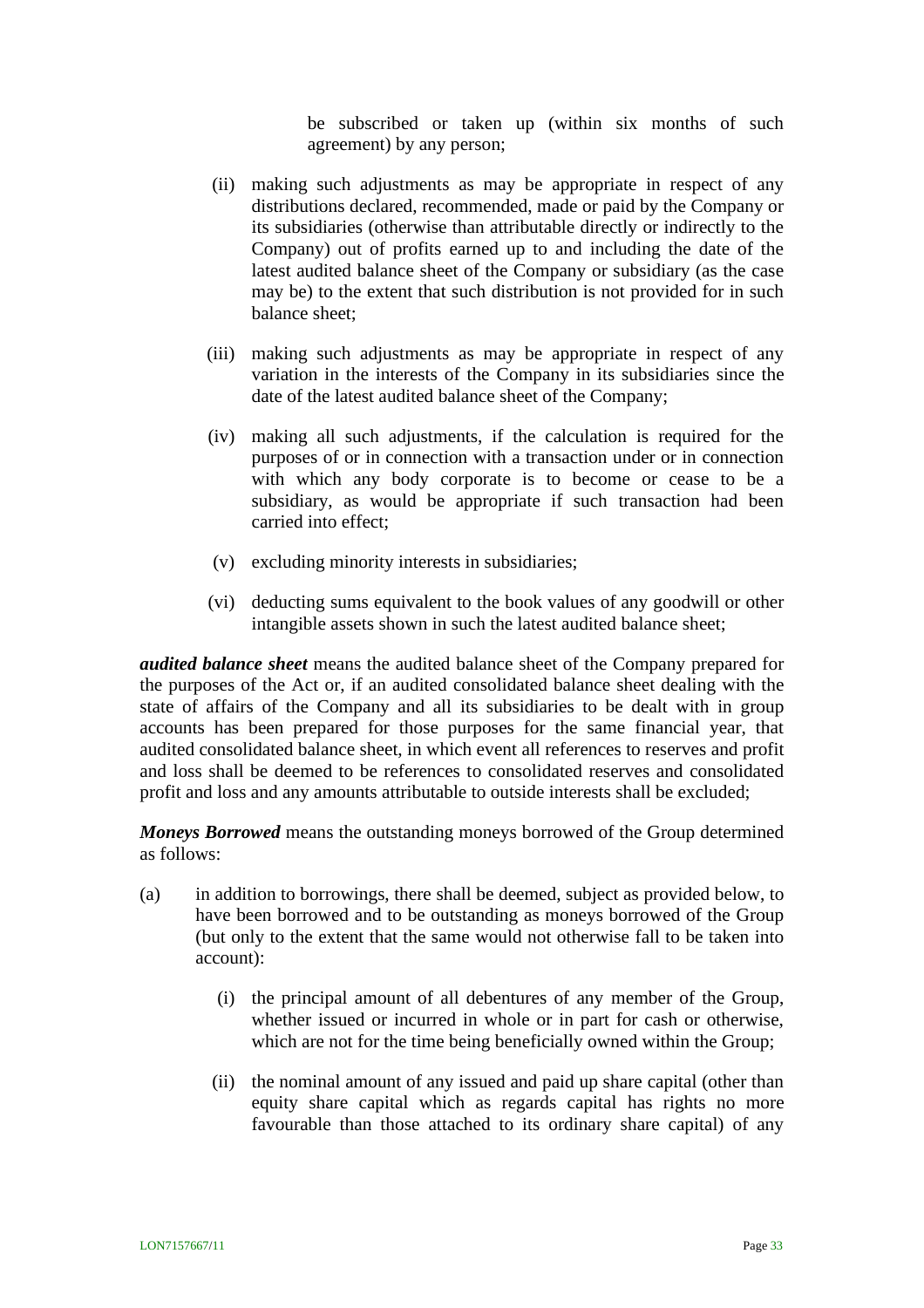subsidiary of the Company not for the time being beneficially owned by any member of the Group;

- (iii) the nominal amount of any other issued and paid up share capital and the principal amount of any other debentures or other moneys borrowed (not being shares or debentures which are, or moneys borrowed the indebtedness in respect of which is for the time being beneficially owned within the Group) the redemption or repayment of which is:
	- (A) guaranteed by any member of the Group; or
	- (B) wholly or (to the extent of the part secured) partly secured on assets or the undertaking of any member of the Group;
- (iv) any fixed or minimum premium payable on final redemption or repayment of any debentures, share capital or other moneys borrowed falling to be taken into account;
- (v) the outstanding amount of acceptances (not being acceptances of trade bills in respect of the purchase or sale of goods in the ordinary course of trading) by any bank or accepting house under any acceptance credit opened on behalf of and in favour of any member of the Group;
- (vi) any fixed amount in respect of any Finance Lease payable by any member of the Group which would be shown at the material time as an obligation in a balance sheet prepared in accordance with the accounting principles used in the preparation of the latest audited balance sheet;
- (b) moneys borrowed by any member of the Group for the purposes of repaying or redeeming (with or without premium) in whole or in part any other moneys borrowed falling to be taken into account and intended to be applied for such purpose within six months after the borrowing thereof shall not, during such period, except to the extent so applied, themselves fall to be taken into account;
- (c) any amounts borrowed by any member of the Group for the purpose of financing any contract up to an amount not exceeding those moneys receivable under such contract which are guaranteed or insured by the Export Credits Guarantee Department or other institution or body carrying on a similar business shall be deemed not to be moneys borrowed;
- (d) moneys borrowed by a partly owned subsidiary of the Company and not owing to the Company or any of its wholly owned subsidiaries shall be taken into account subject to the exclusion of a proportion thereof equal to the Minority Proportion of the borrower; moneys borrowed by the Company or any of its wholly owned subsidiaries from and owing to a partly owned subsidiary of the Company shall be taken into account to the extent of a proportion thereof equal to the Minority Proportion of the lender; where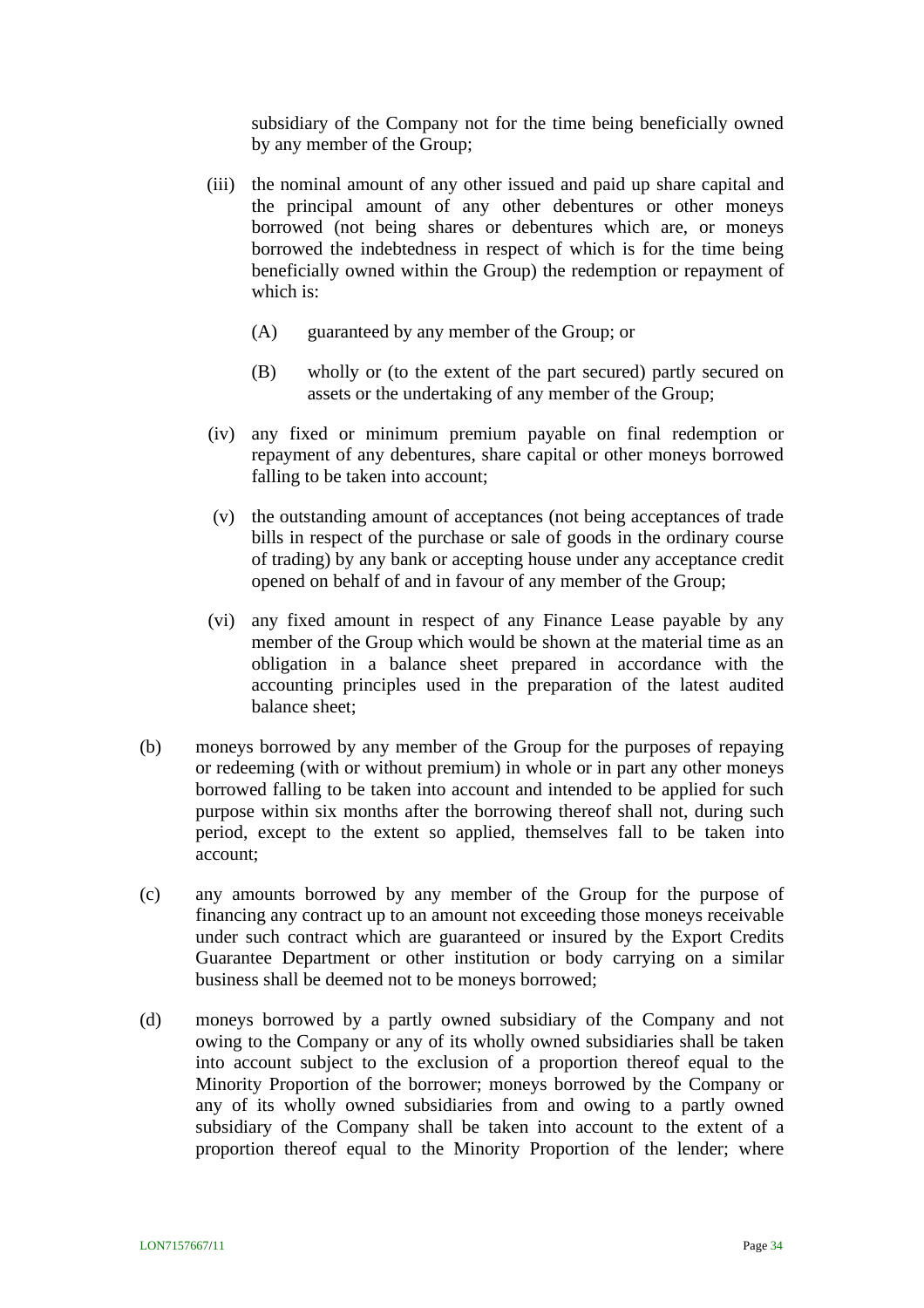moneys have been borrowed by one partly owned subsidiary of the Company and are owing to another partly owned subsidiary of the Company, the amount to be taken into account shall be reduced in accordance with the foregoing provisions of this sub-paragraph to take account of the Minority Proportion of the borrower and that of the lender;

- (e) an amount equal to the moneys borrowed by a body corporate which were outstanding at the time it becomes a subsidiary of the Company shall, for a period of six months after that date be deemed not to be moneys borrowed;
- (f) if any fixed amount payable by the Company or any of its subsidiaries in respect of any Finance Lease increases as a result of any change in legislation relating to or affecting taxation matters, for a period of six months after the date on which the directors become aware of the increase an amount equal to the increase shall be deemed not to be moneys borrowed;
- (g) there shall be credited against the amount of any moneys borrowed any amounts beneficially owned by any member of the Group which are deposited with any bank or other person (whether on current account or otherwise) not being a member of the Group and which are repayable to any member of the Group on demand or within three months of any demand, subject, in the case of money deposited by a partly owned subsidiary, to the exclusion of a proportion thereof equal to the Minority Proportion;
- (h) moneys borrowed shall not include any moneys borrowed which are for the time being deposited with any governmental authority or body in any part of the world in connection with import deposits or any similar governmental scheme to the extent that the member of the Group making such deposit retains its interest therein;
- (i) where at any material time the amount of money which, under the terms of any borrowing, would be required, if it fell to be repaid (whether at the option of the borrower or by reason of default) at such material time, to discharge in full the principal amount of moneys borrowed thereunder, is less than the amount which would otherwise be taken into account in respect of such moneys borrowed for the purpose of this Article, the amount of such moneys borrowed to be taken into account shall be such lesser amount;
- <span id="page-39-0"></span>(j) when the aggregate amount of moneys borrowed at any material time is being ascertained, any moneys borrowed by any member of the Group denominated or repayable in a currency other than sterling shall be translated for the purposes of calculating the sterling equivalent:
	- (i) with the exception of Excepted Foreign Currency Borrowings, at the lower of:
		- (A) the rate of exchange used for the purposes of translating assets and liabilities in the latest audited balance sheet; and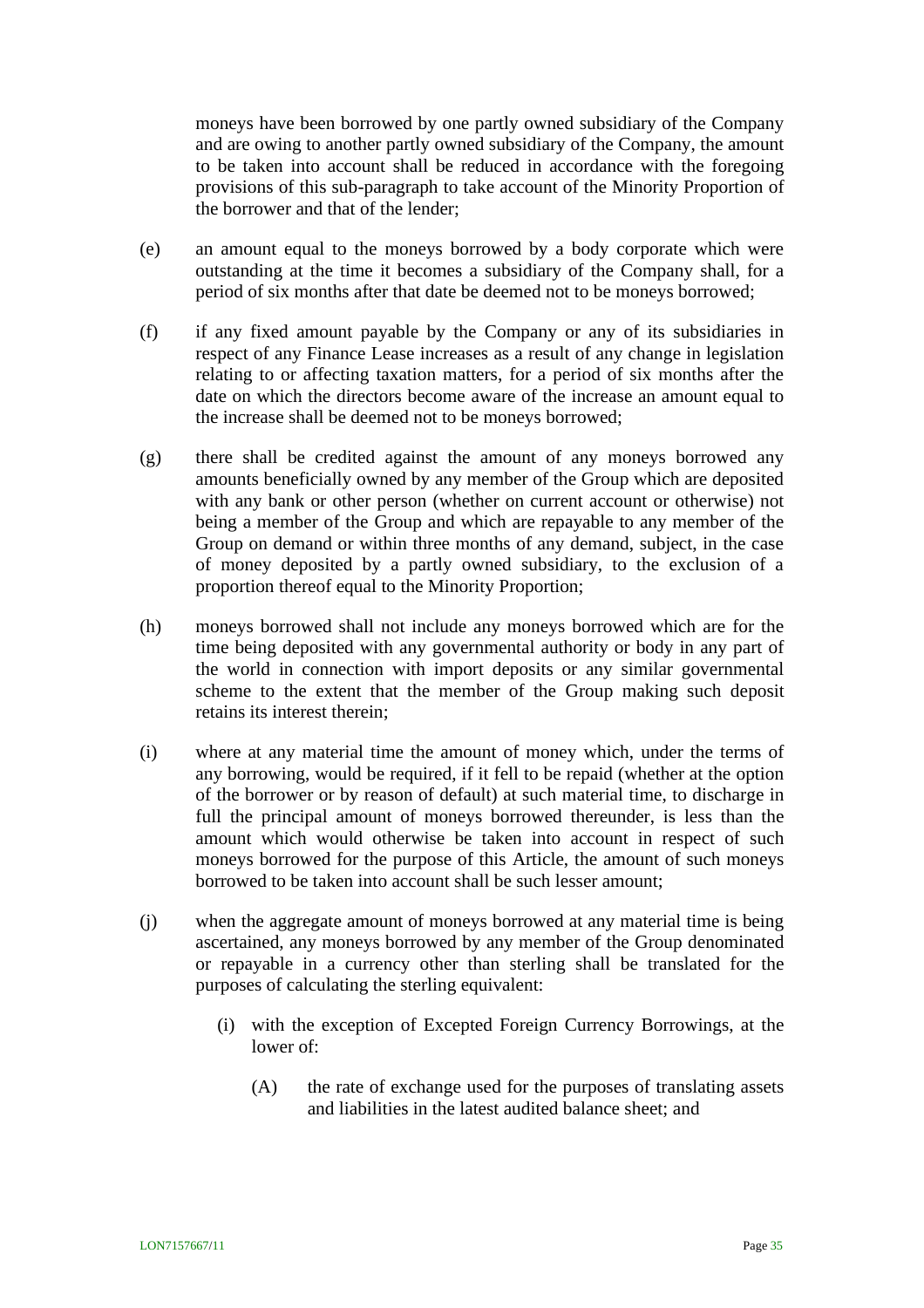- (B) the middle market rate at approximately 11 a.m. in London on the business day preceding the relevant day, as supplied by such person or calculated on such basis as the auditors may determine or approve;
- (ii) in the case of any Excepted Foreign Currency Borrowings, at the rate of exchange which would be applicable to such moneys borrowed on their repayment to the extent that such rate of exchange is fixed under any Exchange Cover Scheme in connection with such moneys borrowed, unless the auditors determine that it is not practicable to determine the rate of exchange applicable at the time of repayment of any such moneys borrowed, when they shall be translated into sterling on such other basis as the auditors may determine reasonably reflects the effect of the Exchange Cover Scheme or, if no such basis is determined, in accordance with the provisions of paragraph  $(j)(i)$ above;
- $(k)$  for the avoidance of doubt, the following shall be deemed not to be moneys borrowed of the Group:
	- (i) sums advanced or paid to any member of the Group (or its agent or nominee) by customers of any member of the Group as prepayments or progress payments or payments on account or by way of deposit or security in respect of products or services or any guarantees or indemnities given by any member of the Group in relation thereto;
	- (ii) sums which otherwise would fall to be treated as moneys borrowed of any member of the Group which:
		- (A) were outstanding at the date of the latest audited balance sheet and were treated therein, with the concurrence of the auditors and in accordance with any current Statement of Standard Accounting Practice or other accountancy principle or practice generally accepted for the time being in the United Kingdom, as otherwise than borrowings;
		- (B) were incurred after the date of the latest audited balance sheet and, in the reasonable opinion of the board, would have been so treated had they been outstanding at that date;

*Excepted Foreign Currency Borrowings* means moneys borrowed denominated or repayable in a currency other than sterling which have the benefit of an Exchange Cover Scheme;

*Exchange Cover Scheme* means any exchange cover scheme, forward currency contract, currency option, back to back loan, swap or other arrangement taken out or entered into to reduce the risks associated with fluctuations in exchange rates;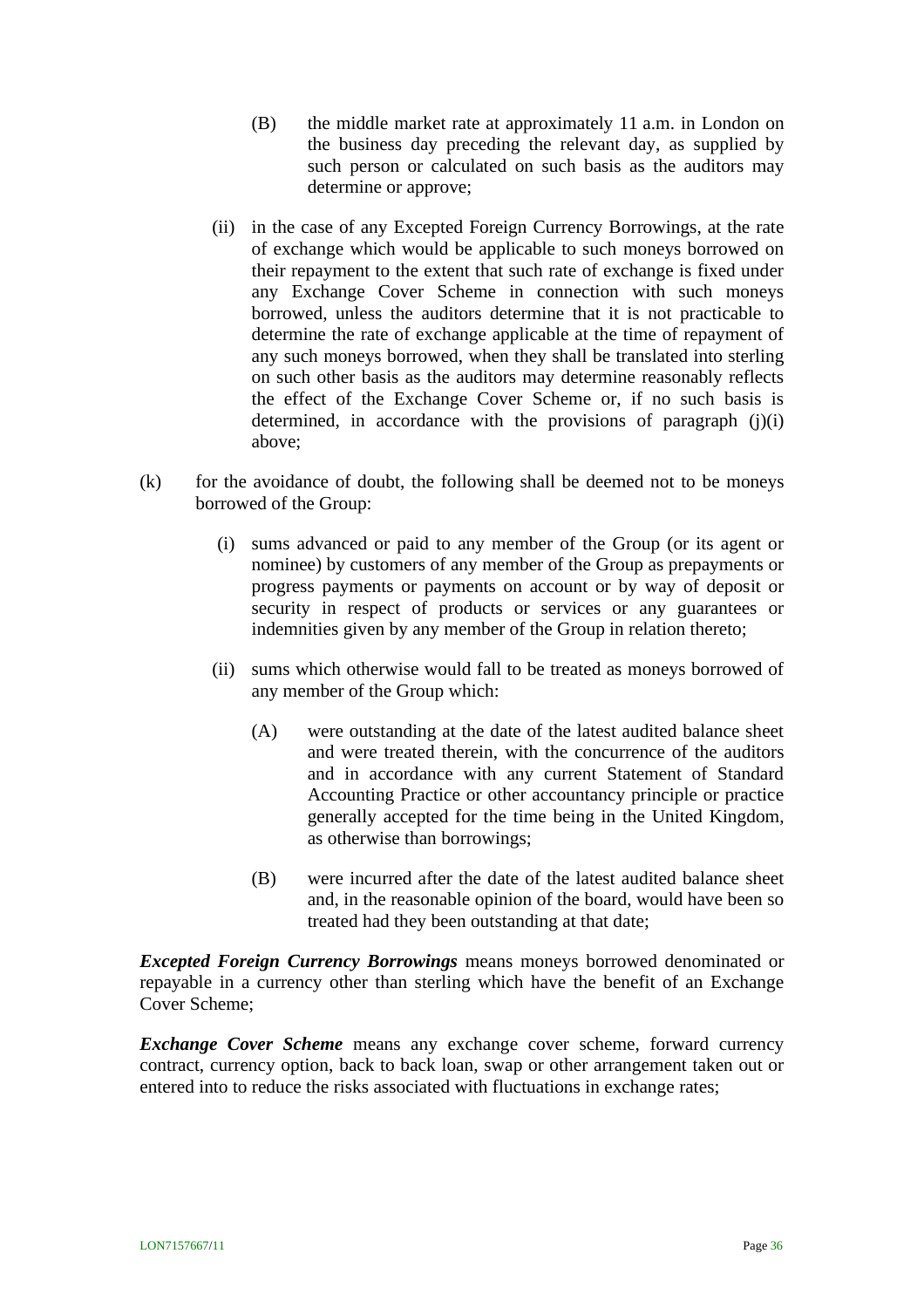*Finance Lease* means a contract between a lessor and a member of the Group as lessee or sub-lessee where substantially all the risks and rewards of the ownership of the asset leased or sub-leased are to be borne by the lessee or sub-lessee; and

*Minority Proportion* shall mean the proportion of the issued equity share capital of the partly owned subsidiary which is not attributable, directly or indirectly, to the Company or any of its wholly owned subsidiaries.

#### **DISQUALIFICATION AND REMOVAL OF DIRECTORS**

- 135. A person ceases to be a director as soon as: **Disqualification as a director**
	- (a) that person ceases to be a director by virtue of any provision of the Act or is prohibited from being a director by law;
	- (b) a bankruptcy order is made against that person;
	- (c) a composition is made with that person's creditors generally in satisfaction of that person's debts;
	- (d) a registered medical practitioner who is treating that person gives a written opinion to the Company stating that that person has become physically or mentally incapable of acting as a director and may remain so for more than three months;
	- (e) by reason of that person's mental health, a court makes an order which wholly or partly prevents that person from personally exercising any powers or rights which that person would otherwise have;
	- (f) notification is received by the Company from the director that the director is resigning or retiring from office, and such resignation or retirement has taken effect in accordance with its terms, or his office as a director is vacated pursuant to Article [115;](#page-33-1)
	- (g) that person has been absent for more than six consecutive months without permission of the board from meetings of the board held during that period and his alternate director (if any) has not attended in his place during that period and the board resolves that his office be vacated; or
	- (h) that person receives notice executed by not less than three quarters of the other directors stating that that person should cease to be a director. In calculating the number of directors who are required to give such notice to the director, (i) an alternate director appointed by him acting in his capacity as such shall be excluded; and (ii) a director and any alternate director appointed by him and acting in his capacity as such shall constitute a single director for this purpose, so that notice by either shall be sufficient.

**Power of Company to remove director**

136. The Company may, without prejudice to the provisions of the Act, by ordinary resolution remove any director from office (notwithstanding any provision of these Articles or of any agreement between the Company and such director, but without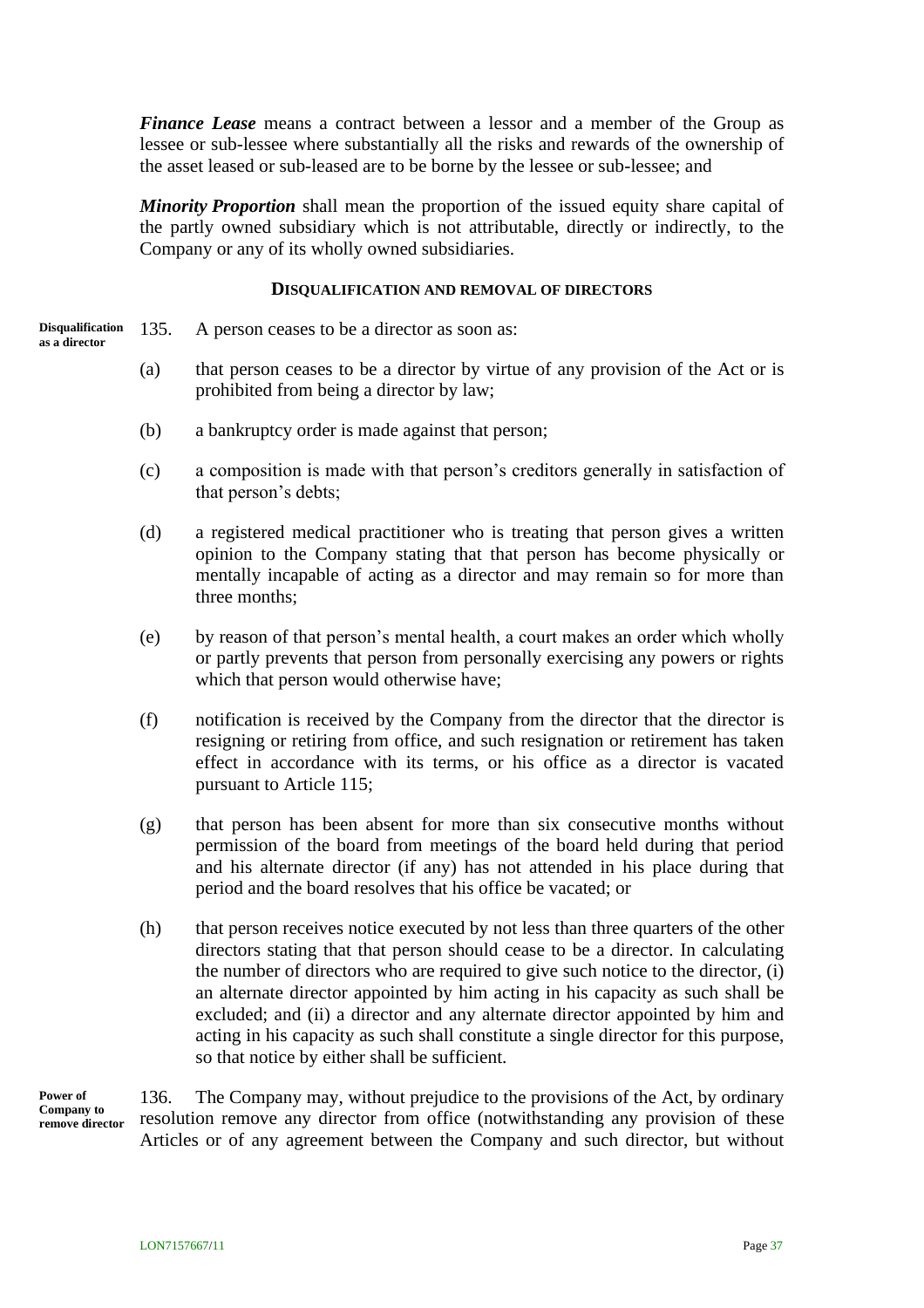prejudice to any claim he may have for damages for breach of any such agreement). No special notice need be given of any resolution to remove a director in accordance with this Article and no director proposed to be removed in accordance with this Article has any special right to protest against his removal. The Company may, by ordinary resolution, appoint another person in place of a director removed from office in accordance with this Article. Any person so appointed shall, for the purpose of determining the time at which he or any other director is to retire by rotation, be treated as if he had become a director on the day on which the director in whose place he is appointed was last elected a director. In default of such appointment the vacancy arising on the removal of a director from office may be filled as a casual vacancy.

#### **NON-EXECUTIVE DIRECTORS**

- 137. Subject to the provisions of the Act, the board may enter into, vary and terminate an agreement or arrangement with any director who does not hold executive office for the provision of his services to the Company. Subject to Articles [138](#page-42-0) and [139,](#page-42-1) any such agreement or arrangement may be made on such terms as the board determines. **Arrangements with nonexecutive directors**
- <span id="page-42-0"></span>138. The ordinary remuneration of the directors who do not hold executive office for their services (excluding amounts payable under any other provision of these Articles) shall not exceed in aggregate £600,000 per annum or such higher amount as the Company may from time to time by ordinary resolution determine. Subject thereto, each such director shall be paid a fee for their services (which shall be deemed to accrue from day to day) at such rate as may from time to time be determined by the board. **Ordinary remuneration**

<span id="page-42-1"></span>139. Any director who does not hold executive office and who performs special services which in the opinion of the board are outside the scope of the ordinary duties of a director, may (without prejudice to the provisions of Article [138\)](#page-42-0) be paid such extra remuneration by way of additional fee, salary, commission or otherwise as the board may determine. **Additional remuneration for special services**

#### **DIRECTORS' EXPENSES**

140. The directors may be paid all travelling, hotel, and other expenses properly incurred by them in connection with their attendance at meetings of the board or committees of the board, general meetings or separate meetings of the holders of any class of shares or of debentures of the Company or otherwise in connection with the discharge of their duties. **Directors may be paid expenses**

#### **EXECUTIVE DIRECTORS**

141. Subject to the provisions of the Act, the board may appoint one or more of its body to be the holder of any executive office (except that of auditor) in the Company and may enter into an agreement or arrangement with any such director for his employment by the Company or for the provision by him of any services outside the scope of the ordinary duties of a director. Any such appointment, agreement or arrangement may be made on such terms, including without limitation terms as to **Appointment to executive office**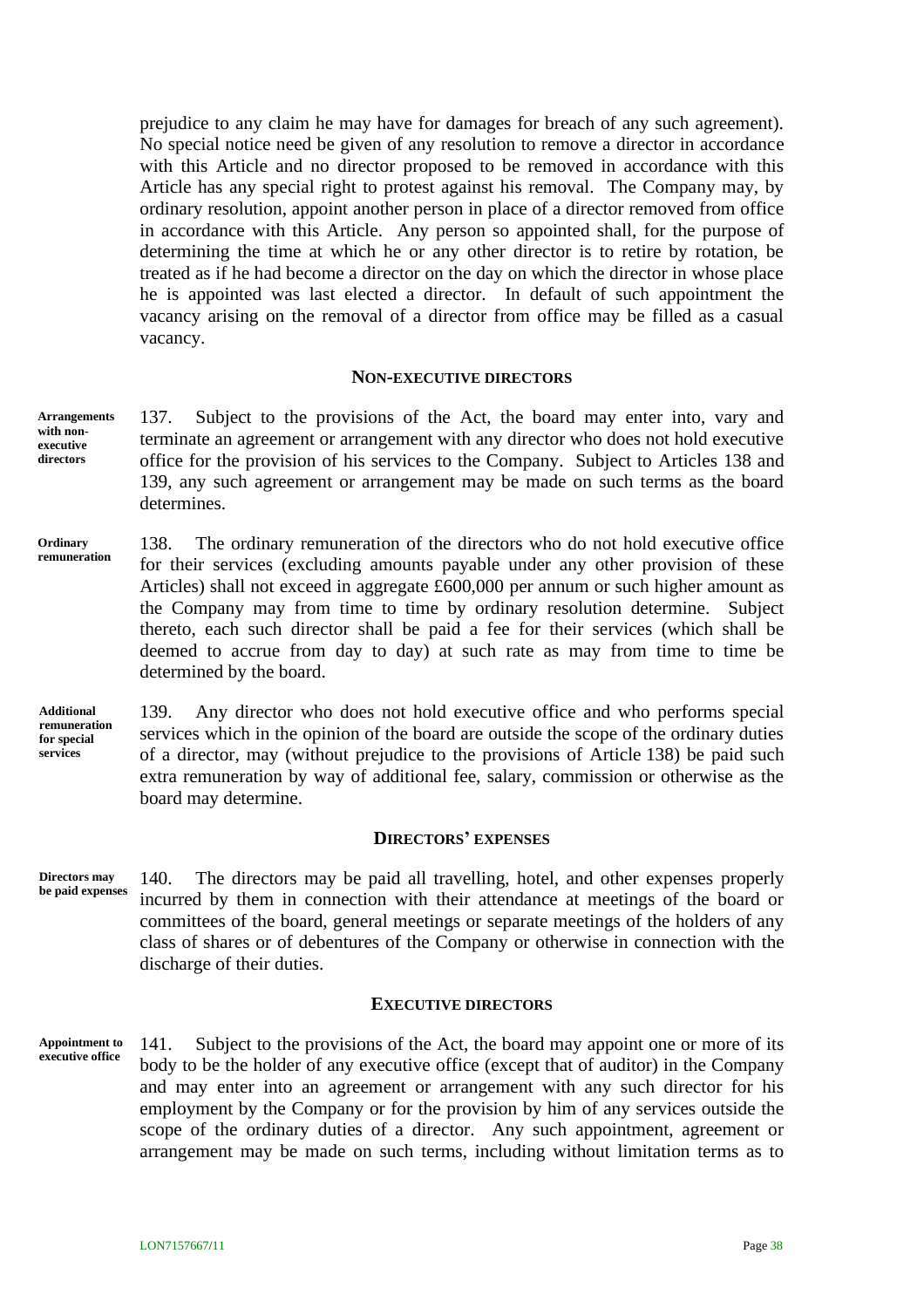remuneration, as the board determines. The board may revoke or vary any such appointment but without prejudice to any rights or claims which the person whose appointment is revoked or varied may have against the Company because of the revocation or variation.

**Termination of appointment to executive office**

142. Any appointment of a director to an executive office shall terminate if he ceases to be a director but without prejudice to any rights or claims which he may have against the Company by reason of such cessation. A director appointed to an executive office shall not cease to be a director merely because his appointment to such executive office terminates.

143. The emoluments of any director holding executive office for his services as such shall be determined by the board, and may be of any description, including without limitation admission to, or continuance of, membership of any scheme (including any share acquisition scheme) or fund instituted or established or financed or contributed to by the Company for the provision of pensions, life assurance or other benefits for employees or their dependants, or the payment of a pension or other benefits to him or his dependants on or after retirement or death, apart from membership of any such scheme or fund. **Emoluments to be determined by the board**

## **DIRECTORS' INTERESTS**

<span id="page-43-0"></span>144. For the purposes of section 175 of the Act, the board may authorise any matter proposed to it in accordance with these Articles which would, if not so authorised, involve a breach of duty by a director under that section, including, without limitation, any matter which relates to a situation in which a director has, or can have, an interest which conflicts, or possibly may conflict, with the interests of the Company. Any such authorisation will be effective only if: **Authorisation** 

- (a) any requirement as to quorum at the meeting at which the matter is considered is met without counting the director in question or any other interested director; and
- (b) the matter was agreed to without their voting or would have been agreed to if their votes had not been counted.

The board may (whether at the time of the giving of the authorisation or subsequently) make any such authorisation subject to any limits or conditions it expressly imposes but such authorisation is otherwise given to the fullest extent permitted. The board may vary or terminate any such authorisation at any time.

For the purposes of the Articles, a conflict of interest includes a conflict of interest and duty and a conflict of duties, and interest includes both direct and indirect interests.

**Director may contract with the Company and hold other offices etc**

<span id="page-43-1"></span>145. Provided that he has disclosed to the board the nature and extent of his interest (unless the circumstances referred to in section 177(5) or section 177(6) of the Act apply, in which case no such disclosure is required) a director notwithstanding his office:

**under s175 of the Act**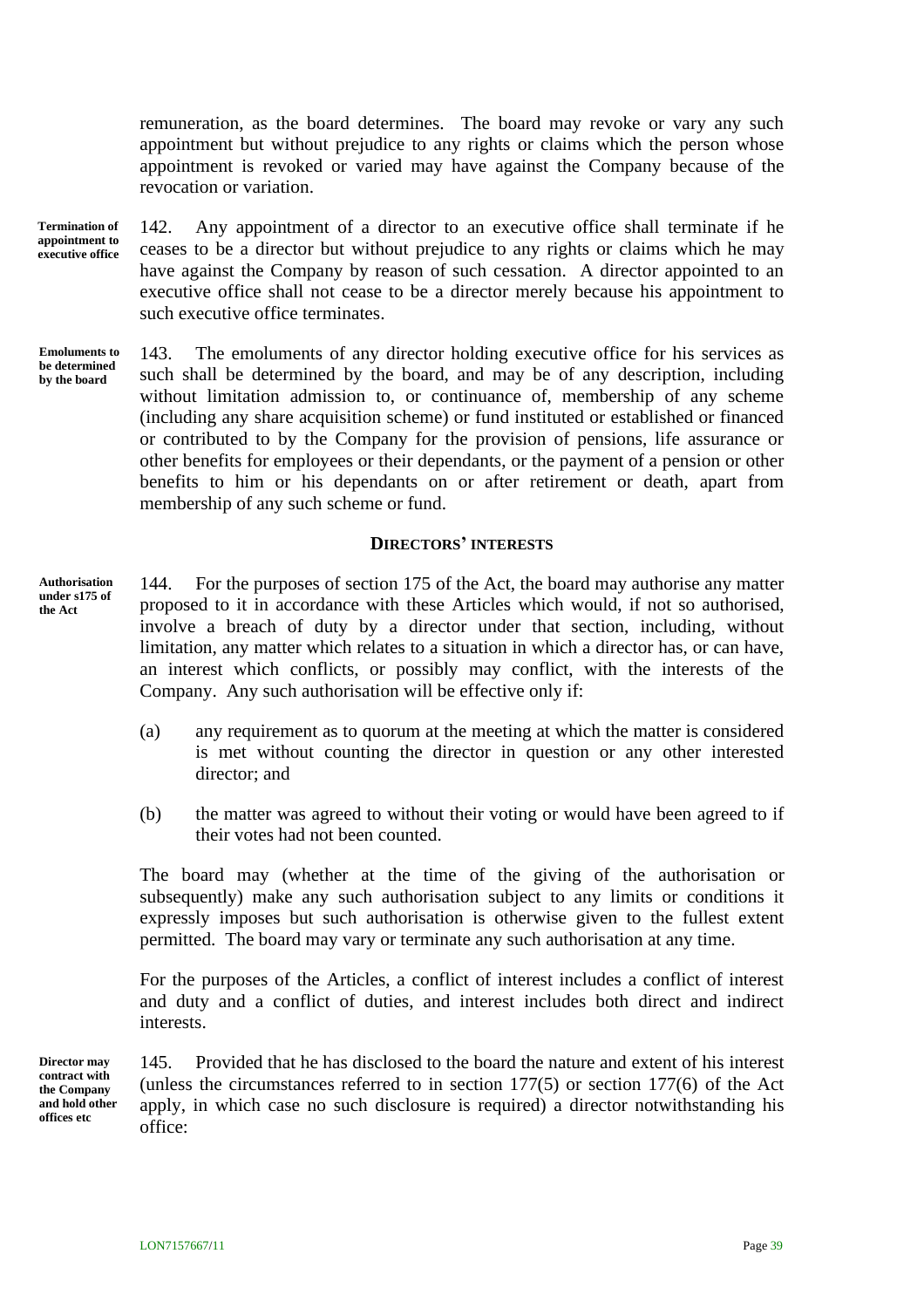- (a) may be a party to, or otherwise interested in, any transaction or arrangement with the Company or in which the Company is otherwise (directly or indirectly) interested;
- (b) may act by himself or his firm in a professional capacity for the Company (otherwise than as auditor) and he or his firm shall be entitled to remuneration for professional services as if he were not a director; and
- (c) may be a director or other officer of, or employed by, or a party to a transaction or arrangement with, or otherwise interested in, any body corporate:
	- (i) in which the Company is (directly or indirectly) interested as shareholder or otherwise; or
	- (ii) with which he has such a relationship at the request or direction of the Company.
- 146. A director shall not, by reason of his office, be accountable to the Company for any remuneration or other benefit which he derives from any office or employment or from any transaction or arrangement or from any interest in any body corporate: **Remuneration, benefits etc.**
	- (a) the acceptance, entry into or existence of which has been approved by the board pursuant to Article [144](#page-43-0) (subject, in any such case, to any limits or conditions to which such approval was subject); or
	- (b) which he is permitted to hold or enter into by virtue of paragraph (a), (b) or (c) of Article [145;](#page-43-1)

nor shall the receipt of any such remuneration or other benefit constitute a breach of his duty under section 176 of the Act.

- 147. Any disclosure required by Article [145](#page-43-1) may be made at a meeting of the board, by notice in writing or by general notice or otherwise in accordance with section 177 of the Act. **Notification of interests**
- <span id="page-44-0"></span>148. A director shall be under no duty to the Company with respect to any information which he obtains or has obtained otherwise than as a director of the Company and in respect of which he owes a duty of confidentiality to another person. However, to the extent that his relationship with that other person gives rise to a conflict of interest or possible conflict of interest, this Article applies only if the existence of that relationship has been approved by the board pursuant to Article [144.](#page-43-0) In particular, the director shall not be in breach of the general duties he owes to the Company by virtue of sections 171 to 177 of the Act because he fails: **Duty of confidentiality to another** 
	- (a) to disclose any such information to the board or to any director or other officer or employee of the Company; and/or

**person**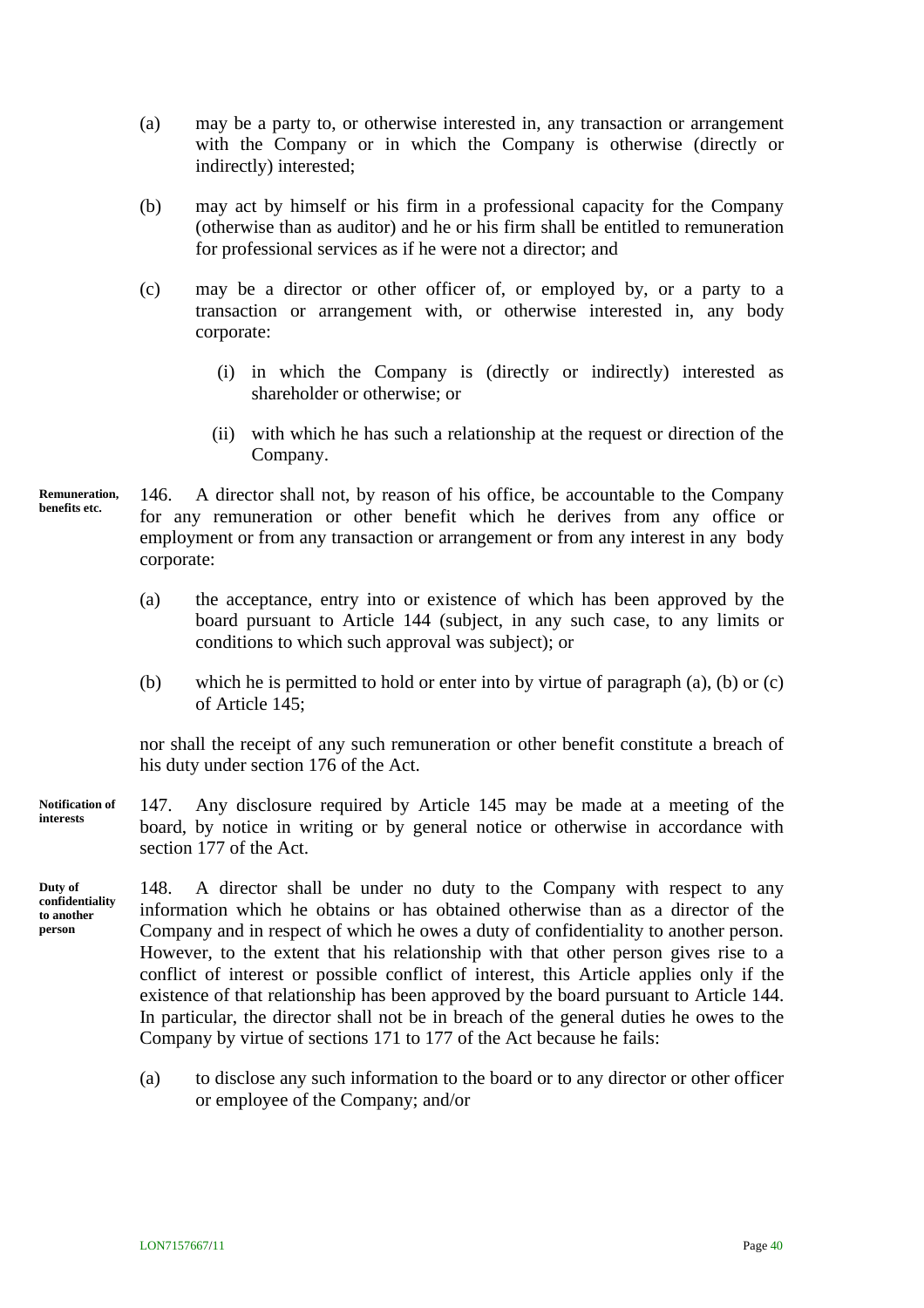- <span id="page-45-0"></span>(b) to use or apply any such information in performing his duties as a director of the Company.
- 149. Where the existence of a director's relationship with another person has been approved by the board pursuant to Article [144](#page-43-0) and his relationship with that person gives rise to a conflict of interest or possible conflict of interest, the director shall not be in breach of the general duties he owes to the Company by virtue of sections 171 to 177 of the Act because he: **Consequences of authorisation**
	- (a) absents himself from meetings of the board at which any matter relating to the conflict of interest or possible conflict of interest will or may be discussed or from the discussion of any such matter at a meeting or otherwise; and/or
	- (b) makes arrangements not to receive documents and information relating to any matter which gives rise to the conflict of interest or possible conflict of interest sent or supplied by the Company and/or for such documents and information to be received and read by a professional adviser,

for so long as he reasonably believes such conflict of interest or possible conflict of interest subsists.

150. The provisions of Articles [148](#page-44-0) and [149](#page-45-0) are without prejudice to any equitable principle or rule of law which may excuse the director from:

- (a) disclosing information, in circumstances where disclosure would otherwise be required under these Articles; or
- (b) attending meetings or discussions or receiving documents and information as referred to in Article [149,](#page-45-0) in circumstances where such attendance or receiving such documents and information would otherwise be required under these Articles.

#### **GRATUITIES, PENSIONS AND INSURANCE**

- 151. The board may (by establishment of, or maintenance of, schemes or otherwise) provide benefits, whether by the payment of gratuities or pensions or by insurance or otherwise, for any past or present director or employee of the Company or any of its subsidiary undertakings or any body corporate associated with, or any business acquired by, any of them, and for any member of his family (including a spouse, a civil partner, a former spouse and a former civil partner) or any person who is or was dependent on him, and may (as well before as after he ceases to hold such office or employment) contribute to any fund and pay premiums for the purchase or provision of any such benefit. **Gratuities and pensions**
- <span id="page-45-1"></span>152. Without prejudice to the provisions of Article [220,](#page-64-0) the board may exercise all the powers of the Company to purchase and maintain insurance for or for the benefit of any person who is or was: **Insurance**
	- (a) a director, officer or employee of the Company, or any body which is or was the holding company or subsidiary undertaking of the Company, or in which

**Without prejudice to equitable principles or rule of law**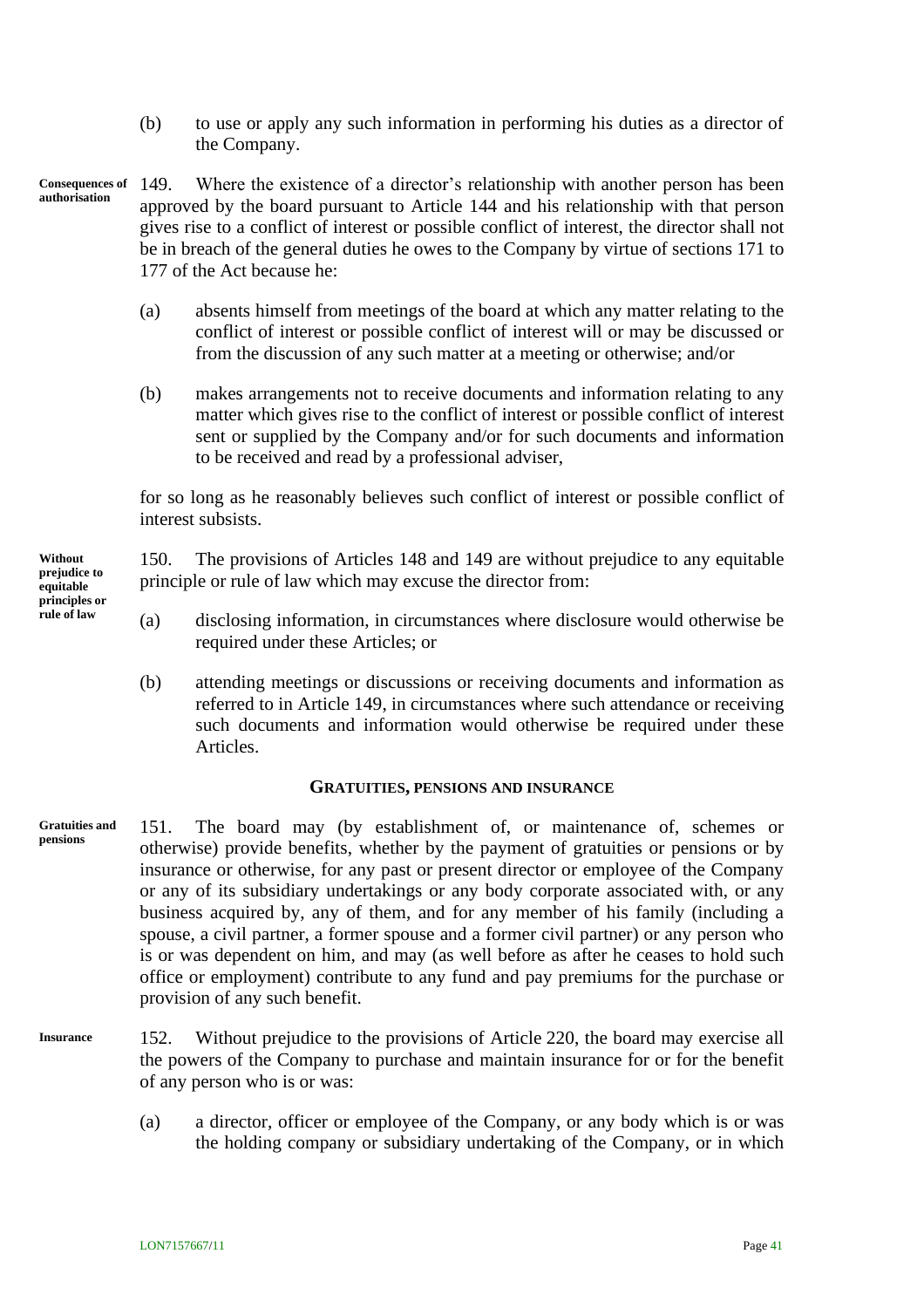the Company or such holding company or subsidiary undertaking has or had any interest (whether direct or indirect) or with which the Company or such holding company or subsidiary undertaking is or was in any way allied or associated; or

(b) a trustee of any pension fund in which employees of the Company or any other body referred to in paragraph [\(a\)](#page-45-1) of this Article is or has been interested,

including without limitation insurance against any liability incurred by such person in respect of any act or omission in the actual or purported execution or discharge of his duties or in the exercise or purported exercise of his powers or otherwise in relation to his duties, powers or offices in relation to the relevant body or fund.

- 153. No director or former director shall be accountable to the Company or the members for any benefit provided pursuant to these Articles. The receipt of any such benefit shall not disqualify any person from being or becoming a director of the Company. **Directors not liable to account**
- 154. The board may make provision for the benefit of any persons employed or formerly employed by the Company or any of its subsidiaries other than a director or former director or shadow director in connection with the cessation or the transfer of the whole or part of the undertaking of the Company or any subsidiary undertaking. Any such provision shall be made by a resolution of the board in accordance with section 247 of the Act. **Section 247 of the Act**

#### **PROCEEDINGS OF THE BOARD**

<span id="page-46-0"></span>155. Subject to the provisions of these Articles, the board may regulate its proceedings as it thinks fit. A director may, and the secretary at the request of a director shall, call a meeting of the board by giving notice of the meeting to each director. Notice of a board meeting shall be deemed to be given to a director if it is given to him personally or by word of mouth or sent in hard copy form to him at his last known address or such other address (if any) as may for the time being be specified by him or on his behalf to the Company for that purpose, or sent in electronic form to such address (if any) for the time being specified by him or on his behalf to the Company for that purpose. A director absent or intending to be absent from the United Kingdom may request the board that notices of board meetings shall during his absence be sent in hard copy form or in electronic form to such address (if any) for the time being specified by him or on his behalf to the Company for that purpose, but such notices need not be sent any earlier than notices sent to directors not so absent and, if no such request is made to the board, it shall not be necessary to send notice of a board meeting to any director who is for the time being absent from the United Kingdom. No account is to be taken of directors absent from the United Kingdom when considering the adequacy of the period of notice of the meeting. Questions arising at a meeting shall be decided by a majority of votes. In the case of an equality of votes, the chairman shall have a second or casting vote. Any director may waive notice of a meeting and any such waiver may be retrospective. Any notice pursuant to this Article need not be in writing if the board so determines and any such determination may be retrospective. **Convening meetings**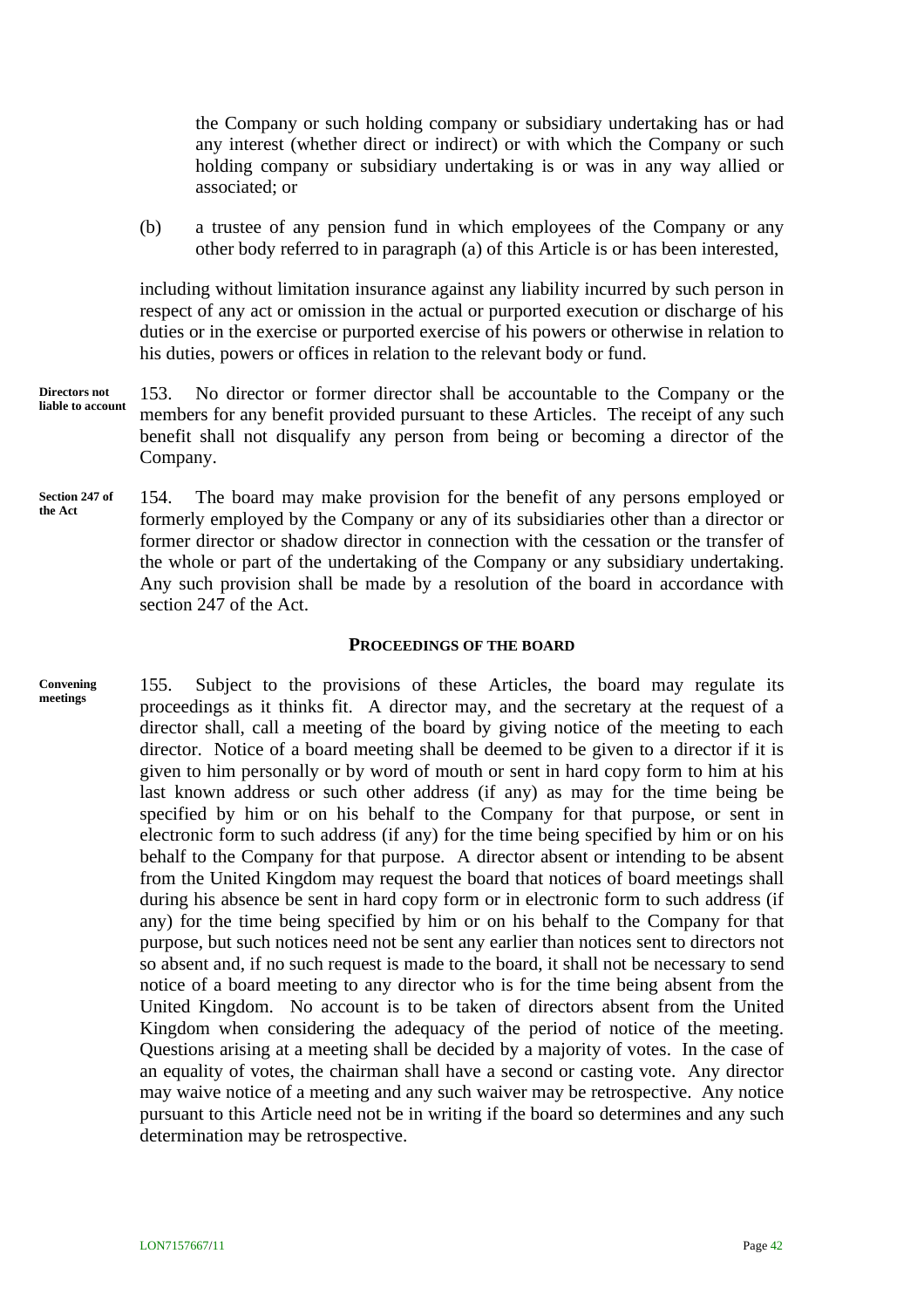156. The quorum for the transaction of the business of the board may be fixed by the board and unless so fixed at any other number shall be two. A person who holds office only as an alternate director may, if his appointor is not present, be counted in the quorum. Any director who ceases to be a director at a board meeting may continue to be present and to act as a director and be counted in the quorum until the termination of the board meeting if no director objects. **Quorum**

**Powers of directors if number falls below minimum**

157. The continuing directors or a sole continuing director may act notwithstanding any vacancies in their number, but, if the number of directors is less than the number fixed as the quorum, the continuing directors or director may act only for the purpose of filling vacancies or of calling a general meeting.

- 158. The board may appoint one of their number to be the chairman, and one of their number to be the deputy chairman, of the board and may at any time remove either of them from such office. Unless he is unwilling to do so, the director appointed as chairman, or in his stead the director appointed as deputy chairman, shall preside at every meeting of the board at which he is present. If there is no director holding either of those offices, or if neither the chairman nor the deputy chairman is willing to preside or neither of them is present within five minutes after the time appointed for the meeting, the directors present may appoint one of their number to be chairman of the meeting. **Chairman and deputy chairman**
- 159. All acts done by a meeting of the board, or of a committee of the board, or by a person acting as a director or alternate director, shall, notwithstanding that it be afterwards discovered that there was a defect in the appointment of any director or any member of the committee or alternate director or that any of them were disqualified from holding office, or had vacated office, or were not entitled to vote, be as valid as if every such person had been duly appointed and was qualified and had continued to be a director or, as the case may be, an alternate director and had been entitled to vote. **Validity of acts of the board**
- 160. A resolution in writing agreed to by all the directors entitled to receive notice of a meeting of the board or of a committee of the board (not being less than the number of directors required to form a quorum of the board) shall be as valid and effectual as if it had been passed at a meeting of the board or (as the case may be) a committee of the board duly convened and held. For this purpose: **Resolutions in writing**
	- (a) a director signifies his agreement to a proposed written resolution when the Company receives from him a document indicating his agreement to the resolution authenticated in the manner permitted by the Act for a document in the relevant form;
	- (b) the director may send the document in hard copy form or in electronic form to such address (if any) for the time being specified by the Company for that purpose;
	- (c) if an alternate director signifies his agreement to the proposed written resolution, his appointor need not also signify his agreement; and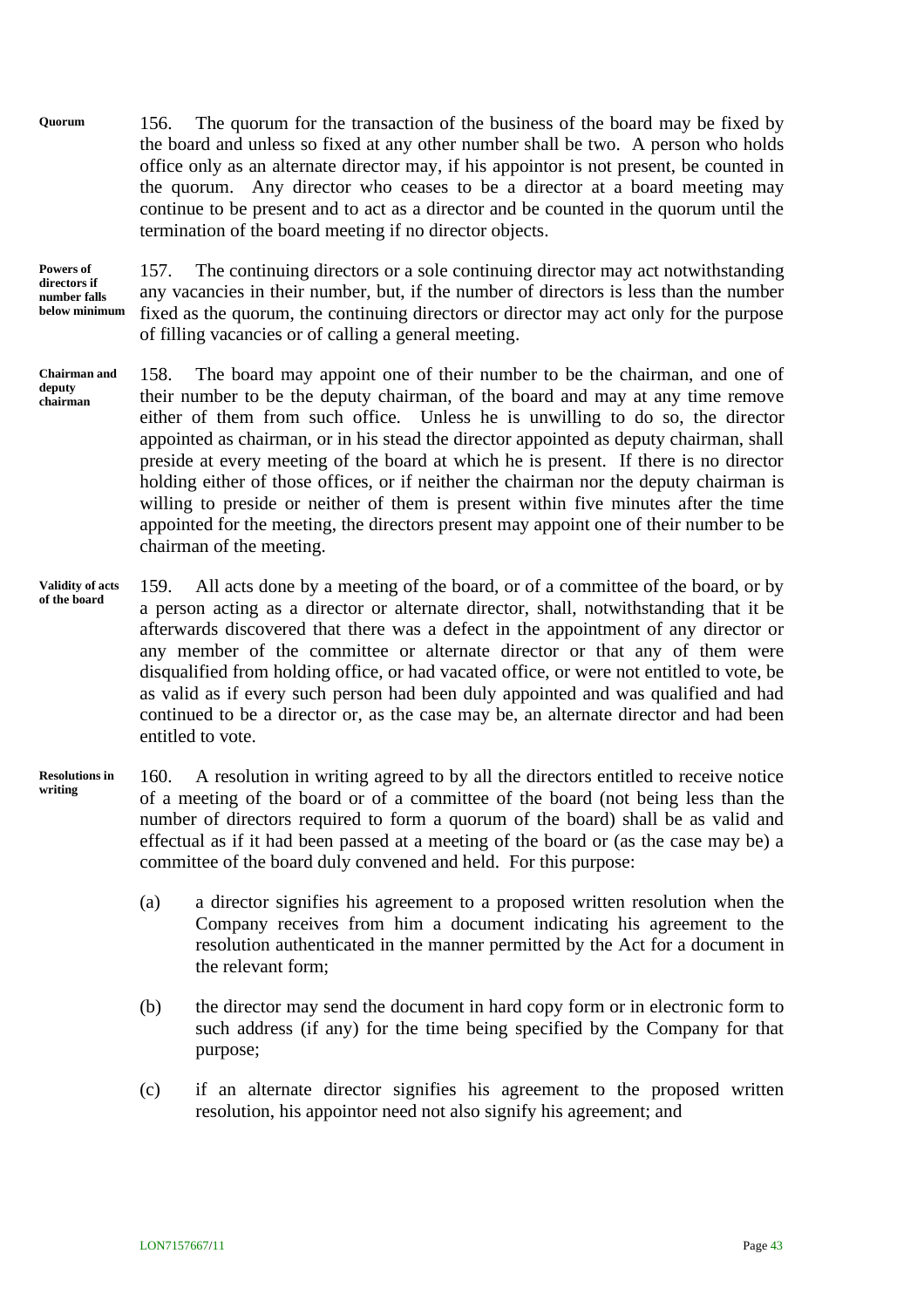(d) if a director signifies his agreement to the proposed written resolution, an alternate director appointed by him need not also signify his agreement in that capacity.

161. Without prejudice to the first sentence of Article [155,](#page-46-0) a person entitled to be present at a meeting of the board or of a committee of the board shall be deemed to be present for all purposes if he is able (directly or by electronic communication) to speak to and be heard by all those present or deemed to be present simultaneously. A director so deemed to be present shall be entitled to vote and be counted in a quorum accordingly. Such a meeting shall be deemed to take place where it is convened to be held or (if no director is present in that place) where the largest group of those participating is assembled, or, if there is no such group, where the chairman of the meeting is. The word *meeting* in these Articles shall be construed accordingly. **Meetings by telephone etc.**

**Directors' power to vote on contracts in which they are interested**

162. Except as otherwise provided by these Articles, a director shall not vote at a meeting of the board or a committee of the board on any resolution of the board concerning a matter in which he has an interest (other than by virtue of his interests in shares or debentures or other securities of, or otherwise in or through, the Company) which can reasonably be regarded as likely to give rise to a conflict with the interests of the Company, unless his interest arises only because the resolution concerns one or more of the following matters:

- (a) the giving of a guarantee, security or indemnity in respect of money lent or obligations incurred by him or any other person at the request of or for the benefit of, the Company or any of its subsidiary undertakings;
- (b) the giving of a guarantee, security or indemnity in respect of a debt or obligation of the Company or any of its subsidiary undertakings for which the director has assumed responsibility (in whole or part and whether alone or jointly with others) under a guarantee or indemnity or by the giving of security;
- (c) a contract, arrangement, transaction or proposal concerning an offer of shares, debentures or other securities of the Company or any of its subsidiary undertakings for subscription or purchase, in which offer he is or may be entitled to participate as a holder of securities or in the underwriting or subunderwriting of which he is to participate;
- (d) a contract, arrangement, transaction or proposal concerning any other body corporate in which he or any person connected with him is interested, directly or indirectly, and whether as an officer, shareholder, creditor or otherwise, if he and any persons connected with him do not to his knowledge hold an interest (as that term is used in sections 820 to 825 of the Act) representing one per cent. or more of either any class of the equity share capital (excluding any shares of that class held as treasury shares) of such body corporate (or any other body corporate through which his interest is derived) or of the voting rights available to members of the relevant body corporate (any such interest being deemed for the purpose of this Article to be likely to give rise to a conflict with the interests of the Company in all circumstances);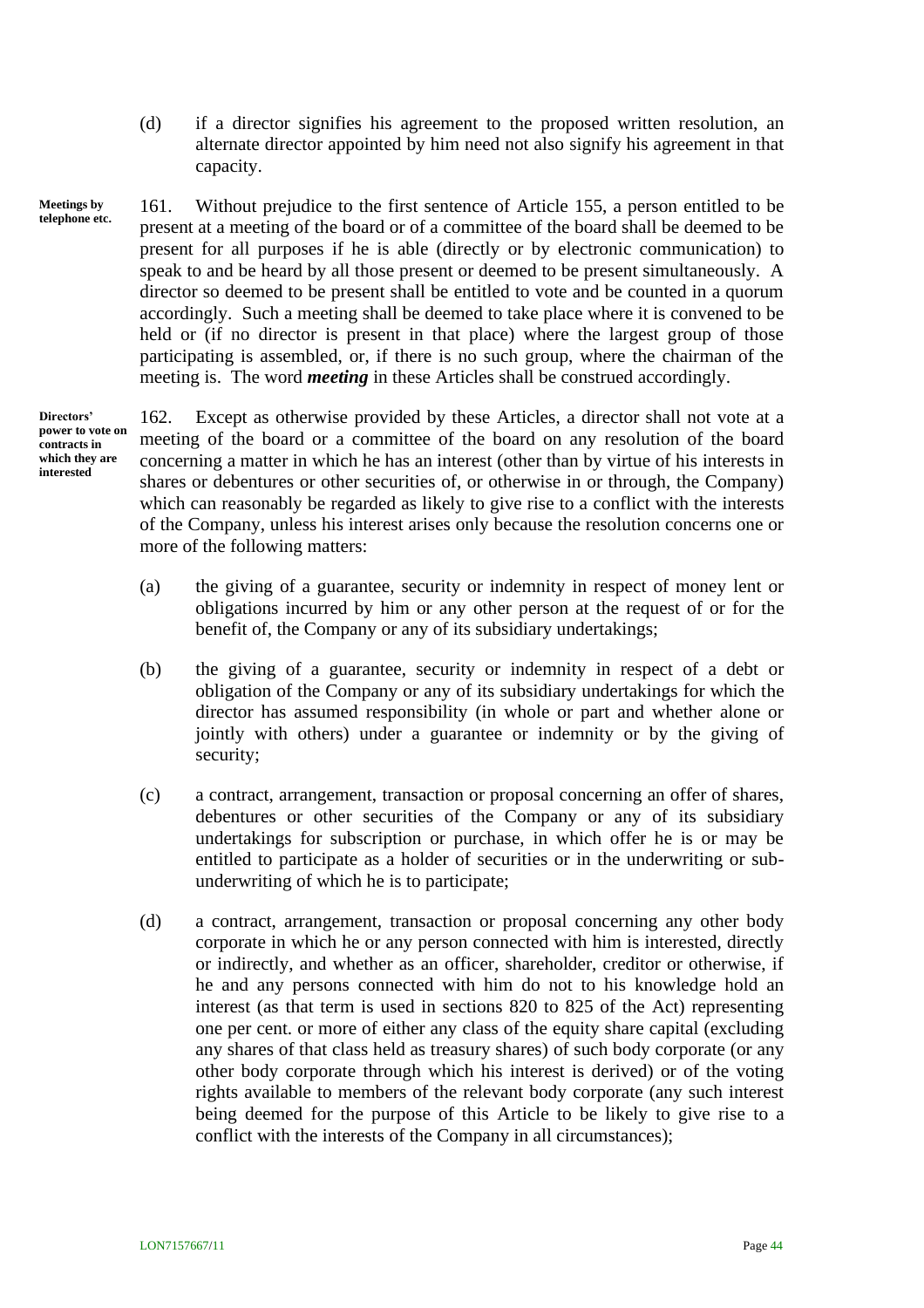- (e) a contract, arrangement, transaction or proposal for the benefit of employees of the Company or of any of its subsidiary undertakings which does not award him any privilege or benefit not generally accorded to the employees to whom the arrangement relates; and
- (f) a contract, arrangement, transaction or proposal concerning any insurance which the Company is empowered to purchase or maintain for, or for the benefit of, any directors of the Company or for persons who include directors of the Company.

For the purposes of this Article, in relation to an alternate director, an interest of his appointor shall be treated as an interest of the alternate director without prejudice to any interest which the alternate director has otherwise.

163. The Company may by ordinary resolution suspend or relax to any extent, either generally or in respect of any particular matter, any provision of these Articles prohibiting a director from voting at a meeting of the board or of a committee of the board.

- 164. Where proposals are under consideration concerning the appointment (including without limitation fixing or varying the terms of appointment) of two or more directors to offices or employments with the Company or any body corporate in which the Company is interested, the proposals may be divided and considered in relation to each director separately. In such cases each of the directors concerned shall be entitled to vote in respect of each resolution except that concerning his own appointment. **Division of proposals**
- 165. If a question arises at a meeting of the board or of a committee of the board as to the entitlement of a director to vote, the question may, before the conclusion of the meeting, be referred to the chairman of the meeting and his ruling in relation to any director other than himself shall be final and conclusive except in a case where the nature or extent of the interests of the director concerned have not been fairly disclosed. If any such question arises in respect of the chairman of the meeting, it shall be decided by resolution of the board (on which the chairman shall not vote) and such resolution will be final and conclusive except in a case where the nature and extent of the interests of the chairman have not been fairly disclosed. **Decision of chairman final and conclusive**

#### **SECRETARY**

166. Subject to the provisions of the Act, the secretary shall be appointed by the board for such term, at such remuneration and on such conditions as it may think fit. Any secretary so appointed may be removed by the board, but without prejudice to any claim for damages for breach of any contract of service between him and the Company. **Appointment and removal of secretary**

#### **MINUTES**

**Minutes required to be kept**

- 167. The board shall cause minutes to be recorded for the purpose of:
- (a) all appointments of officers made by the board; and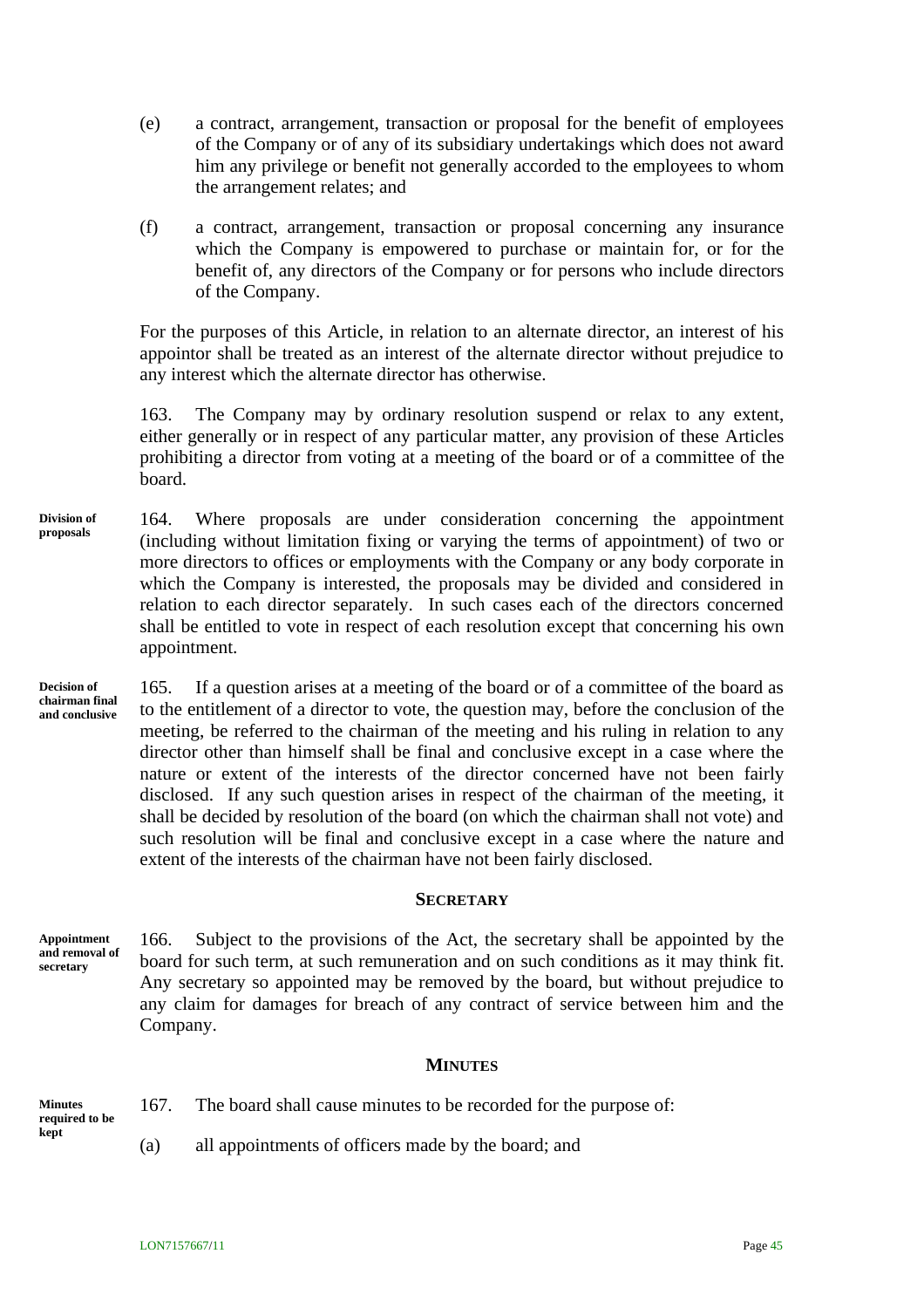- (b) all proceedings at meetings of the Company, the holders of any class of shares in the capital of the Company, the board and committees of the board, including the names of the directors present at each such meeting.
- 168. Any such minutes, if purporting to be authenticated by the chairman of the meeting to which they relate or of the next meeting, shall be sufficient evidence of the proceedings at the meeting without any further proof of the facts stated in them. **Conclusiveness of minutes**

#### **THE SEAL**

- 169. The seal shall only be used by the authority of a resolution of the board. The board may determine who shall attest any document executed under the seal. If they do not, it shall be executed by at least one director and the secretary or by at least two directors. Any document may be executed under the seal by impressing the seal by mechanical means or by printing the seal or a facsimile of it on the document or by applying the seal or a facsimile of it by any other means to the document. A document executed, with the authority of a resolution of the board, in any manner permitted by section 44(2) of the Act and expressed (in whatever form of words) to be executed by the Company has the same effect as if executed under the seal. **Authority required for execution of deed**
- <span id="page-50-0"></span>170. The board may by resolution determine either generally or in any particular case that any certificate for shares or debentures or representing any other form of security may have any signature affixed to it by some mechanical or electronic means, or printed on it or, in the case of a certificate executed under the seal, need not bear any signature. **Certificates for shares and debentures**

#### **REGISTERS**

171. Subject to the provisions of the Act and the Regulations, the Company may keep an overseas or local or other register in any place, and the board may make, amend and revoke any regulations it thinks fit about the keeping of that register. **Overseas and local registers**

172. Any director or the secretary or any other person appointed by the board for the purpose shall have power to authenticate and certify as true copies of and extracts from: **Authentication and certification of copies and extracts**

- (a) any document comprising or affecting the constitution of the Company, whether in hard copy form or electronic form;
- (b) any resolution passed by the Company, the holders of any class of shares in the capital of the Company, the board or any committee of the board, whether in hard copy form or electronic form; and
- (c) any book, record and document relating to the business of the Company, whether in hard copy form or electronic form (including without limitation the accounts).

If certified in this way, a document purporting to be a copy of a resolution, or the minutes or an extract from the minutes of a meeting of the Company, the holders of any class of shares in the capital of the Company, the board or a committee of the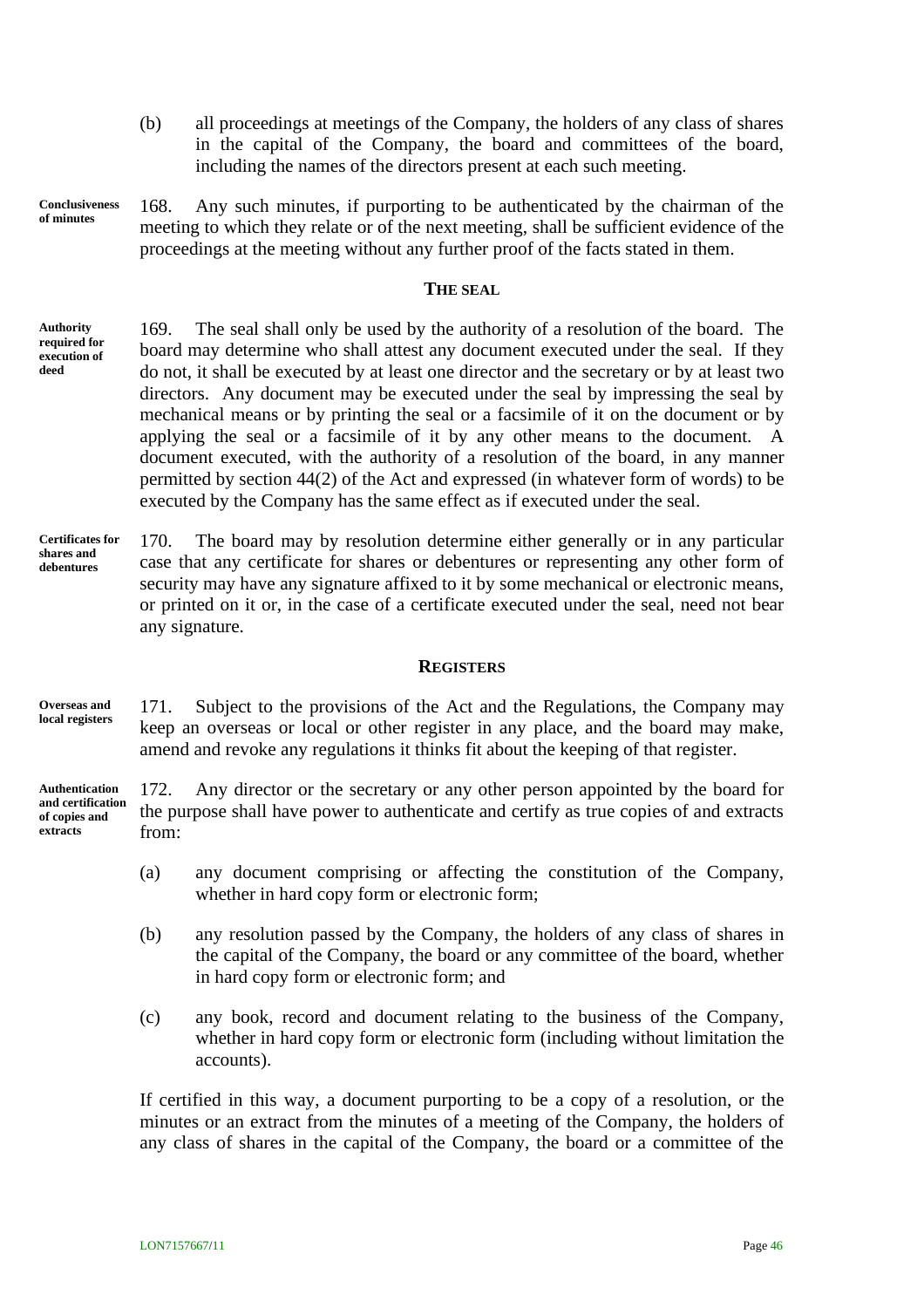board, whether in hard copy form or electronic form, shall be conclusive evidence in favour of all persons dealing with the Company in reliance on it or them that the resolution was duly passed or that the minutes are, or the extract from the minutes is, a true and accurate record of proceedings at a duly constituted meeting.

#### **DIVIDENDS**

173. Subject to the provisions of the Act, the Company may by ordinary resolution declare dividends in accordance with the respective rights of the members, but no dividend shall exceed the amount recommended by the board. **Declaration of dividends**

174. Subject to the provisions of the Act, the board may pay interim dividends if it appears to the board that they are justified by the profits of the Company available for distribution. If the share capital is divided into different classes, the board may: **Interim dividends**

- (a) pay interim dividends on shares which confer deferred or non-preferred rights with regard to dividends as well as on shares which confer preferential rights with regard to dividends, but no interim dividend shall be paid on shares carrying deferred or non-preferred rights if, at the time of payment, any preferential dividend is in arrear; and
- (b) pay at intervals settled by it any dividend payable at a fixed rate if it appears to the board that the profits available for distribution justify the payment.

If the board acts in good faith it shall not incur any liability to the holders of shares conferring preferred rights for any loss they may suffer by the lawful payment of an interim dividend on any shares having deferred or non-preferred rights.

175. Dividends may be declared and paid in any currency or currencies that the board shall determine. The board may also determine the exchange rate and the relevant date for determining the value of the dividend in any currency. **Declaration and payment in different currencies**

176. Except as otherwise provided by the rights attached to shares, all dividends shall be declared and paid according to the amounts paid up on the shares on which the dividend is paid; but no amount paid on a share in advance of the date on which a call is payable shall be treated for the purpose of this Article as paid on the share. All dividends shall be apportioned and paid proportionately to the amounts paid up on the shares during any portion or portions of the period in respect of which the dividend is paid; but, if any share is allotted or issued on terms providing that it shall rank for dividend as from a particular date, that share shall rank for dividend accordingly. **Apportionment of dividends**

177. A general meeting declaring a dividend may, on the recommendation of the board, by ordinary resolution direct that it shall be satisfied wholly or partly by the distribution of assets, including without limitation paid up shares or debentures of another body corporate. The board may make any arrangements it thinks fit to settle any difficulty arising in connection with the distribution, including without limitation (a) the fixing of the value for distribution of any assets, (b) the payment of cash to any member on the basis of that value in order to adjust the rights of members, and (c) the vesting of any asset in a trustee. **Dividends in specie**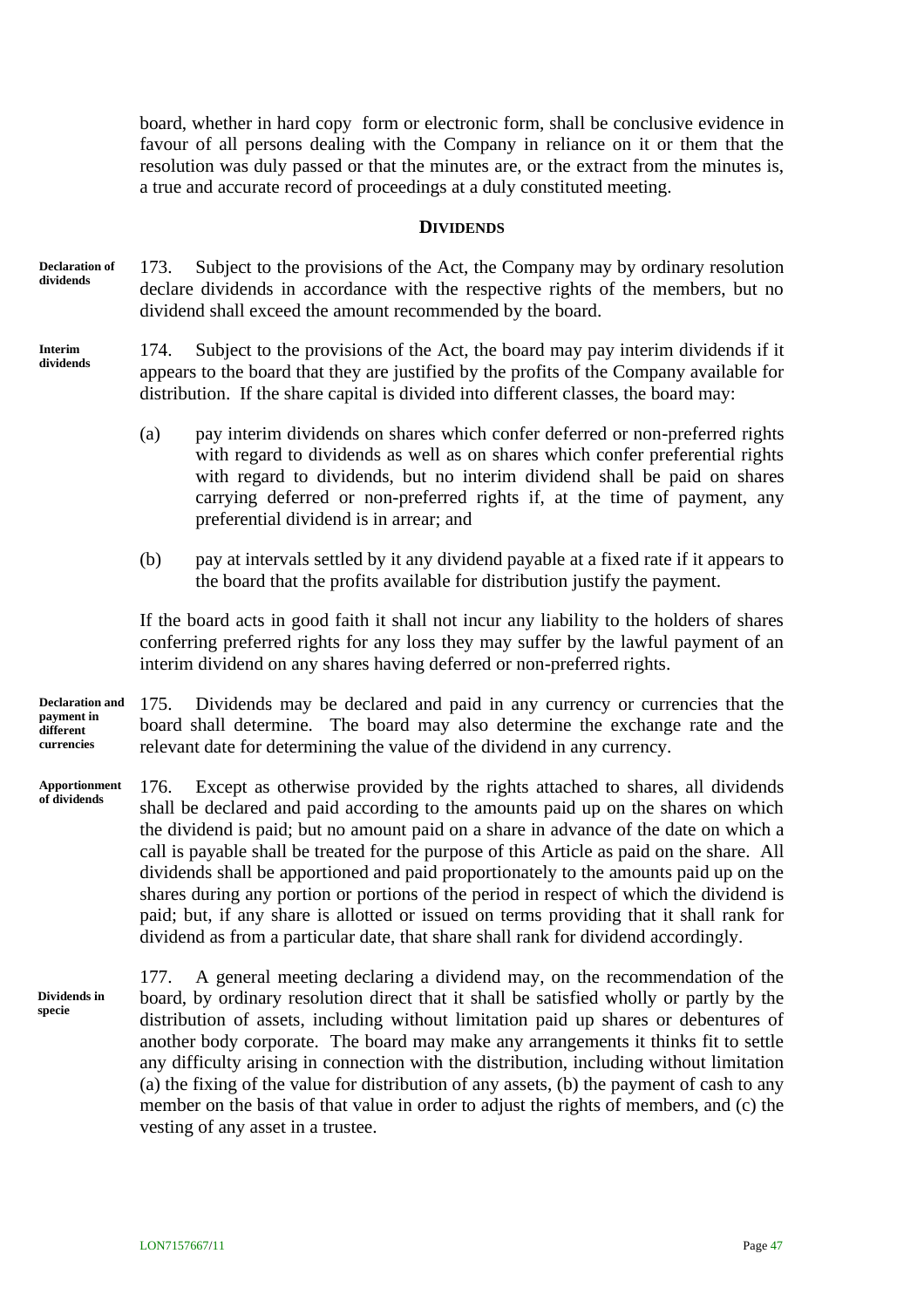<span id="page-52-0"></span>178. The board may, if authorised by an ordinary resolution of the Company (the *Resolution*), offer any holder of shares the right to elect to receive shares, credited as fully paid, instead of cash in respect of the whole (or some part, to be determined by the board) of all or any dividend specified by the Resolution. The offer shall be on the terms and conditions and be made in the manner specified in Article [179](#page-52-1) or, subject to those provisions, specified in the Resolution. **Scrip dividends: authorising resolution**

179. The following provisions shall apply to the Resolution and any offer made pursuant to it and Article [178.](#page-52-0) **Scrip dividends: procedures**

- <span id="page-52-1"></span>(a) The Resolution may specify a particular dividend, or may specify all or any dividends declared within a specified period.
- <span id="page-52-2"></span>(b) Each holder of shares shall be entitled to that number of new shares as are together as nearly as possible equal in value to (but not greater than) the cash amount (disregarding any tax credit) of the dividend that such holder elects to forgo (each a *new share*). For this purpose, the value of each new share shall be:
	- (i) equal to the *average quotation* for the Company's ordinary shares, that is, the average of the middle market quotations for those shares on the London Stock Exchange plc, as derived from the Daily Official List, on the day on which such shares are first quoted *ex* the relevant dividend and the four subsequent dealing days; or
	- (ii) calculated in any other manner specified by the Resolution,

but shall never be less than the par value of the new share.

A certificate or report by the auditors as to the value of a new share in respect of any dividend shall be conclusive evidence of that value.

- (c) On or as soon as practicable after announcing that any dividend is to be declared or recommended, the board, if it intends to offer an election in respect of that dividend, shall also announce that intention. If, after determining the basis of allotment, the board decides to proceed with the offer, it shall notify the holders of shares of the terms and conditions of the right of election offered to them, specifying the procedure to be followed and place at which, and the latest time by which, elections or notices amending or terminating existing elections must be delivered in order to be effective.
- (d) The board shall not proceed with any election unless the board has sufficient authority to allot shares and sufficient reserves or funds that may be appropriated to give effect to it after the basis of allotment is determined.
- (e) The board may exclude from any offer any holders of shares where the board believes the making of the offer to them would or might involve the contravention of the laws of any territory or that for any other reason the offer should not be made to them.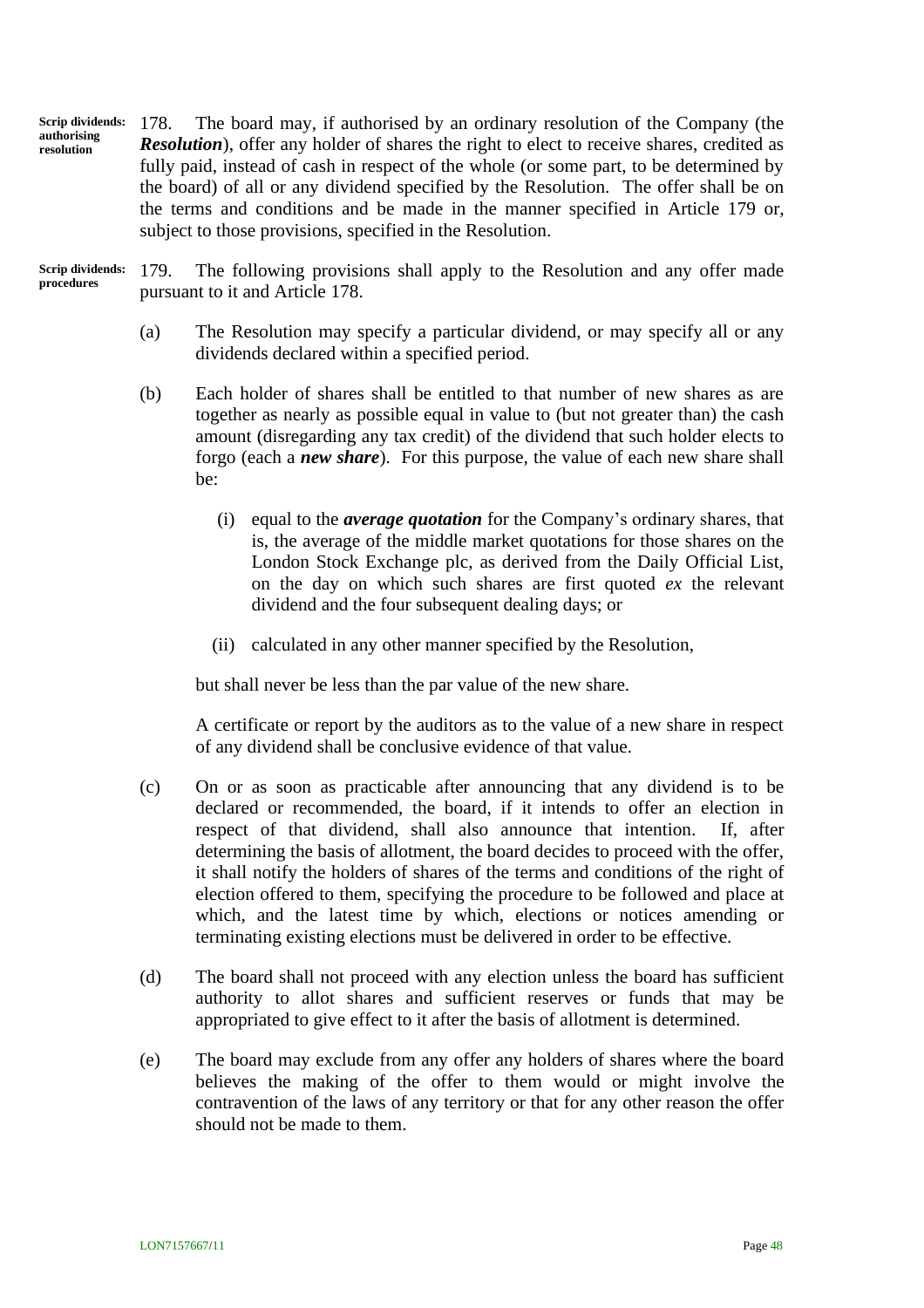- (f) The dividend (or that part of the dividend in respect of which a right of election has been offered) shall not be payable in cash on shares in respect of which an election has been made (the *elected shares*) and instead such number of new shares shall be allotted to each holder of elected shares as is arrived at on the basis stated in paragraph [\(b\)](#page-52-2) of this Article. For that purpose the board shall appropriate out of any amount for the time being standing to the credit of any reserve or fund (including without limitation the profit and loss account), whether or not it is available for distribution, a sum equal to the aggregate nominal amount of the new shares to be allotted and apply it in paying up in full the appropriate number of new shares for allotment and distribution to each holder of elected shares as is arrived at on the basis stated in paragraph [\(b\)](#page-52-2) of this Article.
- (g) The new shares when allotted shall rank equally in all respects with the fully paid shares of the same class then in issue except that they shall not be entitled to participate in the relevant dividend.
- (h) No fraction of a share shall be allotted. The board may make such provision as it thinks fit for any fractional entitlements including without limitation payment in cash to holders in respect of their fractional entitlements, provision for the accrual, retention or accumulation of all or part of the benefit of fractional entitlements to or by the Company or to or by or on behalf of any holder or the application of any accrual, retention or accumulation to the allotment of fully paid shares to any holder.
- (i) The board may do all acts and things it considers necessary or expedient to give effect to the allotment and issue of any share pursuant to this Article or otherwise in connection with any offer made pursuant to this Article and may authorise any person, acting on behalf of the holders concerned, to enter into an agreement with the Company providing for such allotment or issue and incidental matters. Any agreement made under such authority shall be effective and binding on all concerned.
- <span id="page-53-0"></span>(j) The board may, at its discretion, amend, suspend or terminate any offer pursuant to this Article.

180. The board may deduct from any dividend or other moneys payable to any member in respect of a share any moneys presently payable by him to the Company in respect of that share. Where a person is entitled by transmission to a share, the board may retain any dividend payable in respect of that share until that person (or that person's transferee) becomes the holder of that share. **Permitted deductions and retentions**

**Procedure for payment to holders and others entitled**

<span id="page-53-2"></span><span id="page-53-1"></span>181. Any dividend or other moneys payable in respect of a share may be paid (whether: in sterling or foreign currency) by such method or combination of methods as the board, in its absolute discretion, may decide. Different methods of payment may apply to different holders or groups of holders. Without limiting any other method of payment that the board may decide, the board may decide that payment shall be made wholly or partly: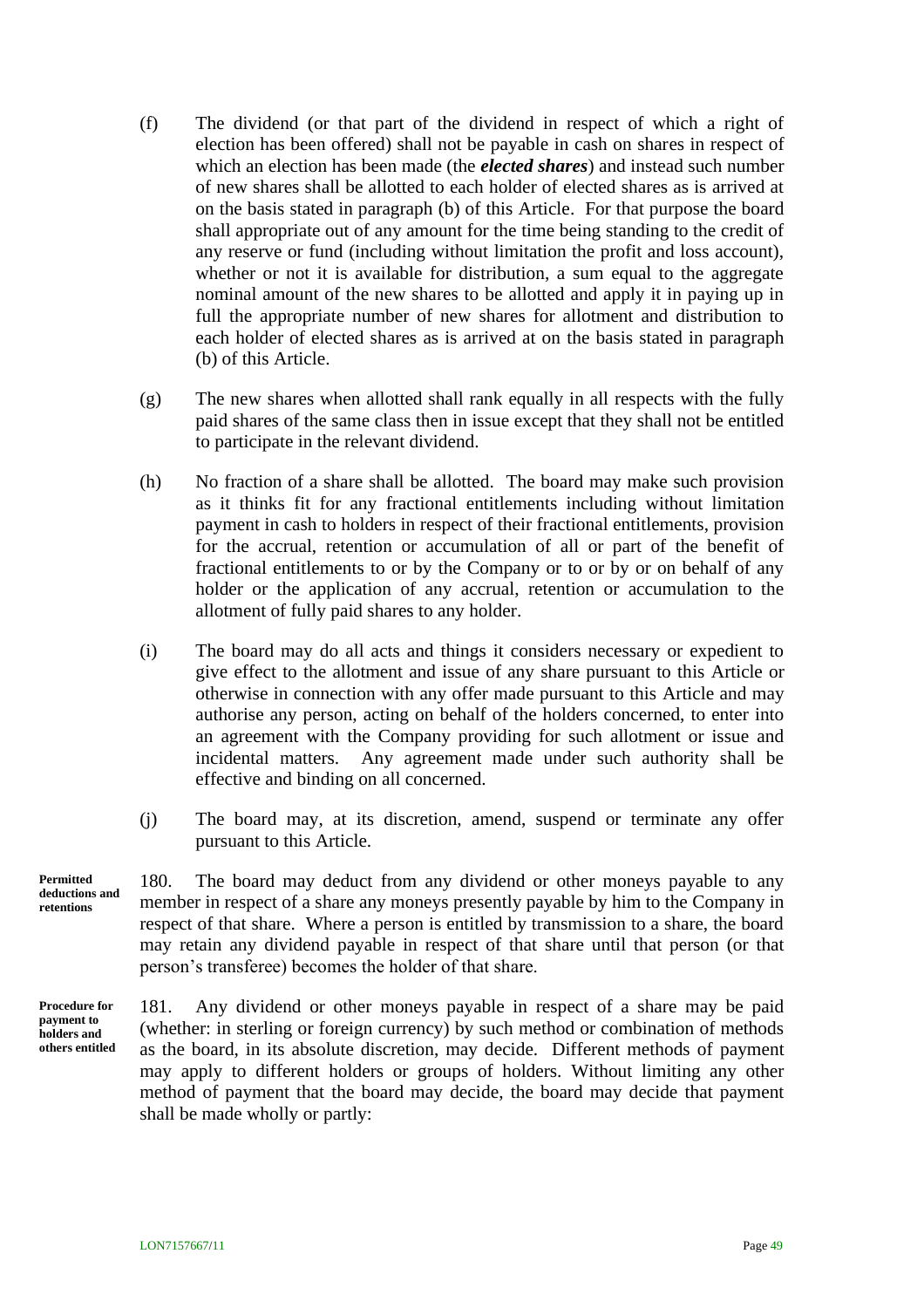- (a) by inter-bank transfer or by electronic means or by any other means to an account (of a type approved by the board) nominated by the holder in writing or in such other manner as the board may decide; or
- (b) in respect of an uncertificated share, by means of the relevant system (subject to the facilities and requirements of the relevant system); or
- <span id="page-54-1"></span>(c) by cheque or warrant or any similar financial instrument made payable to or to the order of the holder.

182. If the board decides in accordance with Article [181](#page-53-1) that more than one method of payment of a dividend or other moneys payable in respect of a share may be used to pay any holder or group of holders, the Company may notify the relevant holders: **Election if more than one payment method available**

- (a) of the methods of payment decided by the board; and
- <span id="page-54-0"></span>(b) that the holders may nominate one of these methods of payment in writing or in such other manner as the board may decide,

and if any holder does not nominate a method of payment pursuant to paragraph [\(b\)](#page-54-0) of this Article, the dividend or other moneys may be paid by such method as the board may decide.

- 183. If the board decides in accordance with Article [181](#page-53-2) that only one method of payment of a dividend or other moneys payable in respect of a share may be used to pay any holder or group of holders, the Company may notify the relevant holders accordingly. **Notification if one payment method available**
- <span id="page-54-2"></span>184. If the board decides that a payment of a dividend or other moneys payable in respect of a share to any holder or group of holders shall be made to an account (of a type approved by the board) nominated by the holder, but any holder does not nominate such an account, or does not provide the details necessary to enable the Company to make a payment to the nominated account, or a payment to the nominated account is rejected or refunded, the Company shall treat the payment as an unclaimed dividend and Article [190](#page-55-0) shall apply. **Failure to nominate an account**
- 185. Without prejudice to Article [180,](#page-53-0) if a person is entitled by transmission to a share, the Company may, for the purposes of Articles [181,](#page-53-2) [182](#page-54-1)*,*and [184,](#page-54-2) rely in relation to the share on that person's written direction, designation or agreement, or notice to the Company. **Entitlement by termination**
- 186. If two or more persons are registered as joint holders of any share, or are entitled by transmission jointly to a share, the Company may (without prejudice to Article [180\)](#page-53-0): **Joint entitlement**
	- (a) pay any dividend or other moneys payable in respect of the share to any one of them and any one of them may give effectual receipt for that payment; and
	- (b) for the purpose of Article [181,](#page-53-1) [182](#page-54-1) and [184,](#page-54-2) rely in relation to the share on the written direction, designation or agreement of, or notice to the Company by, any one of them.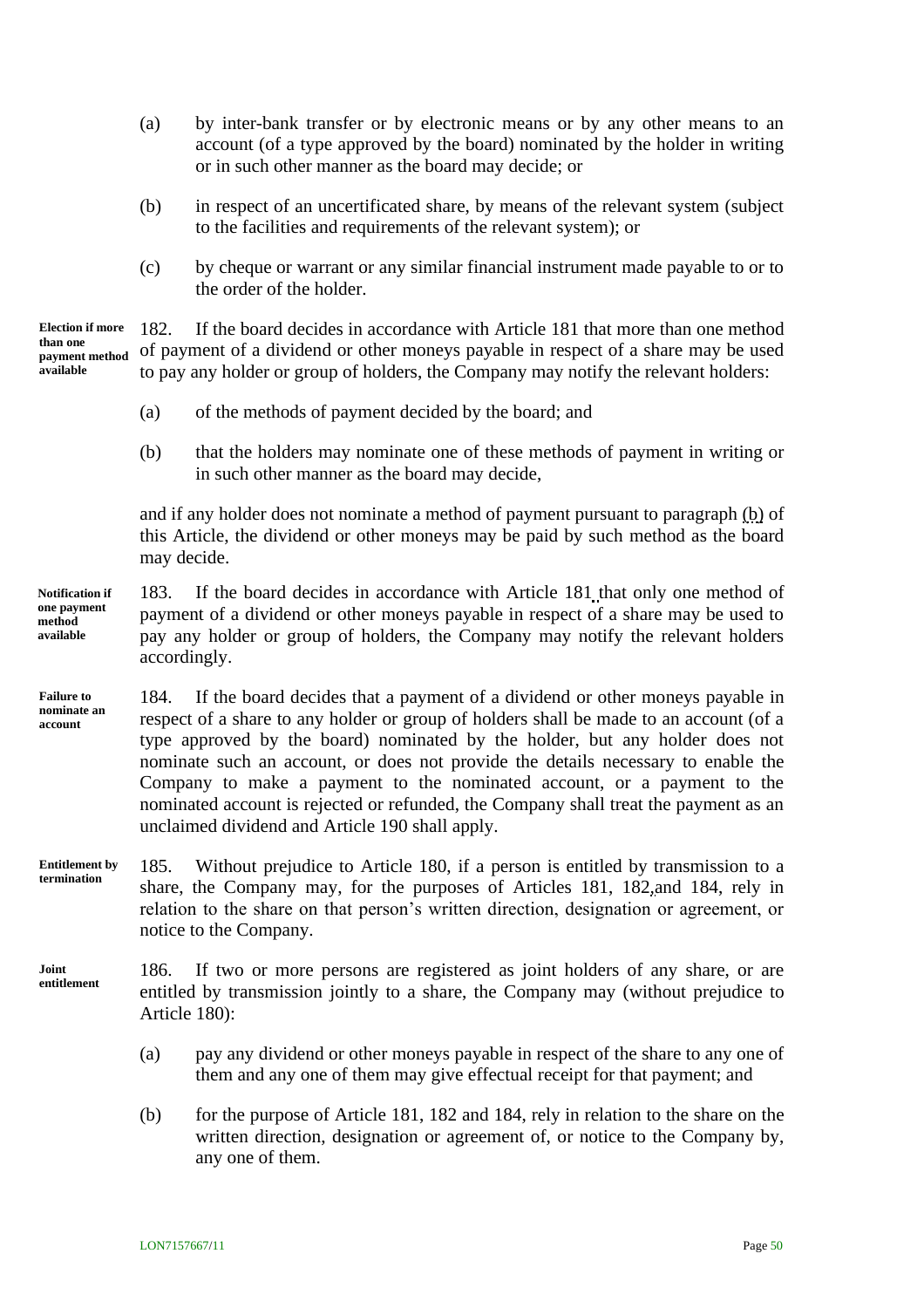**Payment by post**

- A cheque or warrant or any similar financial instrument may be sent by post:
	- (a) where a share is held by a sole holder, to the registered address of the holder of the share; or
	- (b) if two or more persons are the holders, to the registered address of the person who is first named in the register; or
	- (c) without prejudice to Article [180,](#page-53-0) if a person is entitled by transmission to the share, as if it were a notice to be sent under Article [203;](#page-59-0) or
	- (d) in any case, to such person and to such address as the person entitled to payment may direct by notice to the Company.
- 188. Payment of a cheque or warrant or any similar financial instrument by the bank on which it was drawn or the transfer of funds by the bank instructed to make the transfer, or payment by electronic means or by any other means approved by the board directly to any account (of a type approved by the board) or, in respect of an uncertificated share, the making of payment in accordance with the facilities and requirements of the relevant system (which, if the relevant system is CREST, may include the sending by the Company or by any person on its behalf of an instruction to the Operator of the relevant system to credit the cash memorandum account of the holder or joint holders or, if permitted by the Company, of such person as the holder or joint holders may in writing direct) shall be a good discharge to the Company. Every cheque or warrant or similar financial instrument sent or transfer of funds or payment made by the relevant bank or system in accordance with these Articles shall be at the risk of the holder or person entitled. The Company shall have no responsibility for any sums lost or delayed in the course of payment by any method used by the Company in accordance with Article [181.](#page-53-2) **Discharge to Company and risk**

189. No dividend or other moneys payable in respect of a share shall bear interest against the Company unless otherwise provided by the rights attached to the share. **Interest not payable**

<span id="page-55-0"></span>190. The amount of any unclaimed dividend or any amount treated as an unclaimed dividend pursuant to Article [184](#page-54-2) or other moneys payable in respect of a share that are unclaimed may (but need not) be paid by the Company into an account separate from the Company's own account. Such payment shall not constitute the Company a trustee in respect of it. The Company shall be entitled to cease sending dividend warrants, cheques and similar financial instruments by post or otherwise to a holder if those instruments have been returned undelivered to, or left uncashed by, that holder on at least two consecutive occasions, or, following one such occasion, reasonable enquiries have failed to establish the holder's new address. The entitlement conferred on the Company by this Article in respect of any holder shall cease if the holder claims a dividend or cashes a dividend warrant or cheque or similar financial instrument. Any dividend, or any amount treated as an unclaimed dividend pursuant to Article [184,](#page-54-2) or any other moneys payable in respect of a share shall be forfeited and cease to remain owing by the Company if: **Forfeiture of unclaimed dividends**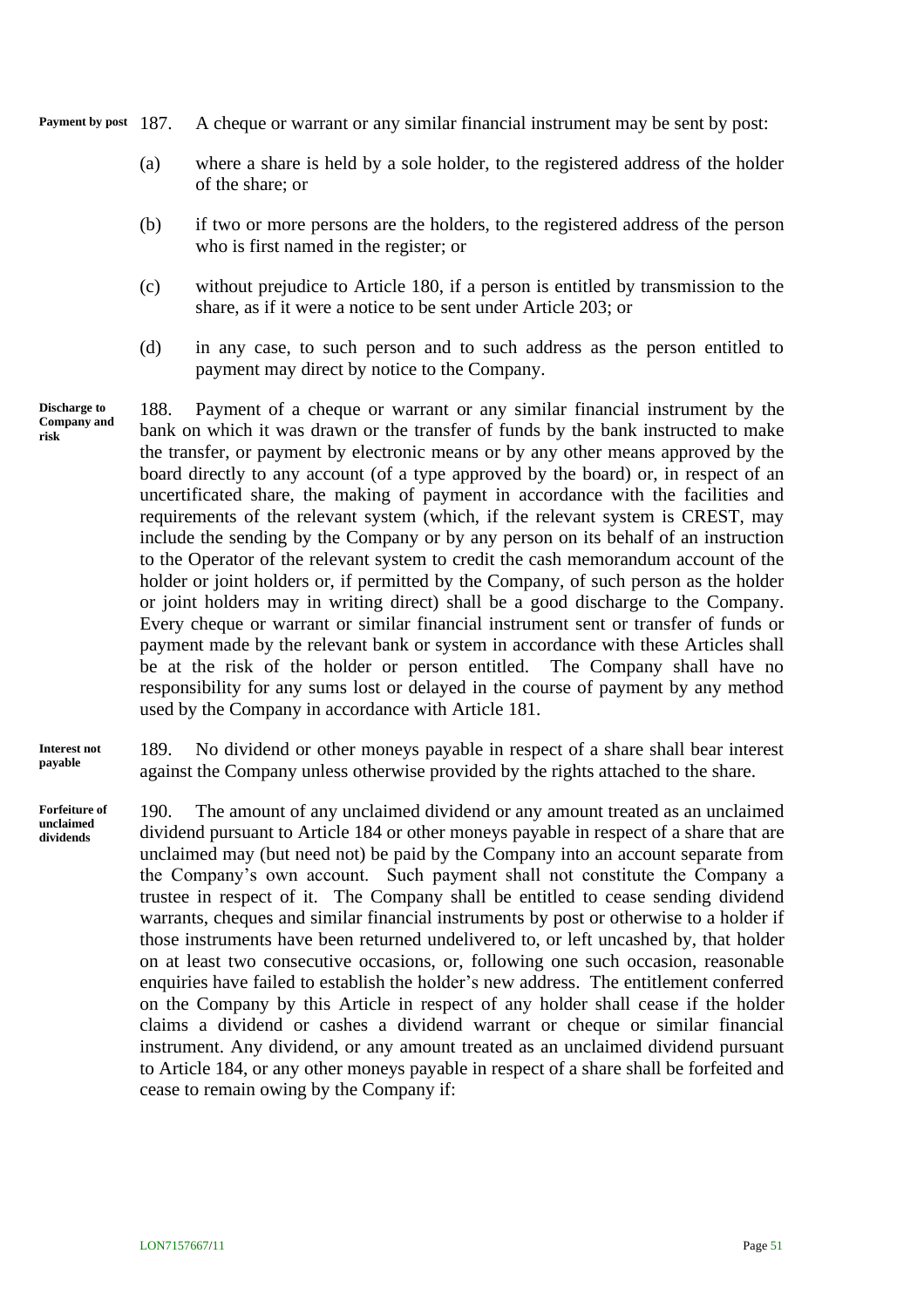- (a) the dividend, amount or moneys has or have remained unclaimed for 12 years from the date when it or they became due for payment and the board so resolves; or
- (b) the share in respect of which the dividend, amount or other moneys is or are payable is sold pursuant to Article [213](#page-63-0) or [214,](#page-63-1)

whichever is the first to occur.

#### **CAPITALISATION OF PROFITS AND RESERVES**

- 191. The board may with the authority of an ordinary resolution of the Company: **Power to capitalise**
	- (a) subject to the provisions of this Article, resolve to capitalise any undistributed profits of the Company not required for paying any preferential dividend (whether or not they are available for distribution) or any sum standing to the credit of any reserve or other fund, including without limitation the Company's share premium account and capital redemption reserve, if any;
	- (b) appropriate the sum resolved to be capitalised to the members or any class of members on the record date specified in the relevant resolution who would have been entitled to it if it were distributed by way of dividend and in the same proportions;
	- (c) apply that sum on their behalf either in or towards paying up the amounts, if any, for the time being unpaid on any shares held by them respectively, or in paying up in full shares, debentures or other obligations of the Company of a nominal amount equal to that sum but the share premium account, the capital redemption reserve, and any profits which are not available for distribution may, for the purposes of this Article, only be applied in paying up shares to be allotted to members credited as fully paid;
	- (d) allot the shares, debentures or other obligations credited as fully paid to those members, or as they may direct, in those proportions, or partly in one way and partly in the other;
	- (e) where shares or debentures become, or would otherwise become, distributable under this Article in fractions, make such provision as they think fit for any fractional entitlements including without limitation authorising their sale and transfer to any person, resolving that the distribution be made as nearly as practicable in the correct proportion but not exactly so, ignoring fractions altogether or resolving that cash payments be made to any members in order to adjust the rights of all parties;
	- (f) authorise any person to enter into an agreement with the Company on behalf of all the members concerned providing for either:
		- (i) the allotment to the members respectively, credited as fully paid, of any shares, debentures or other obligations to which they are entitled on the capitalisation; or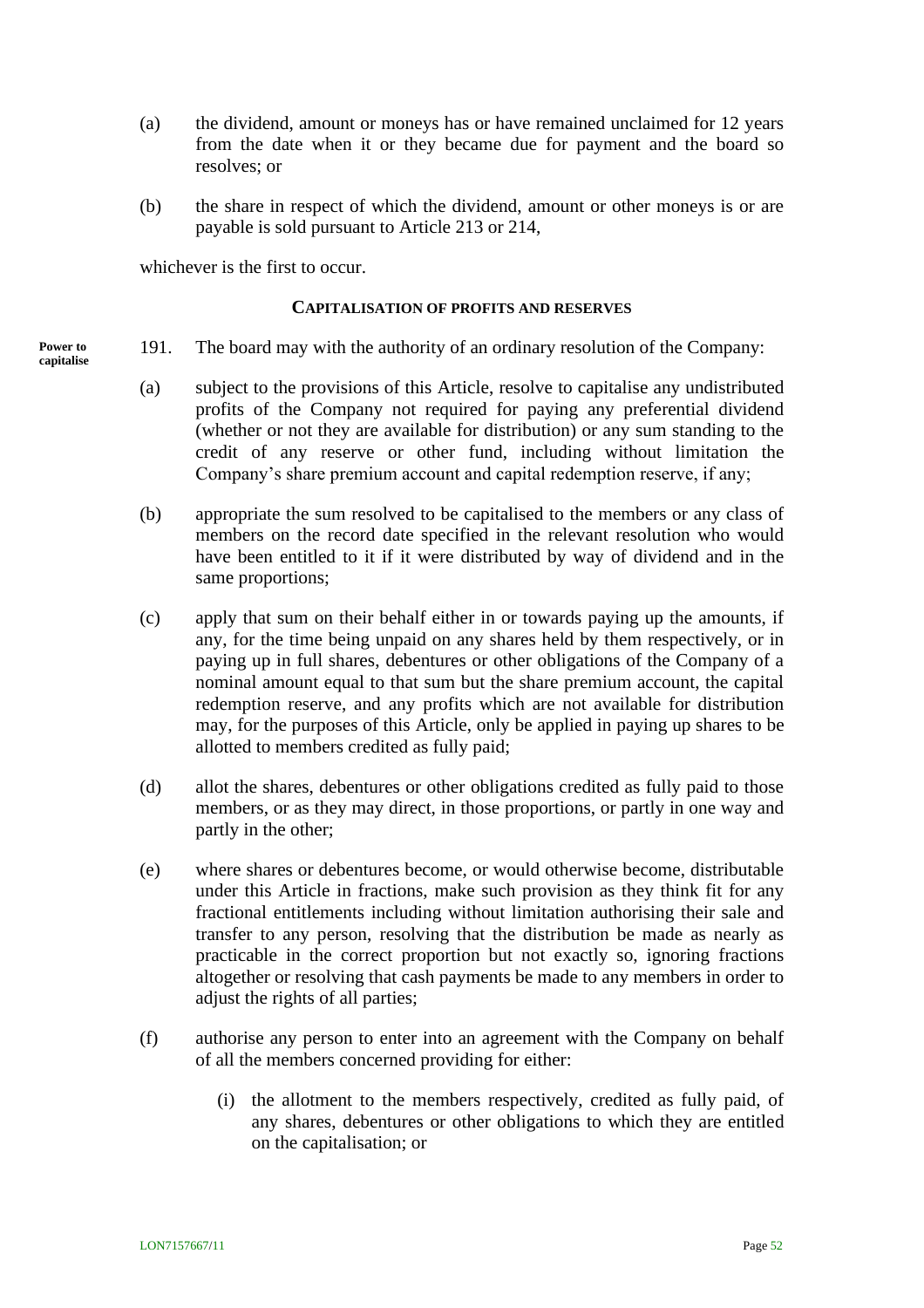(ii) the payment up by the Company on behalf of the members of the amounts, or any part of the amounts, remaining unpaid on their existing shares by the application of their respective proportions of the sum resolved to be capitalised,

and any agreement made under that authority shall be binding on all such members;

- (g) generally do all acts and things required to give effect to the ordinary resolution; and
- (h) for the purposes of this Article, unless the relevant resolution provides otherwise, if the Company holds treasury shares of the relevant class at the record date specified in the relevant resolution, it shall be treated as if it were entitled to receive the dividends in respect of those treasury shares which would have been payable if those treasury shares had been held by a person other than the Company.

#### **RECORD DATES**

192. Notwithstanding any other provision of these Articles, the Company or the board may: **Record dates for dividends etc.**

- (a) fix any date as the record date for any dividend, distribution, allotment or issue, which may be on or at any time before or after any date on which the dividend, distribution, allotment or issue is declared, paid or made;
- (b) for the purpose of determining which persons are entitled to attend and vote at a general meeting of the Company, or a separate general meeting of the holders of any class of shares in the capital of the Company, and how many votes such persons may cast, specify in the notice of meeting a time, not more than 48 hours before the time fixed for the meeting (which, if the board so specifies, shall be calculated taking no account of any part of a day that is not a working day), by which a person must be entered on the register in order to have the right to attend or vote at the meeting; changes to the register after the time specified by virtue of this Article shall be disregarded in determining the rights of any person to attend or vote at the meeting; and
- (c) for the purpose of sending notices of general meetings of the Company, or separate general meetings of the holders of any class of shares in the capital of the Company, under these Articles, determine that persons entitled to receive such notices are those persons entered on the register at the close of business on a day determined by the Company or the board, which day may not be more than 21 days before the day that notices of the meeting are sent.

#### **ACCOUNTS**

No member shall (as such) have any right to inspect any accounting records or other book or document of the Company except as conferred by statute or authorised **Rights to inspect records**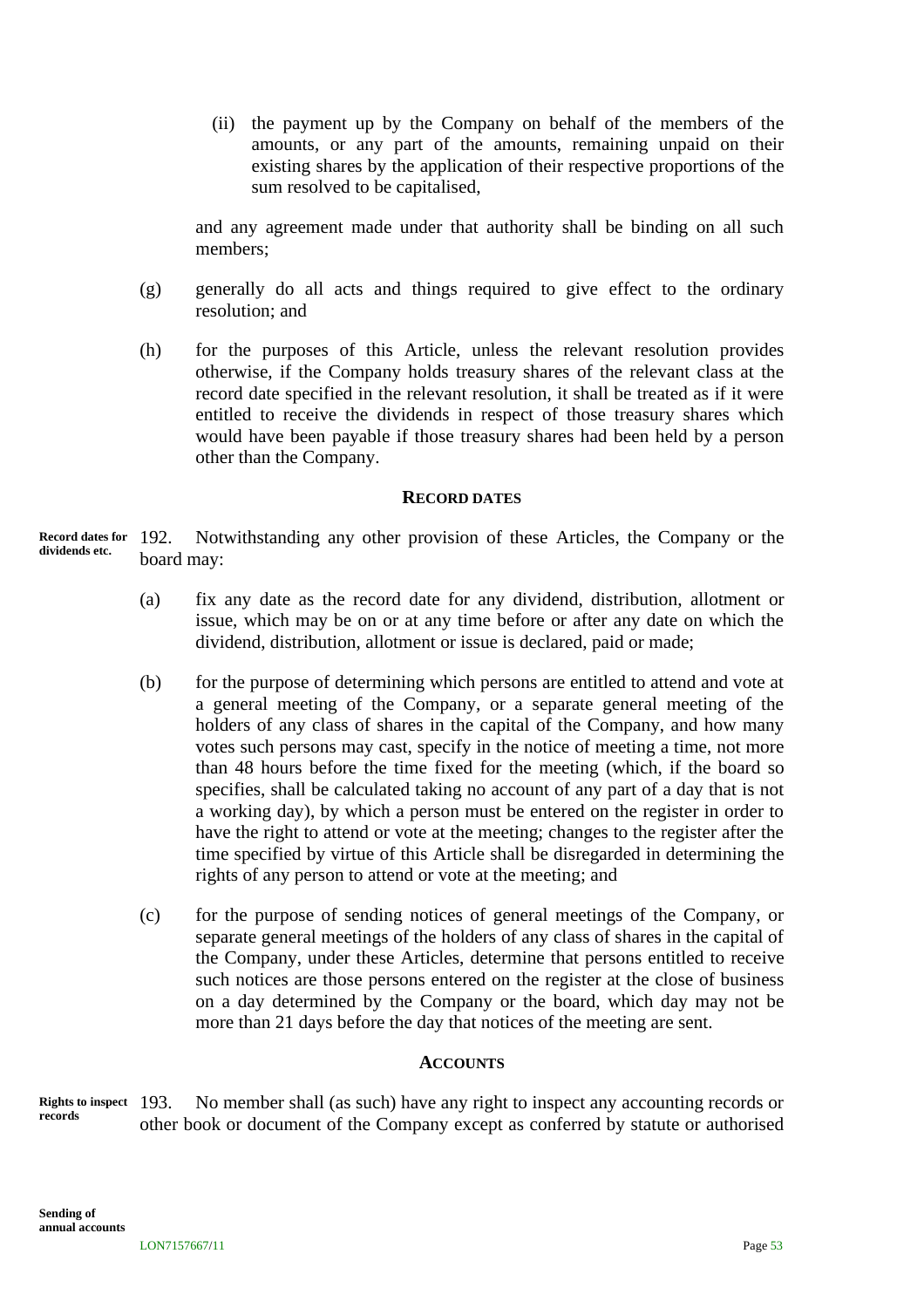by the board or by ordinary resolution of the Company or order of a court of competent jurisdiction.

<span id="page-58-0"></span>194. Subject to the Act, a copy of the Company's annual accounts and reports for that financial year shall, at least 21 clear days before the date of the meeting at which copies of those documents are to be laid in accordance with the provisions of the Act, be sent to every member and to every holder of the Company's debentures, and to every person who is entitled to receive notice of meetings from the Company under the provisions of the Act or of these Articles or, in the case of joint holders of any share or debenture, to one of the joint holders. A copy need not be sent to a person for whom the Company does not have a current address.

195. Subject to the Act, the requirements of Article [194](#page-58-0) shall be deemed satisfied in relation to any person by sending to the person, instead of such copies, a summary financial statement derived from the Company's annual accounts and the directors' report, which shall be in the form and containing the information prescribed by the Act and any regulations made under the Act. **Summary** 

#### **COMMUNICATIONS**

196. Any notice to be sent to or by any person pursuant to these Articles (other than a notice calling a meeting of the board) shall be in writing. **When notice required to be in writing**

> <span id="page-58-1"></span>197. Subject to Article [196](#page-58-1) and unless otherwise provided by these Articles, the Company shall send or supply a document or information that is required or authorised to be sent or supplied to a member or any other person by the Company by a provision of the Act or pursuant to these Articles or to any other rules or regulations to which the Company may be subject in such form and by such means as it may in its absolute discretion determine provided that the provisions of the Act which apply to sending or supplying a document or information required or authorised to be sent or supplied by the Act shall, the necessary changes having been made, also apply to sending or supplying any document or information required or authorised to be sent by these Articles or any other rules or regulations to which the Company may be subject.

**Methods of member etc. sending document or information**

198. Subject to Article [196](#page-58-1) and unless otherwise provided by these Articles, a member or a person entitled by transmission to a share shall send a document or information pursuant to these Articles to the Company in such form and by such means as it may in its absolute discretion determine provided that:

- (a) the determined form and means are permitted by the Act for the purpose of sending or supplying a document or information of that type to a company pursuant to a provision of the Act; and
- (b) unless the board otherwise permits, any applicable condition or limitation specified in the Act, including without limitation as to the address to which the document or information may be sent, is satisfied.

**financial statements**

**Methods of Company sending notice**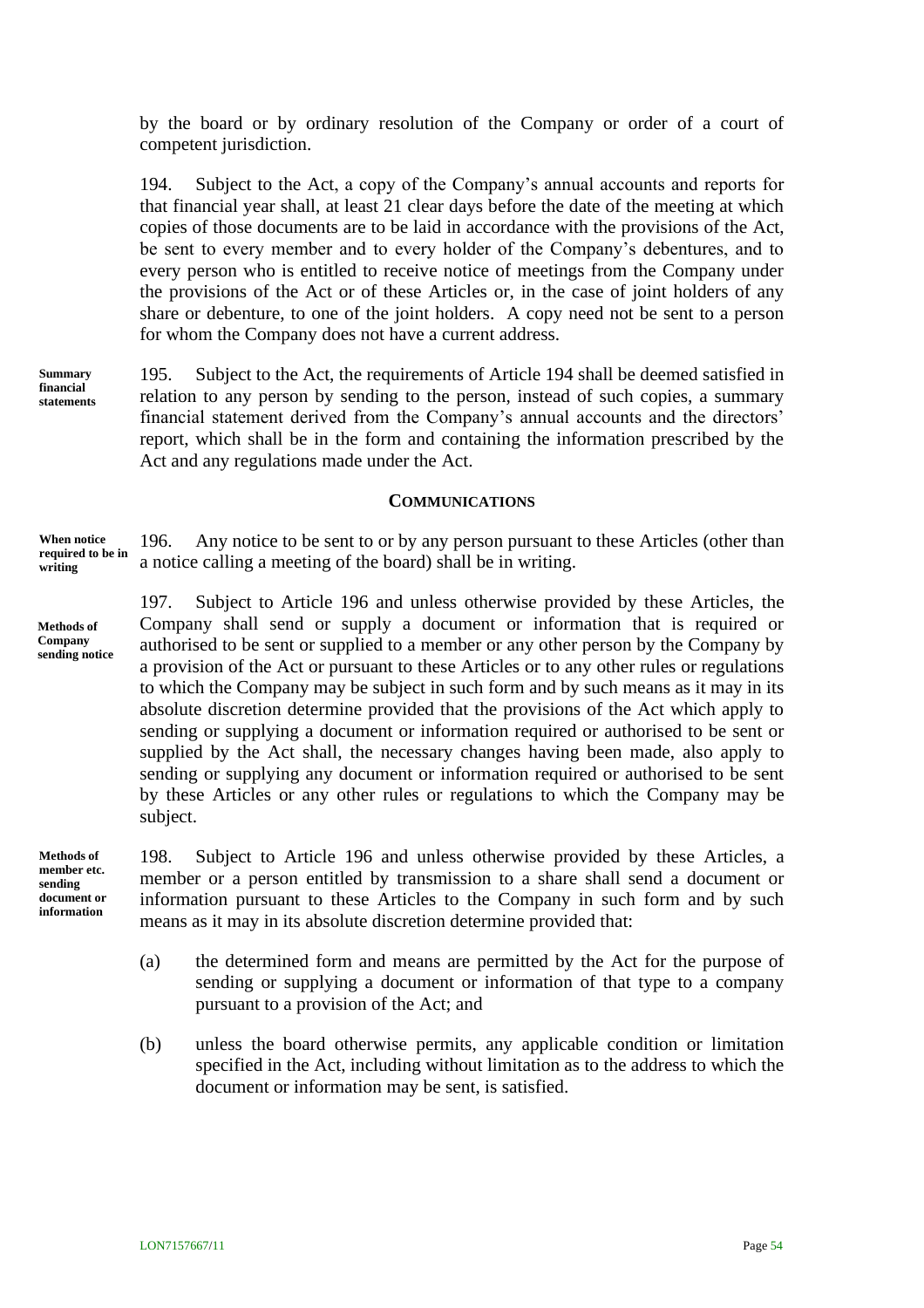Unless otherwise provided by these Articles or required by the board, such document or information shall be authenticated in the manner specified by the Act for authentication of a document or information sent in the relevant form.

- 199. In the case of joint holders of a share any document or information shall be sent to the joint holder whose name stands first in the register in respect of the joint holding and any document or information so sent shall be deemed for all purposes sent to all the joint holders. **Notice to joint holders**
- <span id="page-59-1"></span>200. A member whose registered address is not within the United Kingdom and who sends to the Company an address within the United Kingdom at which a document or information may be sent to him shall be entitled to have the document or information sent to him at that address (provided that, in the case of a document or information sent by electronic means, including without limitation any notification required by the Act that the document or information is available on a website, the Company so agrees, which agreement the Company shall be entitled to withhold in its absolute discretion including, without limitation, in circumstances in which the Company considers that the sending of the document or information to such address using electronic means would or might infringe the laws of any other jurisdiction) but otherwise: **Registered address outside UK**
	- (a) no such member shall be entitled to receive any document or information from the Company; and
	- (b) without prejudice to the generality of the foregoing, any notice of a general meeting of the Company which is in fact sent or purports to be sent to such member shall be ignored for the purpose of determining the validity of the proceedings at such general meeting.
- 201. A member present, either in person or by proxy, at any meeting of the Company or of the holders of any class of shares in the capital of the Company shall be deemed to have been sent notice of the meeting and, where requisite, of the purposes for which it was called. **Deemed receipt of notice**

202. The board may from time to time issue, endorse or adopt terms and conditions relating to the use of electronic means for the sending of notices, other documents and proxy appointments by the Company to members or persons entitled by transmission and by members or persons entitled by transmission to the Company. **Terms and conditions for electronic communications**

<span id="page-59-0"></span>203. A document or information may be sent or supplied by the Company to the person or persons entitled by transmission to a share by sending it in any manner the Company may choose authorised by these Articles for the sending of a document or information to a member, addressed to them by name, or by the title of representative of the deceased, or trustee of the bankrupt or by any similar description at the address (if any) in the United Kingdom as may be supplied for that purpose by or on behalf of the person or persons claiming to be so entitled. Until such an address has been supplied, a document or information may be sent in any manner in which it might have been sent if the death or bankruptcy or other event giving rise to the transmission had not occurred. **Notice to persons entitled by transmission**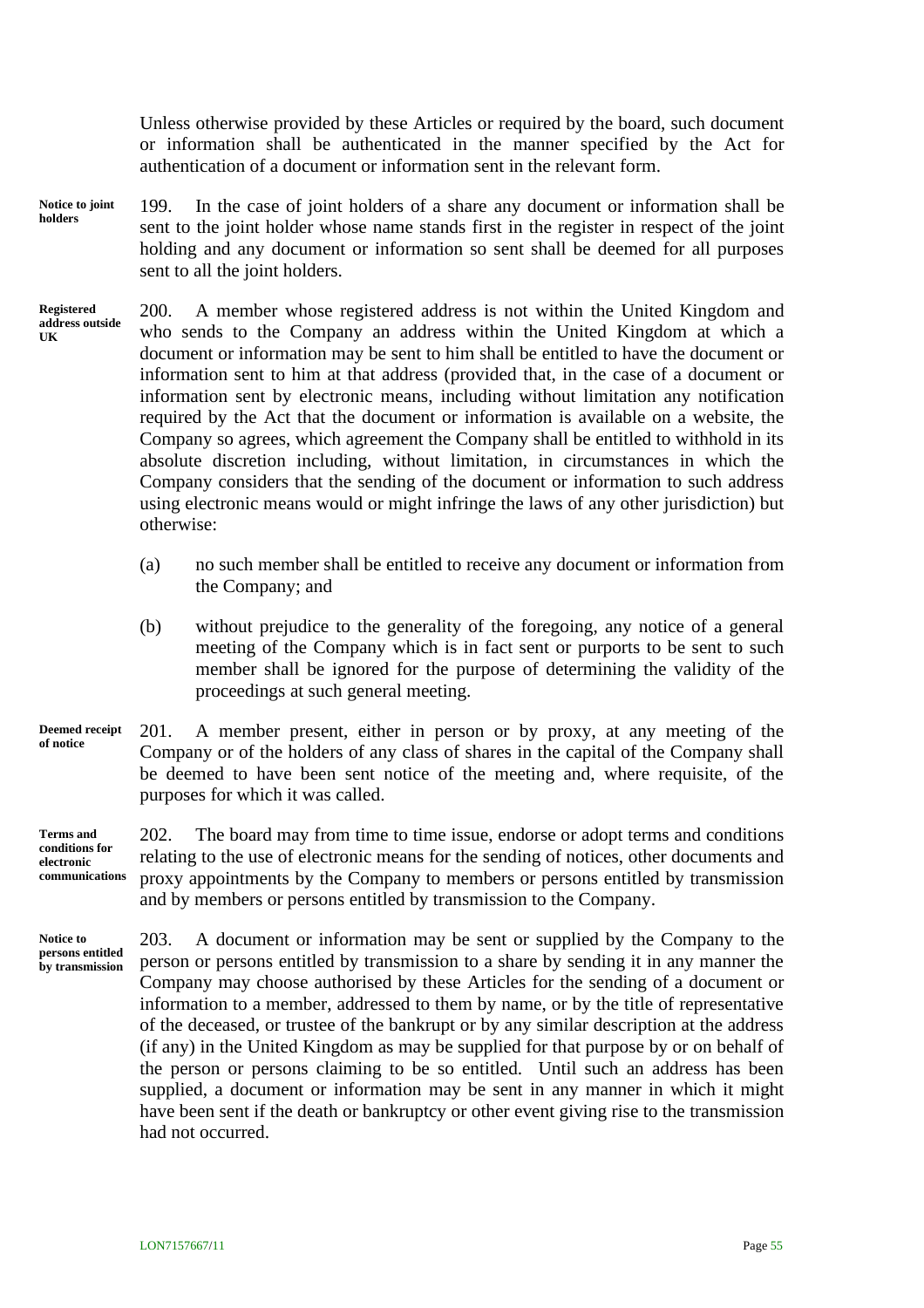204. Every person who becomes entitled to a share shall be bound by any notice in respect of that share which, before his name is entered in the register, has been sent to a person from whom he derives his title, provided that no person who becomes entitled by transmission to a share shall be bound by any direction notice sent under Article [87](#page-26-0) to a person from whom he derives his title. **Transferees etc. bound by prior notice**

**Proof of sending/when notices etc. deemed sent by post**

<span id="page-60-0"></span>205. Proof that a document or information was properly addressed, prepaid and posted shall be conclusive evidence that the document or information was sent or supplied. A document or information sent by the Company to a member by post shall be deemed to have been received:

- (a) if sent by first class post or special delivery post from an address in the United Kingdom to another address in the United Kingdom, or by a postal service similar to first class post or special delivery post from an address in another country to another address in that other country, on the day following that on which the document or information was posted;
- (b) if sent by airmail from an address in the United Kingdom to an address outside the United Kingdom, or from an address in another country to an address outside that country (including without limitation an address in the United Kingdom), on the third day following that on which the document or information was posted; or
- <span id="page-60-1"></span>(c) in any other case, on the second day following that on which the document or information was posted.

206. A document or information sent by the Company to a member by hand shall be deemed to have been received by the member when it is handed to the member or left at their registered address or an address notified to the Company in accordance with Article [200.](#page-59-1) **When notices etc. deemed sent by hand**

<span id="page-60-2"></span>207. Proof that a document or information sent or supplied by electronic means was properly addressed shall be conclusive evidence that the document or information was sent or supplied. A document or information sent or supplied by the Company to a member in electronic form shall be deemed to have been received by the member on the day following that on which the document or information was sent to the member. Such a document or information shall be deemed received by the member on that day notwithstanding that the Company becomes aware that the member has failed to receive the relevant document or information for any reason and notwithstanding that the Company subsequently sends a hard copy of such document or information by post to the member. **When notices etc. deemed sent by electronic means**

**When notices etc. deemed sent by website**

208. A document or information sent or supplied by the Company to a member by means of a website shall be deemed to have been received by the member:

- (a) when the document or information was first made available on the website; or
- (b) if later, when the member is deemed by Article [205,](#page-60-0) [206](#page-60-1) or [207](#page-60-2) to have received notice of the fact that the document or information was available on the website. Such a document or information shall be deemed received by the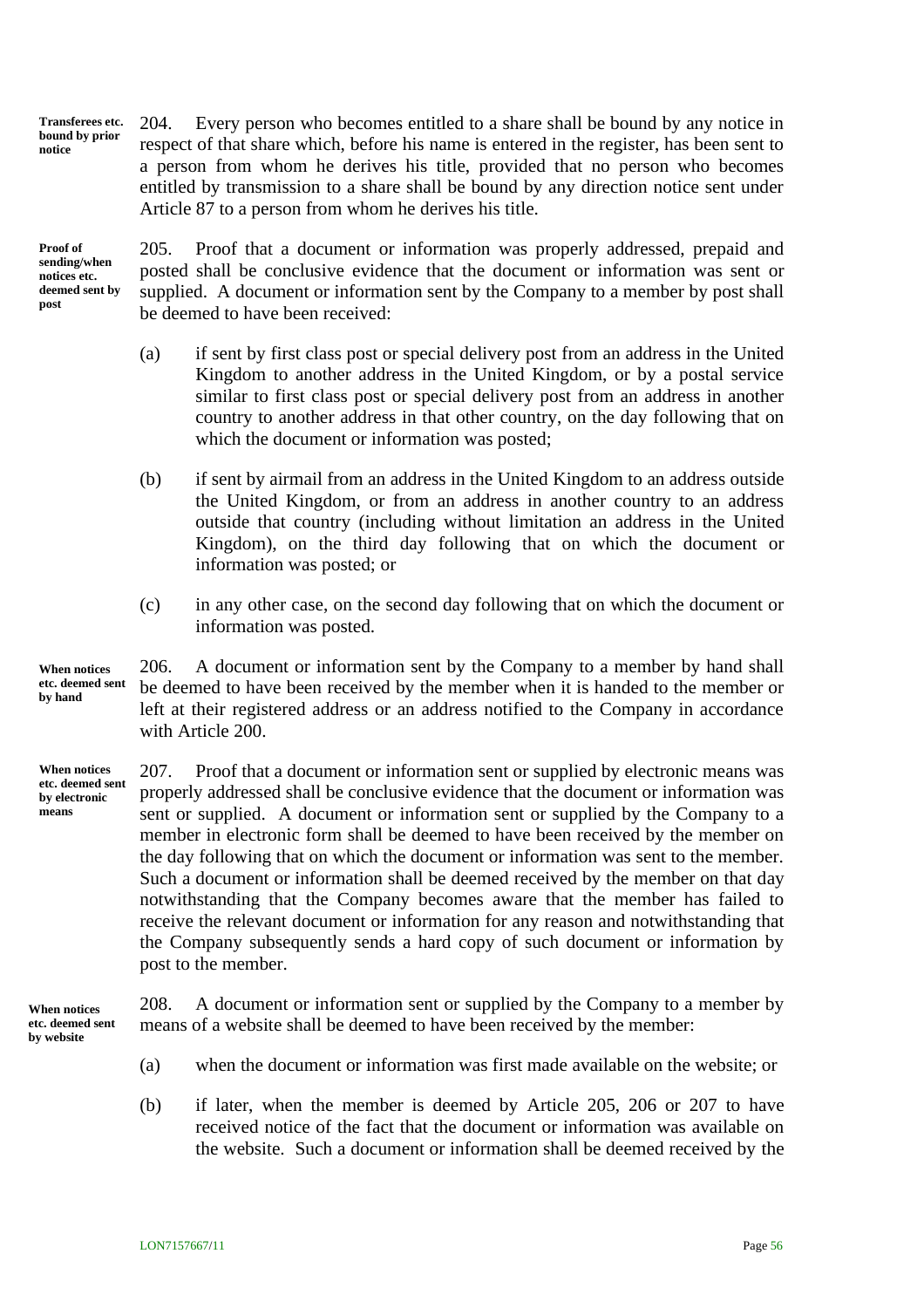member on that day notwithstanding that the Company becomes aware that the member has failed to receive the relevant document or information for any reason and notwithstanding that the Company subsequently sends a hard copy of such document or information by post to the member.

**No entitlement to receive notice etc if Company has no current address**

209. A member shall not be entitled to receive any document or information that is required or authorised to be sent or supplied to the member by the Company by a provision of the Act or pursuant to these Articles or to any other rules or regulations to which the Company may be subject if documents or information sent or supplied to that member by post in accordance with the Articles have been returned undelivered to the Company:

- (a) on at least two consecutive occasions; or
- (b) on one occasion and reasonable enquiries have failed to establish the member's address.

Without prejudice to the generality of the foregoing, any notice of a general meeting of the Company which is in fact sent or purports to be sent to such member shall be ignored for the purpose of determining the validity of the proceedings at such general meeting.

Subject to Article [200,](#page-59-1) a member to whom this Article applies shall become entitled to receive such documents or information when the member has given the Company an address to which they may be sent or supplied.

210. Subject to the Act, if at any time the Company is unable effectively to convene a general meeting by notices sent through the post in the United Kingdom as a result of the suspension or curtailment of postal services, notice of general meeting may be sufficiently given by advertisement in the United Kingdom. Any notice given by advertisement for the purpose of this Article shall be advertised in at least one newspaper having a national circulation. If advertised in more than one newspaper, the advertisements shall appear on the same date. Such notice shall be deemed to have been sent to all persons who are entitled to have notice of meetings sent to them on the day when the advertisement appears. In any such case, the Company shall send confirmatory copies of the notice by post, if at least seven days before the meeting the posting of notices to addresses throughout the United Kingdom again becomes practicable. **Notice during disruption of services**

#### **DESTRUCTION OF DOCUMENTS**

**Power of Company to destroy documents**

- <span id="page-61-0"></span>211. The Company shall be entitled to destroy:
- (a) all instruments of transfer of shares which have been registered, and all other documents on the basis of which any entry is made in the register, at any time after the expiration of six years from the date of registration;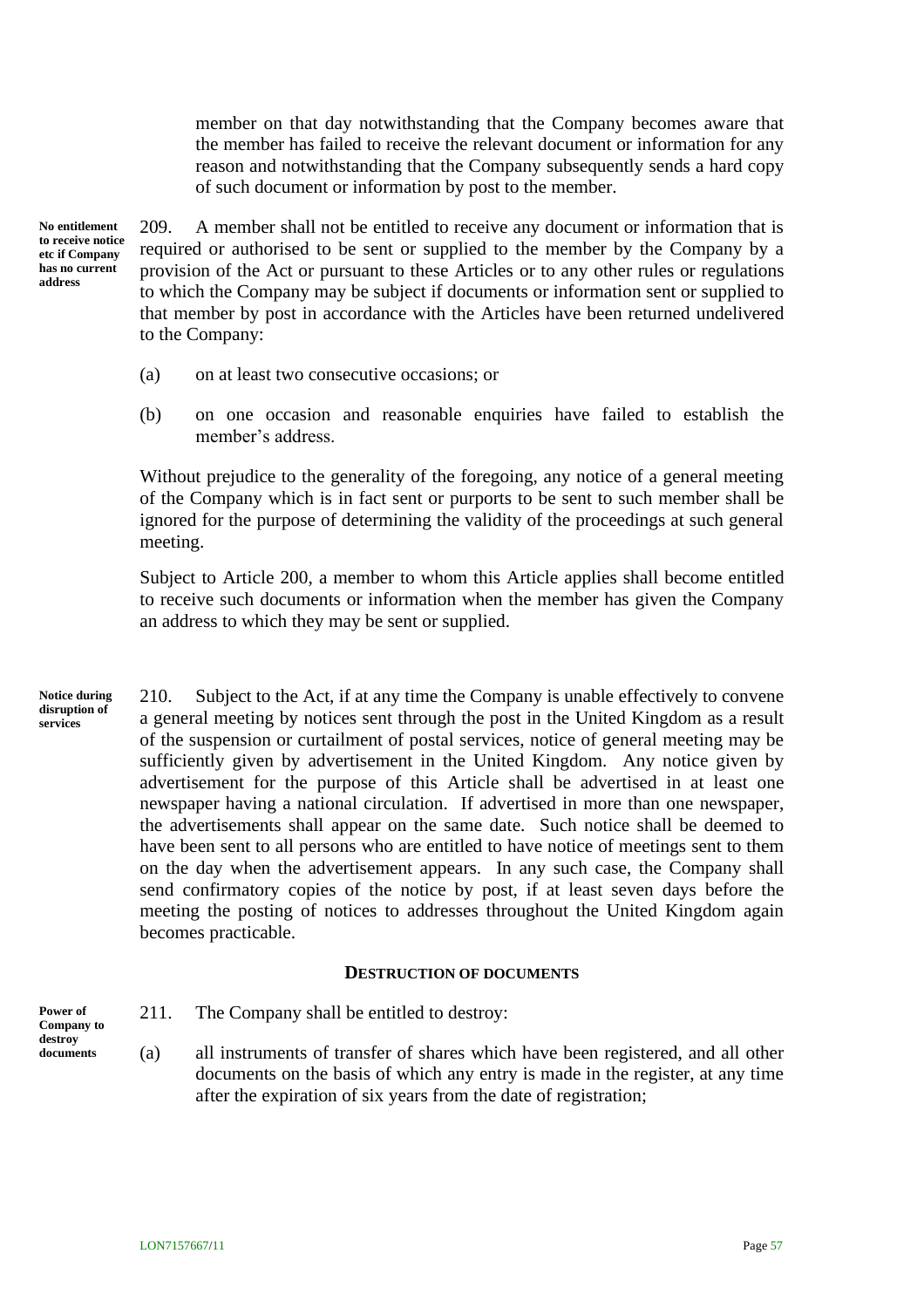- (b) all dividend mandates, variations or cancellations of dividend mandates, and notifications of change of address at any time after the expiration of two years from the date of recording;
- (c) all share certificates which have been cancelled at any time after the expiration of one year from the date of the cancellation;
- (d) all paid dividend warrants, cheques and similar financial instruments at any time after the expiration of one year from the date of actual payment;
- (e) all proxy appointments which have been used for the purpose of a poll at any time after the expiration of one year from the date of use; and
- (f) all proxy appointments which have not been used for the purpose of a poll at any time after one month from the end of the meeting to which the proxy appointment relates and at which no poll was demanded.
- 212. It shall conclusively be presumed in favour of the Company that: **Presumption in**
- **relation to destroyed documents**
- (a) every entry in the register purporting to have been made on the basis of an instrument of transfer or other document destroyed in accordance with Article [211](#page-61-0) was duly and properly made;
- (b) every instrument of transfer destroyed in accordance with Article [211](#page-61-0) was a valid and effective instrument duly and properly registered;
- (c) every share certificate destroyed in accordance with Article [211](#page-61-0) was a valid and effective certificate duly and properly cancelled; and
- (d) every other document destroyed in accordance with Article [211](#page-61-0) was a valid and effective document in accordance with its recorded particulars in the books or records of the Company,

but:

- (e) the provisions of this Article and Article [211](#page-61-0) apply only to the destruction of a document in good faith and without notice of any claim (regardless of the parties) to which the document might be relevant;
- (f) nothing in this Article or Article [211](#page-61-0) shall be construed as imposing on the Company any liability in respect of the destruction of any document earlier than the time specified in Article [211](#page-61-0) or in any other circumstances which would not attach to the Company in the absence of this Article or Article [211;](#page-61-0) and
- (g) any reference in this Article or Article [211](#page-61-0) to the destruction of any document includes a reference to its disposal in any manner.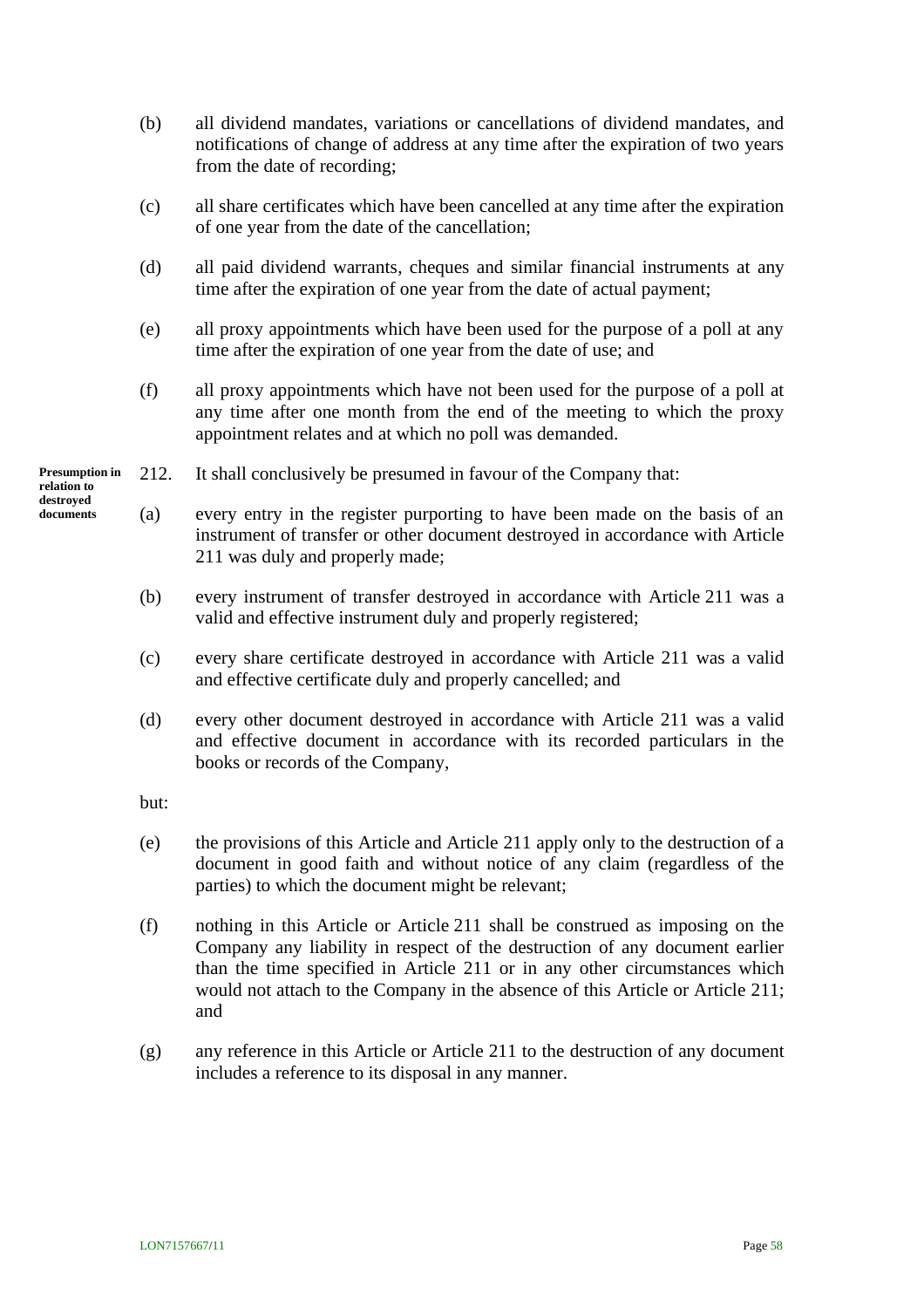#### **UNTRACED SHAREHOLDERS**

The Company shall be entitled to sell all or any of the shares of a member or the shares to which a person is entitled by transmission if: **Power to dispose of shares of untraced shareholders**

- <span id="page-63-0"></span>(a) there has been a period of 12 years during which at least three dividends in respect of the shares in question (or any shares from which those shares have been derived) have become payable but no dividend has been claimed (the *relevant period*);
- (b) the Company has made reasonable enquiries to establish the address of the member or person entitled;
- (c) the company has sent a notice (a *sale notice*) stating that it intends to sell the shares to the last known address of the member or person entitled; and
- (d) during the relevant period and the period of three months following the date on which the sale notice is deemed to have been received by the member or person entitled the Company has received no indication either of the whereabouts or of the existence of such member or person.

#### <span id="page-63-1"></span>214. If the Company is entitled to sell any share pursuant to Article [213,](#page-63-0) it shall be entitled to sell any additional share issued at any time to the holder or person entitled in right of that share (or in right of any such share). **Power to sell other shares**

- <span id="page-63-2"></span>215. A sale pursuant to Article [213](#page-63-0) or [214,](#page-63-1) may be made at such time and price and on such terms as the board may determine and give effect to any such sale, the board may: **Effecting the sale**
	- (a) where the shares are held in certificated form, authorise any person to execute an instrument of transfer of the shares to, or in accordance with the directions of, the buyer; or
	- (b) where the shares are held in uncertificated form, do all acts and things it considers necessary or expedient to effect the transfer of the shares to, or in accordance with the directions of, the buyer.
- 216. An instrument of transfer executed by that person in accordance with Article [215\(a\)](#page-63-2) shall be as effective as if it had been executed by the holder of, or person entitled by transmission to, the shares. An exercise by the Company of its powers in accordance with Article [215\(a\)](#page-63-2) shall be as effective as if exercised by the registered holder of or person entitled by transmission to the shares. The transferee shall not be bound to see to the application of the purchase money, and his title to the shares shall not be affected by any irregularity in, or invalidity of, the proceedings in reference to the sale. **Effectiveness of transfer**
- 217. The net proceeds of sale shall belong to the Company. The Company shall not be obliged to account to the former member or other person previously entitled for an amount equal to the proceeds. The Company shall be entitled to use the proceeds in any way as the board may from time to time think fit. **Proceeds of sale**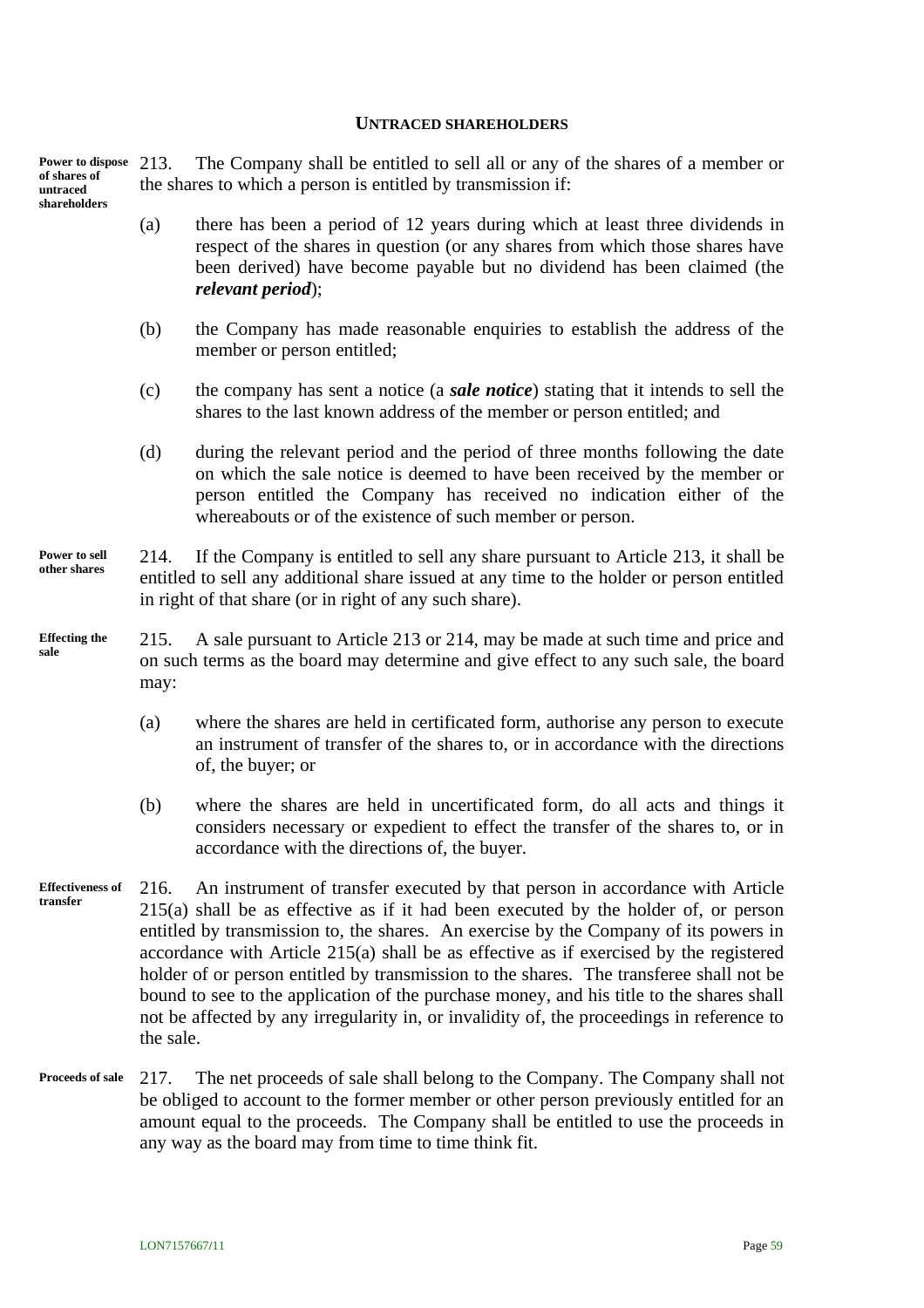#### **WINDING UP**

218. If the Company is wound up, the liquidator may, with the sanction of a special resolution of the Company and any other sanction required by the Insolvency Act 1986: **Liquidator may distribute in specie**

- (a) divide among the members in specie the whole or any part of the assets of the Company and may, for that purpose, value any assets and determine how the division shall be carried out as between the members or different classes of members;
- (b) vest the whole or any part of the assets in trustees for the benefit of the members; and
- (c) determine the scope and terms of those trusts,

but no member shall be compelled to accept any asset on which there is a liability.

**Disposal of assets by liquidator**

219. The power of sale of a liquidator shall include a power to sell wholly or partially for shares or debentures or other obligations of another body corporate, either then already constituted or about to be constituted for the purpose of carrying out the sale.

#### **INDEMNITY**

**Indemnity to directors and officers**

<span id="page-64-0"></span>220. Subject to the provisions of the Act, but without prejudice to any indemnity to which the person concerned may otherwise be entitled, every director or other officer of the Company (other than any person (whether an officer or not) engaged by the Company as auditor) shall be indemnified out of the assets of the Company against any liability incurred by him for negligence, default, breach of duty or breach of trust in relation to the affairs of the Company, provided that this Article shall be deemed not to provide for, or entitle any such person to, indemnification to the extent that it would cause this Article, or any element of it, to be treated as void under the Act or otherwise under the Act.